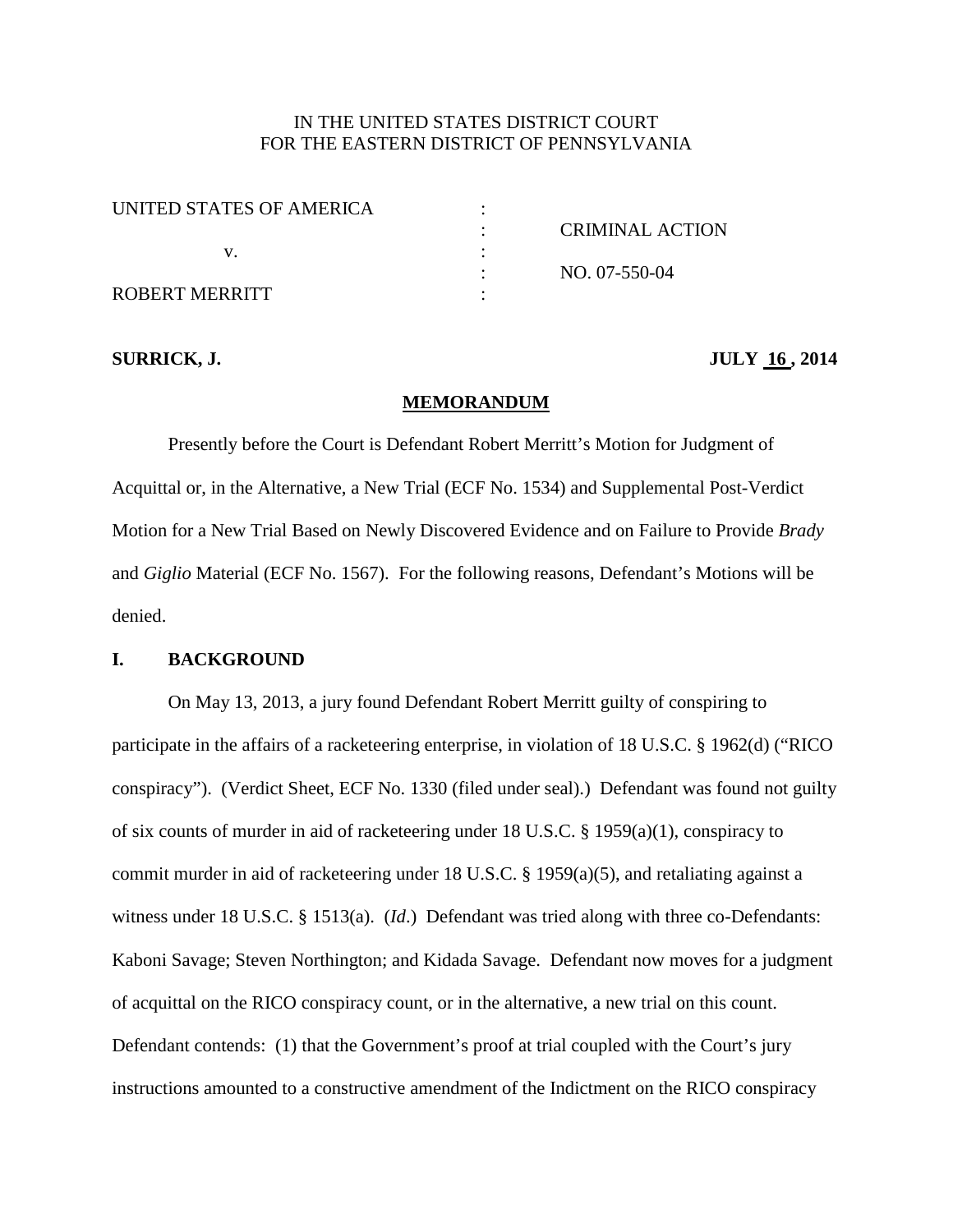count; (2) that the jury verdicts were inconsistent; and (3) that there was insufficient evidence to support the RICO conspiracy conviction. In addition, in his Supplemental Motion, Defendant seeks a new trial on the basis of newly-discovered evidence.

#### **A. The Indictment**

 $\overline{a}$ 

The seventeen-count Fourth Superseding Indictment was returned on May 9, 2012, charging Defendant and his co-Defendants with various crimes related to a RICO conspiracy involving drug trafficking, murder, and witness intimidation. (Fourth Superseding Indictment ("Indictment"), ECF No.  $480$ .)<sup>[1](#page-1-0)</sup> Count 1 of the Indictment, the RICO conspiracy count, charged all Defendants with conspiring to participate in the affairs of a racketeering enterprise, which is referred to in the Indictment as the Kaboni Savage Organization ("KSO"). The Indictment alleged that from late 1997 through April 2010, the KSO conspired and agreed to commit racketeering acts, including murder, dealing in controlled substances, arson, witness tampering, and money laundering. (Indictment  $\P$  1(a)-(f).) The Indictment states that Defendants and others were "members of a regional criminal organization" that "maintained control of its drug distributions, and its exclusive control of its drug corners, through a pattern of threats, intimidation, violence, and murder." (*Id*. at ¶¶ 2, 5.) The Indictment also states that "[i]t was part of the conspiracy that each defendant agreed that a conspirator would commit at least two acts of racketeering in the conduct of the enterprise's affairs." (*Id*. at ¶ 13.)

The Indictment sets forth the roles that each of the Defendants played with respect to the enterprise, and states that Defendant "was a drug distributor and enforcer for the KSO." (*Id*. at ¶ 12(b).) The Indictment further states that Defendant "participated in murders, murder conspiracy, arson, the distribution of controlled substances, carrying firearms during violent

<span id="page-1-0"></span> $1$  On March 11, 2011, the Government filed a notice of intent to seek the death penalty against Defendant and his co-Defendants, Kaboni Savage and Steven Northington. (*See* ECF Nos. 196, 197, and 198.)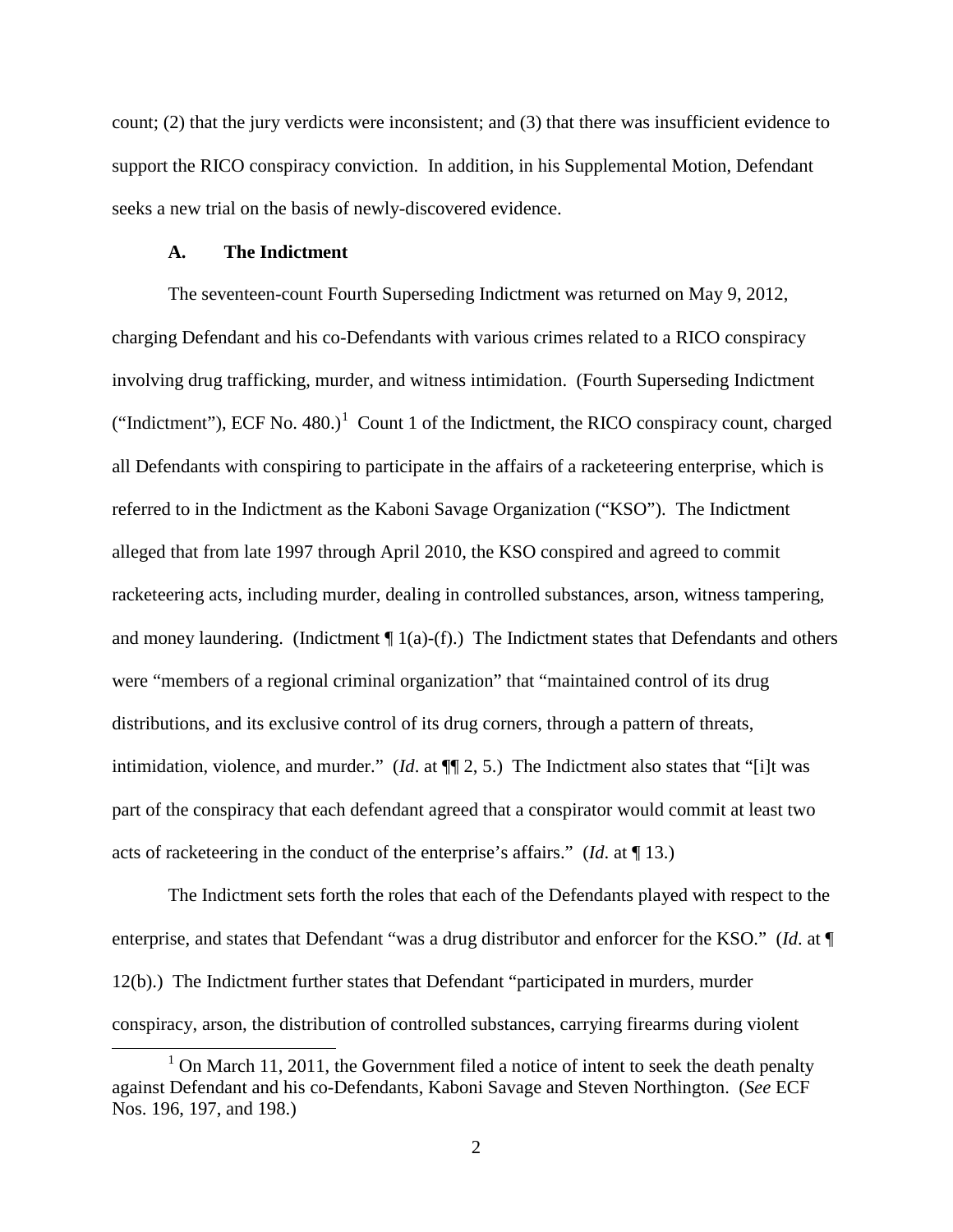crimes, carrying a firearm during a drug trafficking crime, witness tampering, and witness

retaliation." (*Id*.)

The Indictment sets forth 140 paragraphs of overt acts that were allegedly committed by

Defendants "[i]n furtherance of the conspiracy, and to effect the objects and purposes" of the

conspiracy. (*Id*. at ¶14(1)-(140).) Many of the overt acts describe events involving co-

conspirators and Defendant's co-Defendants. The overt acts related specifically to Defendant

include the following:

(5) On or about April 5, 2000, in Philadelphia, ROBERT MERRITT possessed with intent to distribute approximately 40 grams of cocaine base ("crack").

(6) On or about July 25, 2000, in Philadelphia, ROBERT MERRITT possessed with intent to distribute cocaine base ("crack").

. . .

(9) On or about June 14, 2000, in Philadelphia, ROBERT MERRITT possessed with intent to distribute cocaine base ("crack").

(10) On or about July 25, 2000, in Philadelphia, ROBERT MERRITT possessed with intent to distribute approximately 11.7 grams of cocaine base ("crack").

. . .

(71) On or about August 8, 2004, in Philadelphia, ROBERT MERRITT possessed a firearm, that is, a loaded Taurus .357 caliber revolver, bearing serial number TA88966, in the area of 9th and Venango Streets.

. . .

(81) On or about October 9, 2004, in the very early morning hours, ROBERT MERRITT traveled from Norristown, Pennsylvania to Philadelphia, to meet with Lamont Lewis.

(82) On or about October 9, 2004, at approximately 5:00 a.m., in Philadelphia, ROBERT MERRITT and Lamont Lewis entered and set fire to the North Philadelphia home of the Coleman family, at 3256 North 6th Street, Philadelphia, Pennsylvania, causing the deaths of: Marcella Coleman, a 54-year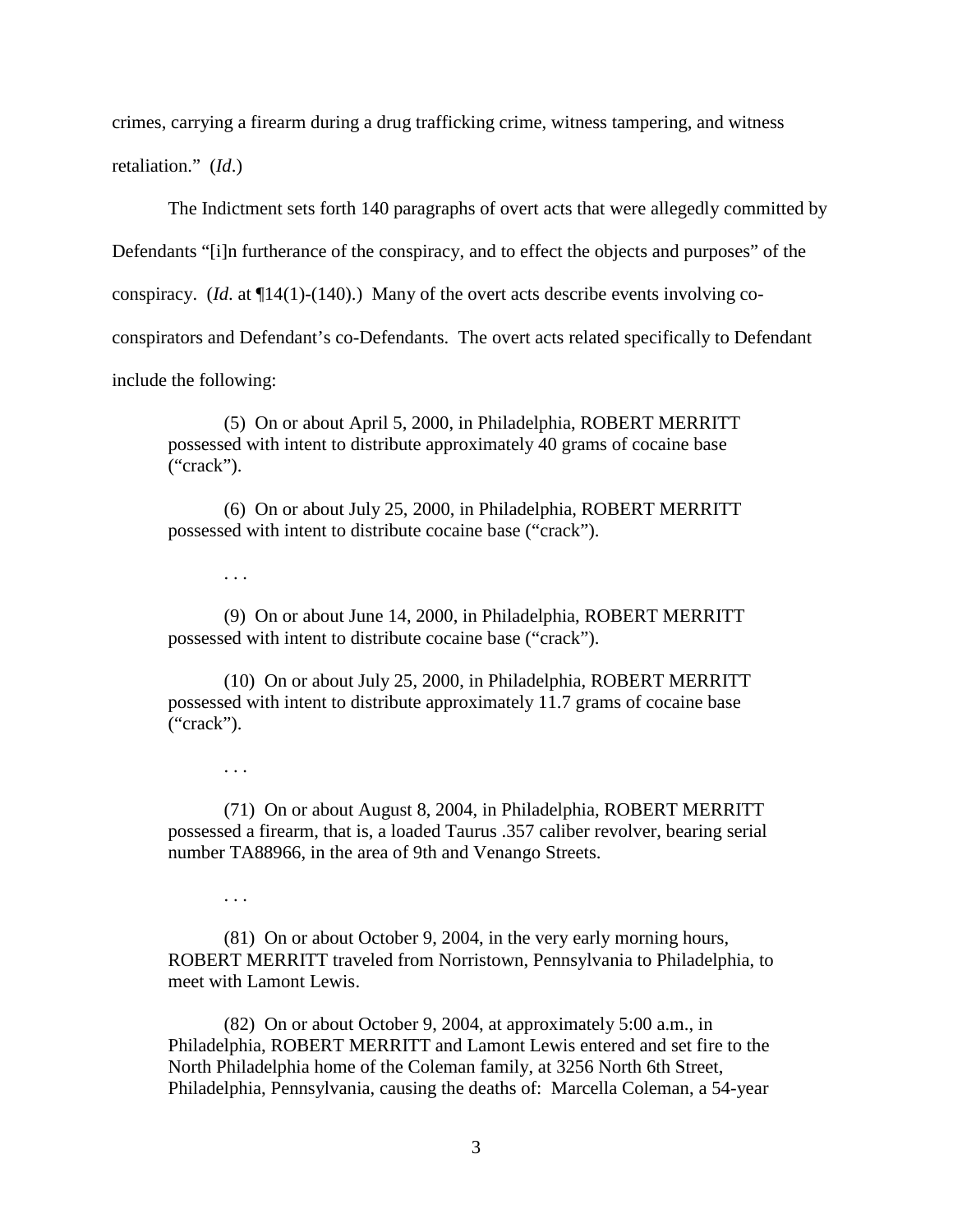old mother of Eugene Coleman; Tameka Nash, a 33 year-old female; Sean Anthony Rodriguez, a 15-year-old male; Tajh Porchea, a 12-year-old male; Khadijah Nash, a 10-year-old female; and Damir Jenkins, a 15-month-old male infant. The Coleman family's pet dog was also killed in the fire.

. . .

. . .

 $\overline{a}$ 

(84) On or about October 9, 2004, in Philadelphia, a telephone call was placed from a telephone used by ROBERT MERRITT to a telephone used by KIDADA SAVAGE.

(114) On or about January 5, 2005, in Philadelphia, ROBERT MERRITT communicated to KABONI SAVAGE and co-conspirator D.B., telling them that ROBERT MERRITT had been questioned, denying that he had told law enforcement agents anything, and warning KABONI SAVAGE and D.B. not to speak in the presence of potential witnesses. $<sup>2</sup>$  $<sup>2</sup>$  $<sup>2</sup>$ </sup>

## **B. The Trial and Conviction**

Jury selection for the Fourth Superseding Indictment began on November 7, 2012.

Opening statements commenced on February 4, 2013. The guilt phase of the trial lasted approximately fourteen weeks. During the trial, the Government presented over 70 witnesses, over 1000 exhibits, and numerous intercepted Title III wiretap conversations. All of this evidence was used to shape the Government's theory that Defendants, together with other coconspirators, participated in an overarching RICO conspiracy involving drug distribution, murder, arson, witness tampering, and witness retaliation. Although not all of the evidence and testimony related specifically to Defendant, there was a substantial amount of evidence that permitted the jury to determine Defendant's involvement in the RICO conspiracy. The evidence and testimony as it related to Defendant centered on the October 9, 2004 firebombing of the Coleman residence, and Defendant's drug sales at two drug corners controlled by other KSO associates.

<span id="page-3-0"></span> $2$  Certain of the overt acts listed in the Indictment that involve Defendant were not presented during trial and have not been recited in this Memorandum.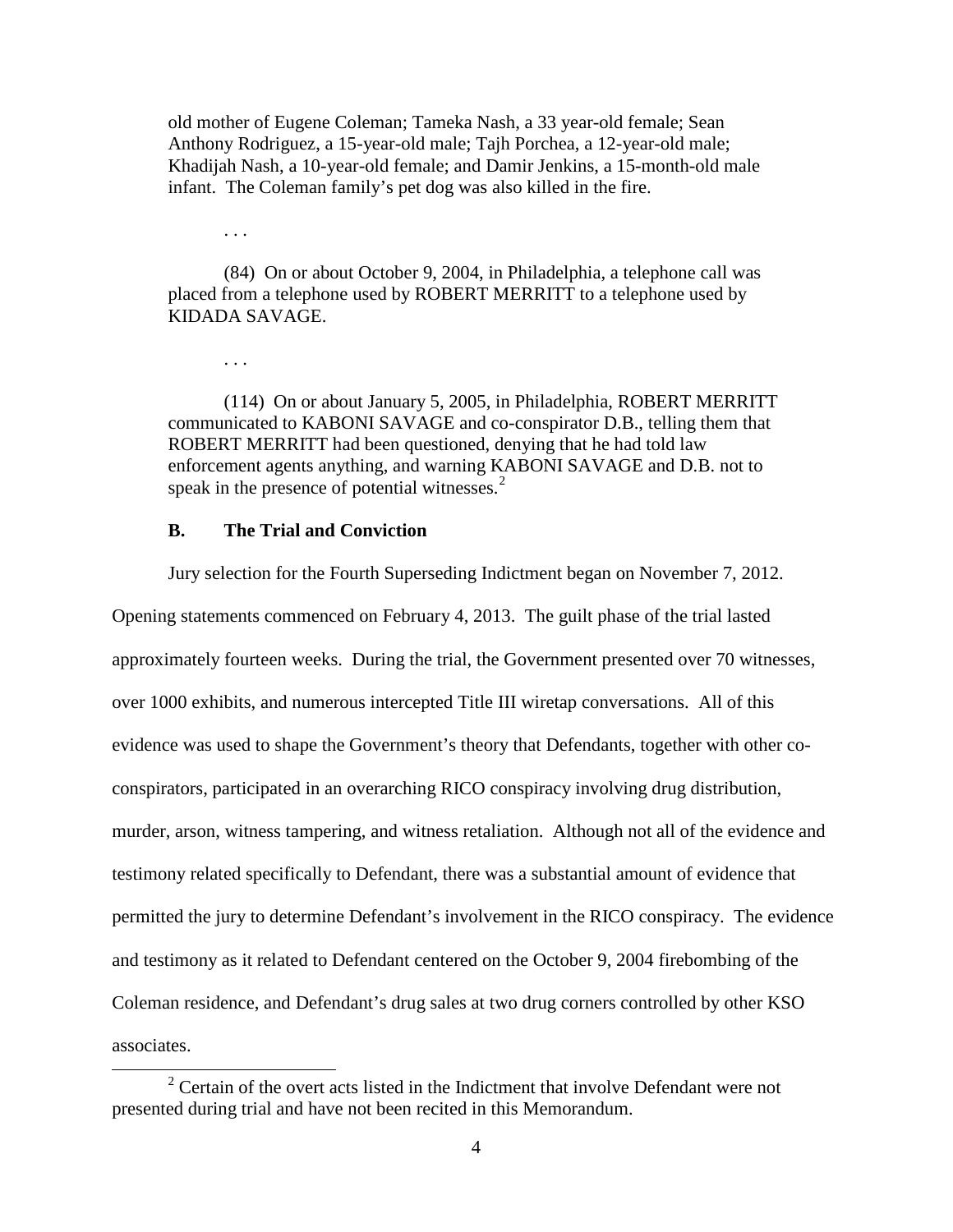#### *1. Firebombing and Murders*

On October 9, 2004, Defendant, together with his first cousin, Lamont Lewis, firebombed the home of Eugene Coleman, a former associate of Kaboni Savage and member of the KSO. (April 1, 2013 Trial Tr. 61, 198-217, ECF No. 1377.) Suspicious that Coleman was cooperating with the Government, Kaboni Savage, together with Kidada Savage, solicited and ordered Lewis, who, in turn, solicited Defendant's assistance, in setting fire to Coleman's home. (*Id*.) Lewis was charged in the First Superseding Indictment. The charges against Lewis were disposed of by guilty plea on April 21, 2011. (*See* ECF Nos. 19, 51, 213, 214, 225.) The firebombing took the lives of Coleman's mother, infant son, four other close relatives, and three family pets. (April 10, 2013 Trial Tr. 236-240, ECF No. 1380.) Four of the victims were children ranging in age from 15 years old to 15 months old. At trial, the Government established that the firebombing was ordered by Kaboni Savage, with the assistance of Kidada Savage, to intimidate Coleman from testifying against him at a 2005 drug conspiracy trial. (April 1 Trial Tr. 206-07; April 3, 2013 Trial Tr. 189-190, ECF No. 1378.)

Lewis was portrayed as an assassin or hired gun for the enterprise. Lewis was an important witness for the Government. He testified at trial that he killed eight people on behalf of the enterprise at the direction of Kaboni Savage. (April 1 Trial Tr. 59-61.) In addition to these eight murders, Lewis also murdered three individuals and attempted many other murders. (*Id*. at 62, 66, 69-70, 72, 77.) Lewis, Kaboni Savage, and other KSO members entered into a pact whereby if any of them cooperated with law enforcement, their mothers would be murdered. (April 1 Trial Tr. 174-74.) Defendant often was seen with Lewis, and was familiar with some of the KSO members such as Kaboni Savage and Eugene Coleman. (April 3 Trial Tr. 33-34, 36-37; March 18, 2013 Trial Tr. 180-83, ECF No. 1367.)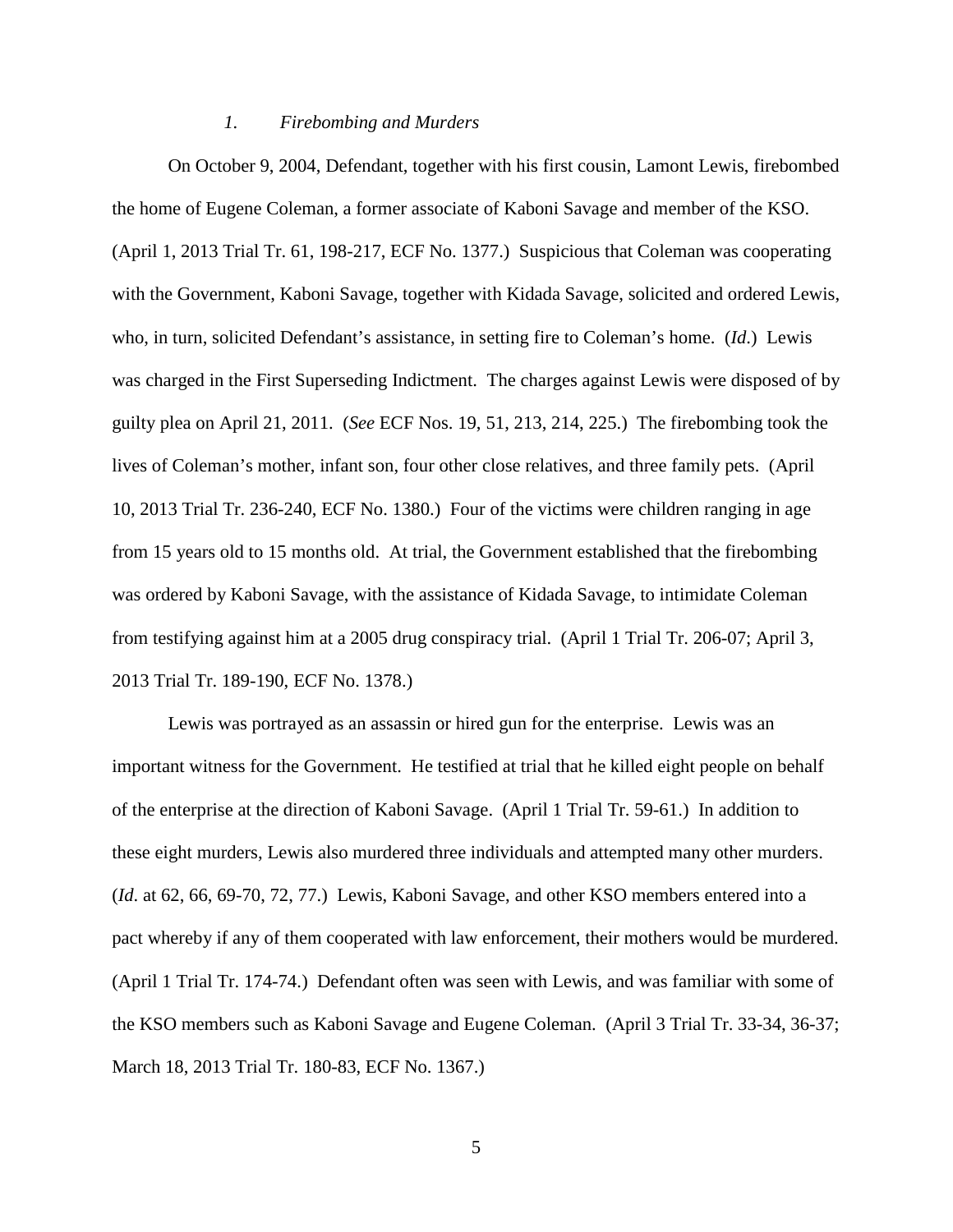On the evening of October 8, 2004, Lewis received an order from Kaboni Savage and Kidada Savage to firebomb the family home of Eugene Coleman in retaliation for Coleman's cooperation in Savage's 2005 federal drug conspiracy trial. (April 1 Trial Tr. 188-89.)<sup>[3](#page-5-0)</sup> At the time, Coleman was incarcerated. Kidada told Lewis to bring someone to help carry out the order. (April 1 Trial Tr. 201, 205.) Lewis told Kidada that he would bring his cousin, Defendant Merritt. (*Id*. at 205.)

At approximately 2:30 a.m., Lewis called Defendant and told him he needed his assistance. (*Id*.; March 28, 2013 Trial Tr. 153-54, ECF No. 1307.) Defendant agreed, and traveled from Norristown to North Philadelphia to meet Lewis at Big Faces Bar at 8th and Venango Streets. (April 1 Trial Tr. 205-06; Gov't's Exs. 948, 949, 951.) There, Lewis told Defendant the plan, and Defendant agreed to help him burn down the Coleman residence. (April 1 Trial Tr. 206-07; April 3 Trial Tr. 33-36.) Defendant was aware that Coleman had been cooperating with the Government against Kaboni Savage in the federal drug conspiracy case. (April 1 Trial Tr. 206; April 3 Trial Tr. 189-90.) Defendant and Lewis purchased two cans of gasoline, and then traveled back to West Philadelphia so that Defendant could retrieve his nine millimeter handgun. (April 1 Trial Tr. 209, 212-13.) They then drove back to North Philadelphia and parked around the corner from the Coleman home. (*Id*. at 214-15.)

At approximately 5:00 a.m., Lewis and Merritt approached the front door of the Coleman residence. (*Id*. at 215; April 9, 2013 Trial Tr. 68-70, ECF No. 1310.) Lewis kicked in the front door, and heard a woman's voice yelling from upstairs, "who's that?" (April 1 Trial Tr. 216.) Lewis fired several shots from Defendant's firearm while Defendant lit and threw the first gas

 $\overline{a}$ 

<span id="page-5-0"></span><sup>&</sup>lt;sup>3</sup> Savage, Northington, and four other co-defendants not charged in the instant Indictment were prosecuted in the 2005 drug conspiracy case before the Honorable Mary A. McLaughlin. After a seven-week trial, Savage was found guilty of conspiracy to manufacture and distribute cocaine, money laundering, firearms possession, witness retaliation, and other crimes. *See United States v. Savage,* No. 04-269 (E.D. Pa.), at ECF No. 716. Coleman testified at that trial.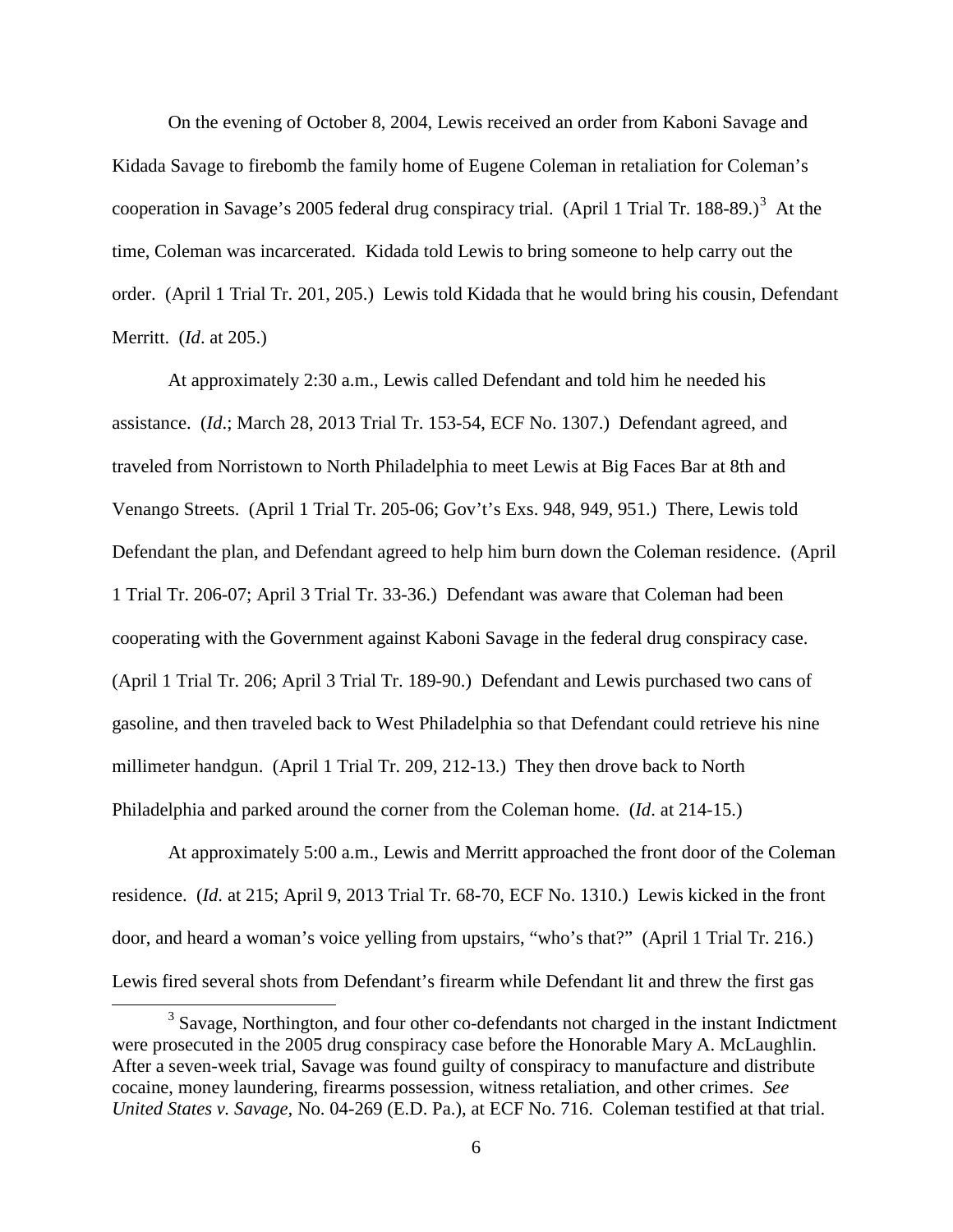can into the house, causing it to light on fire. (*Id*.) Defendant then threw the second gas can into the home. (*Id*. at 217.) Lewis and Defendant fled. (*Id.*) As they fled, Lewis heard a woman screaming from inside the Coleman home. (*Id*.) Within minutes, the home was engulfed in flames. (April 9 Trial Tr. 68-69; Gov't's Ex. 903.) The fire killed six members of the Coleman household, including Eugene Coleman's mother, sister, and infant son. It was determined that the victims died of smoke and soot inhalation. (April 17, 2013 Trial Tr. 9-13, ECF No. 1391; Gov't's Exs. 907-913.) The medical examiner testified that the victims "baked in place" as a result of the high heat caused by the fire. (April 17 Trial Tr. 10.) After Defendant and Lewis fled the scene, Lewis called Kidada's phone and left a message notifying her that the order had been carried out. (April 1 Trial Tr. 217-218.) Phone records show that approximately five hours after the firebombing, two calls were placed from Kidada Savage's phone to Defendant's phone. (Gov't's Exs. 950-51; April 15, 2013 Trial Tr. 74, ECF No. 1397.) Lewis testified that, in exchange for Defendant's participation in the firebombing, Defendant received \$500 and a car from Lewis. (April 1 Trial Tr. 223.)

When Defendant was later arrested in 2005 on federal firearm charges, he was placed in a cell at the Federal Detention Center on the same cell block and within earshot of Kaboni Savage and co-conspirator Dawud Bey. (April 15 Trial Tr. 26-29.) When Bey asked Defendant whether he spoke with federal authorities about his role in the arson, Defendant responded "I told em nothing . . . I ride." (April 15 Trial Tr. 57, 66; Gov't's Ex. L1180, L1181.)

While housed at the FDC, Defendant became friends with another inmate named Bienvenido Morales. (April 8, 2013 Trial Tr. 58-61, ECF No. 1379.) Defendant told Morales of his involvement in the firebombing, stating that he was the "driver," and that he received money in exchange for his help. (*Id*. at 73-74.) He further confided that the arson was committed to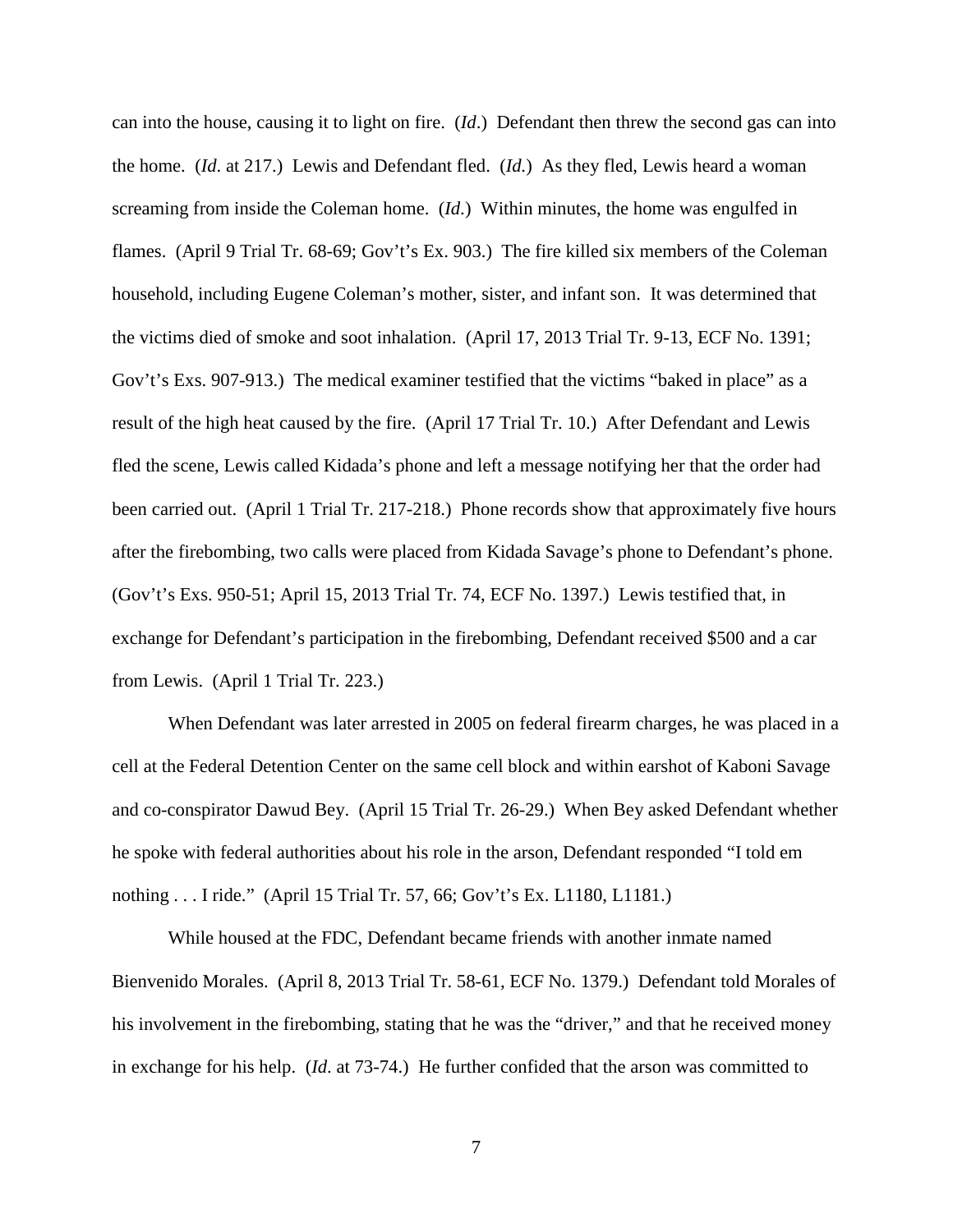"stop Twin (Eugene Coleman) from testifying and whoever else thought about telling on Kaboni." (*Id*. at 73-74.) Defendant described himself to Morales as a "gun," but indicated that the deaths of the children had affected him, and "had him fucked up in the head." (*Id*. at 77.) Defendant expressed concerns to Morales that Lewis was going to cooperate with law enforcement since Lewis "sometimes gets high on wet and starts running his mouth . . . ." (*Id*. at 76.)

#### *2. Drug Activities*

Evidence and testimony presented at trial also related to Defendant's drug dealings in relation to the KSO. Defendant sold drugs at 8th and Venango Streets, the drug corner exclusively controlled by his cousin, Lewis. (March 18 Trial Tr. 180-81; March 25, 2013 Trial Tr. 35, ECF No. 1369; April 1 Trial Tr. 108; April 3 Trial Tr. 196-98.) Defendant was described by others in or familiar with the KSO enterprise as Lewis's "right-hand man." (May 8, 2013 Trial Tr. 65, ECF No. 1399.) Both men had a tattoo reading "Ride or Die," which revealed their belief that criminal defendants can choose to forego cooperating with law enforcement and remain silent about criminal involvement or else risk death. (April 1 Trial Tr. 184-85; Gov't's. Exs. 985, 959.) Lewis conducted his drug dealings out of a bar located on 8th and Venango called "Big Faces Bar." (April 1 Trial Tr. 96-99; March 18 Trial Tr. 177-79.) Savage helped Lewis obtain control of the block. (April 1 Trial Tr. 99-100.) Others were not permitted to sell drugs on this block without the permission of Lewis. (April 2, 2013 Trial Tr. 69, 239-242, ECF No. 1308.) In July 2004, Defendant was arrested in the vicinity of 8th and Venango for possessing a firearm. (March 12, 2013 Trial Tr. 55-56, ECF No. 1167.) At the time, he was celebrating Lewis's birthday. (*Id*. at 57.) Defendant was charged with possession of a firearm by a convicted felon, and was later convicted of this crime after a jury trial. *See United States v.*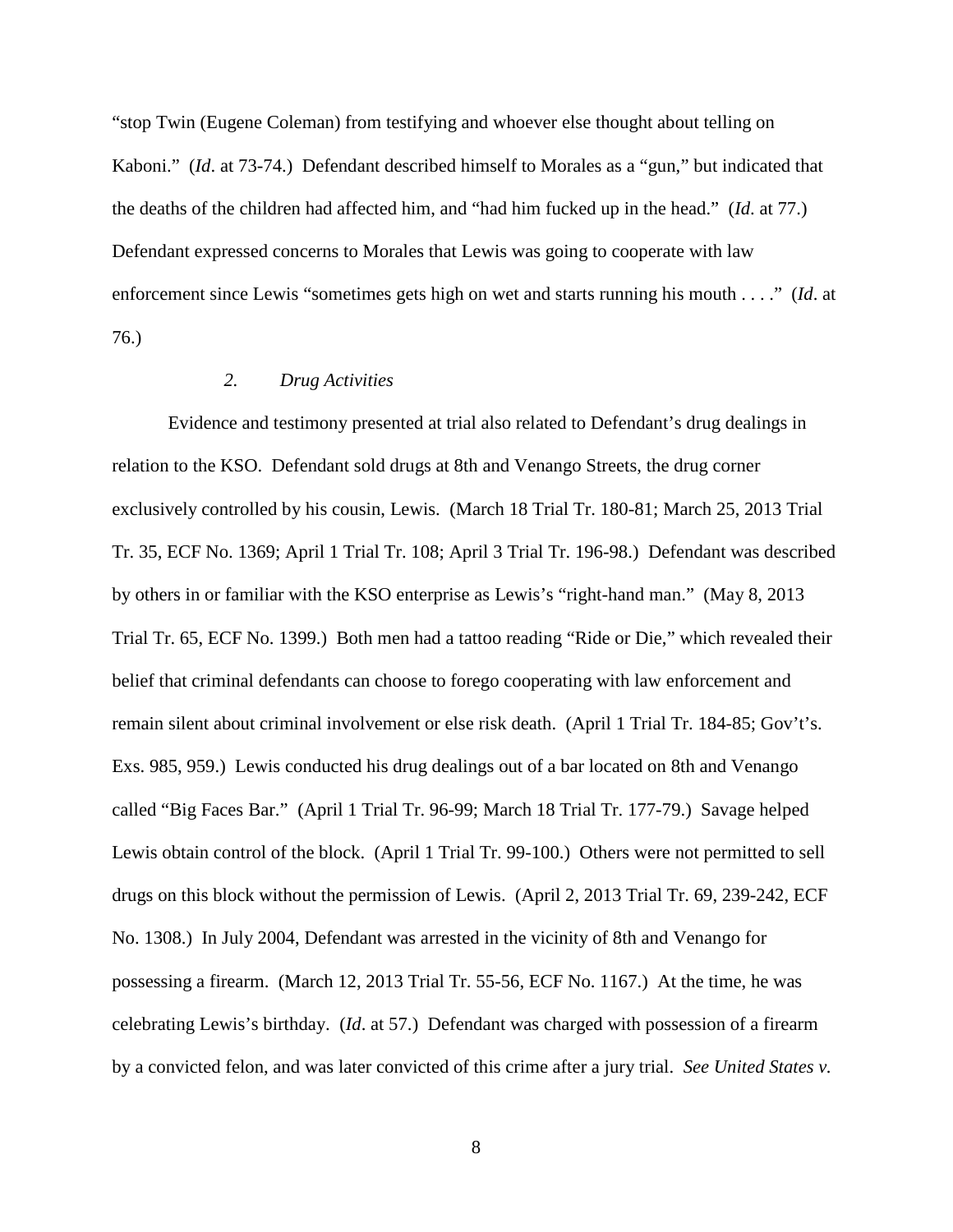*Merritt*, Crim. No. 05-35-1 (E.D. Pa., Yohn, J.). Defendant received a sentence of 194 months imprisonment for this crime. (Mar 11, 2013 Trial Tr. 177-79, ECF No. 1366; March 12 Trial Tr. 55-57.)

In 2000, Defendant was arrested on three separate occasions for possession of crack cocaine. (Mar. 6, 2013 Trial Tr. 189-191, ECF No. 1363.) Defendant entered pleas of guilty to two of these crimes. (Gov't's Ex. 220.) The third arrest resulted in a finding of guilty after a bench trial. (*Id*.) The factual basis supporting the guilty pleas was read into evidence at trial in this case. (Mar. 6, 2013 Trial Tr. 189-202.) Each of the three arrests occurred on the 1300 block of Jerome Street, which was a known drug corner of Mansur Abdullah, a former associate of Kaboni Savage. (March 11, 2013 Trial Tr. 156-160, ECF No. 1366; March 4, 2013 Trial Tr. 210-22, ECF No. 1165; Gov't's Exs. 217, 220.) Abdullah, also known as "Shafiq," controlled the drug sales and was the drug supplier on the 1300 block of Jerome Street at the time of Defendant's arrests in 2000. (March 4 Trial Tr. 201-11.) Abdullah was later murdered, a crime that was separately charged against Kaboni Savage in the instant case and served as a predicate racketeering act for the overarching RICO conspiracy. (Indictment 11, 40-41.) Abdullah had drug dealings with Kaboni Savage and learned the process of cocaine recompression from Savage. (Feb. 28, 2013 Trial Tr. 115-16, ECF No. 1164; March 4 Trial Tr. 165-66, 195.)

#### **C. Procedural History**

#### *1. Proposed Jury Instructions*

On March 8, 2013, an amended order was entered providing the parties additional time to submit proposed jury instructions. (ECF No. 1150.) On March 25, 2013, the day that the proposed jury instructions were due, Defendant filed a request for additional time to prepare jury instructions related to the RICO conspiracy count. (ECF No. 1195.) In this pleading, Defendant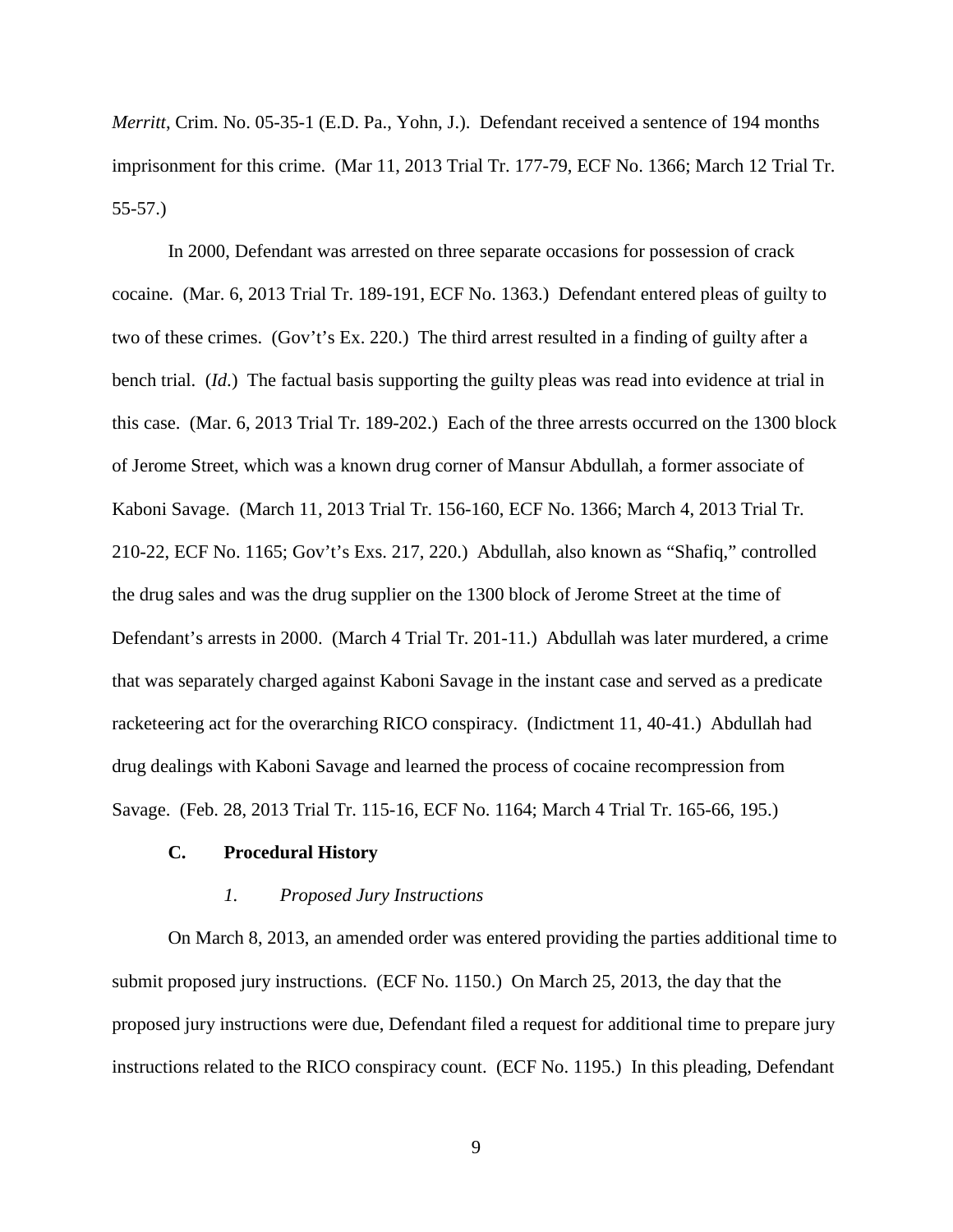indicated that the Third Circuit model jury instructions on RICO conspiracy are "unnecessarily confusing" because they inform the jury that the government is not required to prove that the enterprise actually existed, or that the defendant was actually employed by or associated with the enterprise. (*Id*.) On April 1, 2013, Defendant filed a proposed jury instruction on the RICO

conspiracy count. (ECF No. 1212.)

On April 25, 2013, the Court held a charging conference in Chambers. At that time, the

parties discussed the issues raised by Defendant with respect to the RICO conspiracy charge.

On May 6, 2013, the Court charged the jury. After instructing the jury on the elements

necessary to convict any of the Defendants of RICO conspiracy, the Court stated:

Ladies and Gentlemen, the Government is not required to prove that the alleged enterprise was actually established, that the defendant was actually employed by, or associated with the enterprise, that the defendant was actually engaged in or its activities actually affected interstate or foreign commerce, or that the defendant actually committed any racketeering act.

To find Kaboni Savage, Robert Merritt, Steven Northington, or Kidada Savage guilty of RICO conspiracy charged in Count 1, ladies and gentlemen, you must find that the defendant . . . joined the agreement or conspiracy with another person or persons knowing that the objective or purpose was to conduct or to participate directly or indirectly in the conduct of the affairs of an enterprise through a pattern of racketeering activity and intending to join with the other person or persons to achieve that objective.

(May 6, 2013 Trial Tr. 53-54, ECF No. 1398.)

 $\overline{a}$ 

# *2. Jury's Verdict*

On May 13, 2013, the jury returned its verdict. The jury found Defendant guilty of RICO

conspiracy (Count 1). The jury found Defendant not guilty of conspiracy to commit murder in

aid of racketeering (Count 9), not guilty of murder in aid of racketeering (Counts 10-15), and not

guilty of retaliating against a witness (Count 16).<sup>[4](#page-9-0)</sup> Because Defendant was acquitted on all of

<span id="page-9-0"></span><sup>4</sup> Defendant was also charged in Count 17 with using fire to commit a felony, in violation of 18 U.S.C. § 844(h)(1). The verdict slip advised the Jury that they should only deliberate on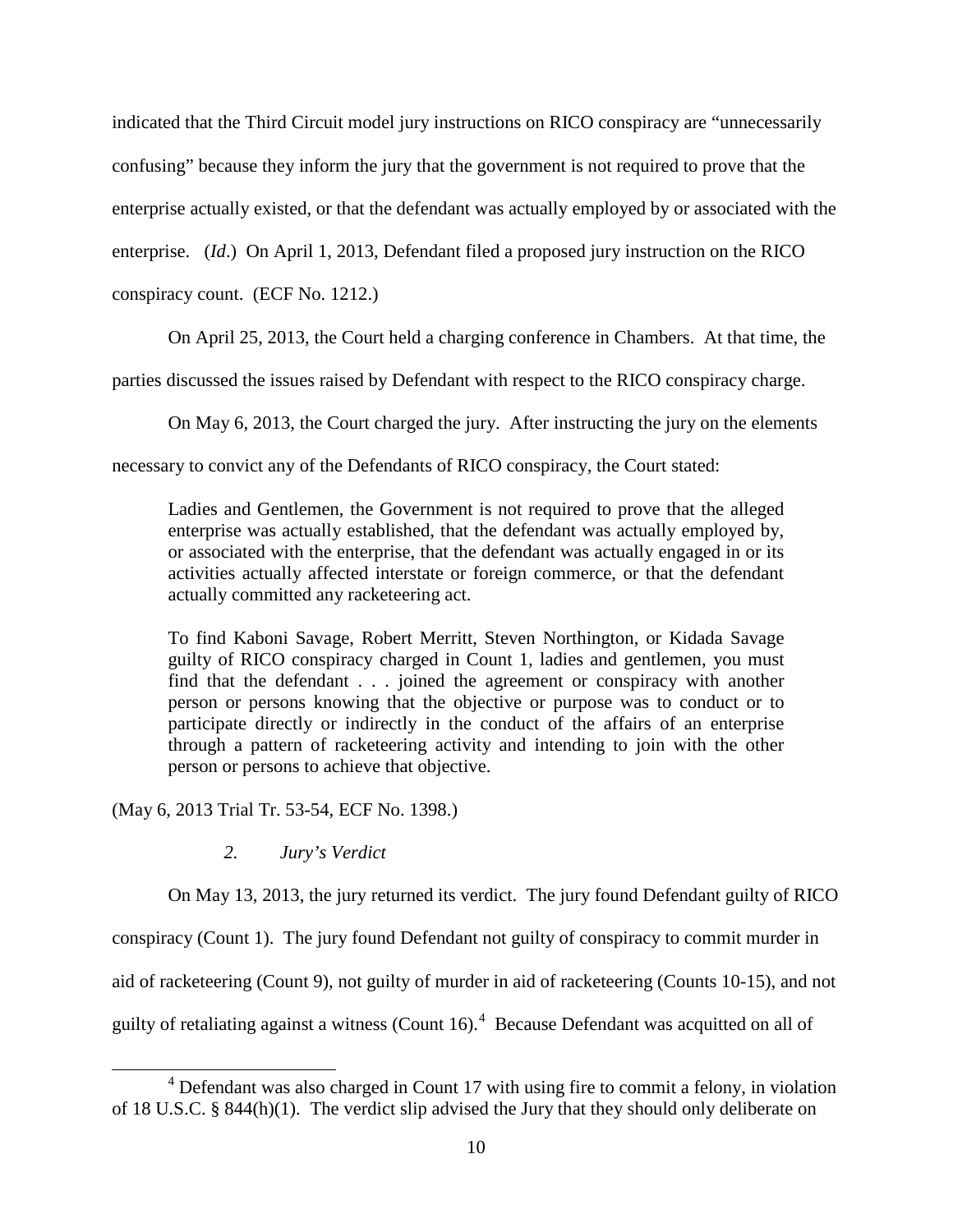the death-eligible counts, he did not proceed to a penalty phase hearing. Defendant is presently awaiting sentencing. [5](#page-10-0)

As part of their verdict, the jury made special findings in accordance with *Apprendi v.* 

*New Jersey*, 530 U.S. 466 (2000). These findings were required to determine the potential

maximum sentence Defendant faced for the RICO conspiracy conviction. With regard to the

murders of the Coleman family members, the jury found unanimously, beyond a reasonable

doubt, that the following sentencing factors were proven as to Defendant:

# Special Sentencing Factors #9 through #14: The Coleman Family Murders

On or about October 9, 2004, in Philadelphia, in the Eastern District of Pennsylvania, the defendants, KABONI SAVAGE, ROBERT MERRITT, and KIDADA SAVAGE, knowingly and intentionally murdered, knowingly aided and abetted, and willfully caused the murder of, and aided, agreed, or attempted to aid, and solicited another to commit, the murders of Marcela Coleman (sentencing factor #9), Tameka Nash (sentencing factor #10), Sean Anthony Rodriguez (sentencing factor #11), Tajh Porchea (sentencing factor #12), Khadijah Nash (sentencing factor #13), and Damir Jenkins (sentencing factor #14), human beings, all in violation of the laws of the Commonwealth of Pennsylvania, that is, Title 18, Pennsylvania Consolidated Statutes Annotated, Sections 2502(a) and 306.

(Verdict 8.)

Count 17 if Defendant was found guilty of the underlying felony, murder in aid of racketeering. The jury did not deliberate on Count 17 because they found Defendant not guilty of murder in aid of racketeering.  $\overline{a}$ 

<span id="page-10-0"></span><sup>5</sup> Kaboni Savage was found guilty on all counts: RICO conspiracy; twelve counts of murder in aid of racketeering; conspiracy to commit murder in aid of racketeering; witness retaliation; and using fire to commit a felony. (Verdict Sheet.) After a penalty phase hearing, on June 3, 2013, the same jury that determined his guilt sentenced Kaboni Savage to death on each of the thirteen death eligible counts. (*See* Min. Entry, ECF No. 1443; Savage Penalty Verdict, ECF No. 1434.) Northington was found guilty of RICO conspiracy and two counts of murder in aid of racketeering. (Verdict.) On June 19, 2013, after a penalty phase hearing, the jury sentenced Northington to life in prison without the possibility of release. (*See* Min. Entry, ECF No. 1485; Northington Penalty Verdict, ECF No. 1466.) Kidada Savage was found guilty of RICO conspiracy, six counts of murder in aid of racketeering, retaliating against a witness, and using fire to commit a felony. She was sentenced on February 21, 2014 to a statutory maximum penalty of life imprisonment. (ECF Nos. 1555, 1556.)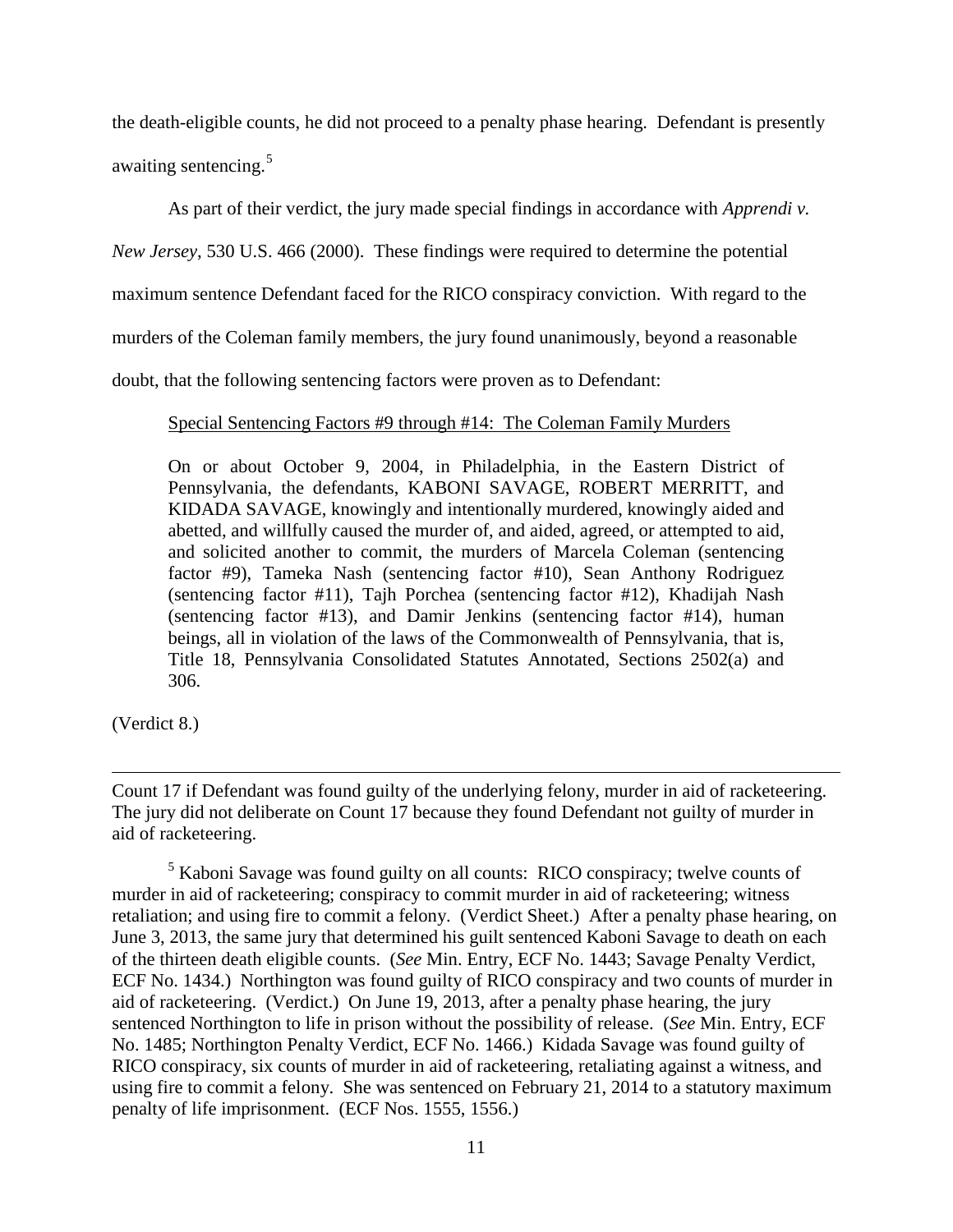The jury made two other findings with respect to Count 1. Specifically, they determined

that the following special sentencing factors were not proven as to Defendant:

Special Sentencing Factor #1: The Drug Distribution Conspiracy

From a time at least as early as in or about late 1997 to on or about August 16, 2007, in Philadelphia, in the Eastern District of Pennsylvania, and elsewhere, the defendants, KABONI SAVAGE, ROBERT MERRITT, STEVEN NORTHINGTON, and KIDADA SAVAGE, knowingly and intentionally conspired and agreed to distribute, and to possess with intent to distribute 5 kilograms or more of a mixture and substance containing a detectable amount of cocaine, 280 grams or more of a mixture and substance containing a detectable amount of cocaine base ("crack"), heroin, marijuana, or one kilogram or more of a mixture or substance containing a detectable amount of phencyclidine (PCP); all in violation of Title 21, United States Code, Sections 841(a)(1), 841(b)(1)(A), and 846.

[As to each defendant, the jury must be unanimous as to whether 5 kilograms or more of cocaine, 280 grams or more of cocaine base ("crack"), 1 kilogram or more of PCP, or any combination of those threshold amounts, was involved in conspiracy and foreseeable to that defendant.]

(Verdict 2-3.)

# Special Sentencing Factor #15: Witness Retaliation Resulting in the Coleman Family Murders

On or about October 9, 2004, in Philadelphia, in the Eastern District of Pennsylvania, the defendants, KABONI SAVAGE, ROBERT MERRITT, and KIDADA SAVAGE, killed, and aided and abetted the killing of, Marcella Coleman, Tameka Nash, Sean Anthony Rodriguez, Tajh Porchea, Khadijah Nash, and Damir Jenkins, with the intent to retaliate against another person, namely Eugene Coleman, for the attendance of Eugene Coleman as a witness at an official proceeding, that is, grand jury testimony, for testimony given by Eugene Coleman to a federal grand jury, and for Eugene Coleman's providing to law enforcement officers information relating to the commission of federal offenses, that is conspiracy to distribute controlled substances, money laundering, and firearms offenses, as charged by the indictment against Kaboni Savage and others in the United States District Court for the Eastern District of Pennsylvania; all in violation of Title 18, United States Code, Sections 1513, and 2.

(Verdict 9.)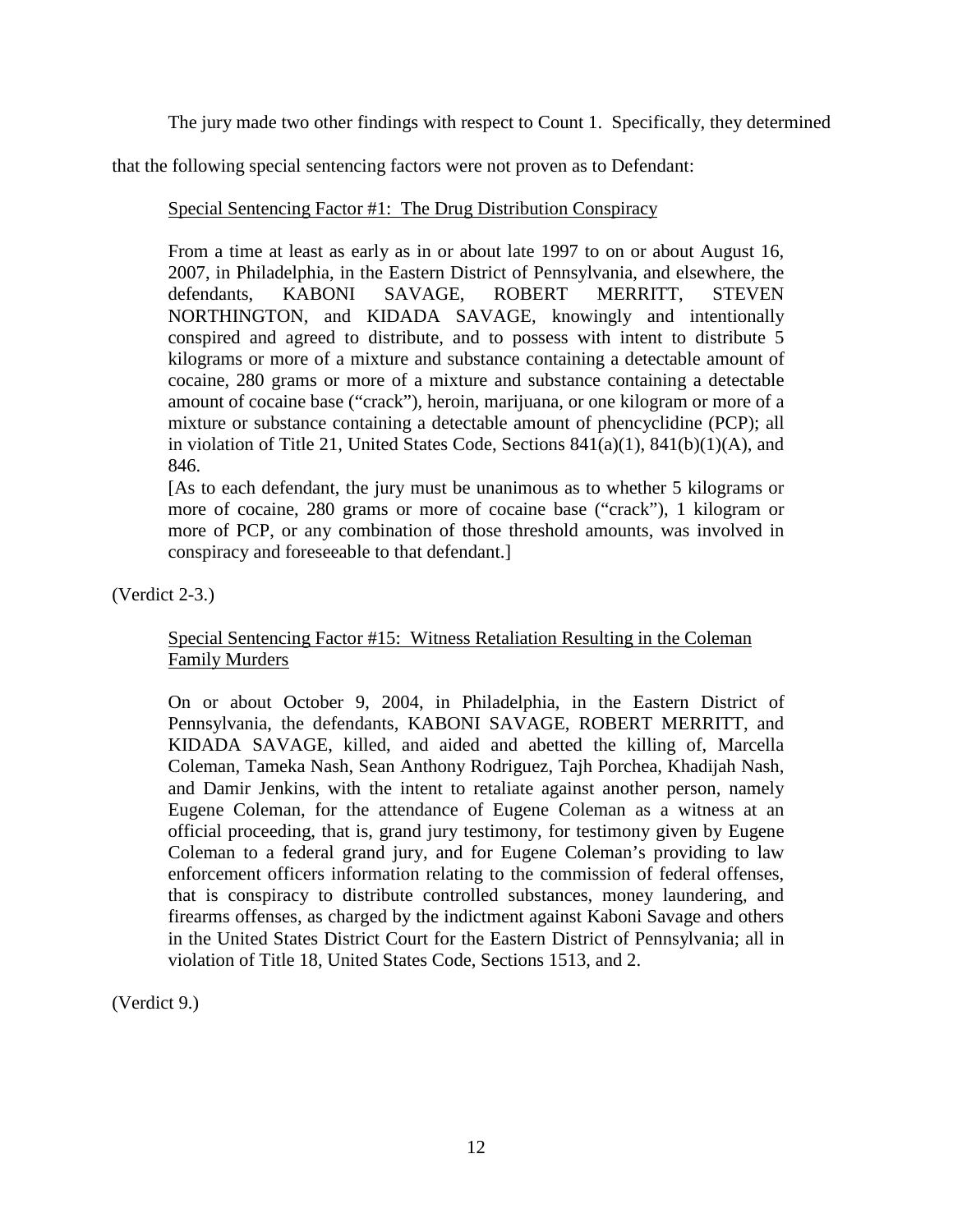#### *3. Motion for Judgment of Acquittal*

On September 16, 2013, Defendant filed the instant Motion for Judgment of Acquittal, or in the Alternative, a New Trial. (Def.'s Mot., ECF No. 1534.) On September 25, 2013, the Government filed a Response in opposition to the Motion. (Gov't's Resp., ECF No. 1537.) On October 10, 2013, Defendant filed a Reply. (Def.'s Reply, ECF No. 1545.)

#### *4. Motion for New Trial*

 $\overline{a}$ 

On May 15, 2014, months after Defendant filed the instant Motion, his counsel sent a letter to the Court raising an additional basis for post-verdict relief. Defendant contends that a Philadelphia Police Department ("PPD") investigation revealed misconduct on the part of former PPD Officer Jeffrey Cujdik, the arresting officer for Defendant's April 5, 2000 arrest for possession with intent to distribute ("PWID"). Defendant contends that this constitutes "newly discovered evidence" that warrants a new trial under Rule 33 of the Federal Rules of Criminal Procedure. Specifically, Defendant claims that, after reading an article published in the Philadelphia Inquirer, he learned that Cujdik was found to have "fabricated evidence in a search warrant, routinely gave improper gifts and loans to confidential informants, and lied to cover up his misconduct." (Def.'s May 15, 2013 Ltr. (on file with Court).) Defendant contends that this finding of misconduct calls into question the validity of his 2001 conviction, and the use of that conviction as an overt act in support of the RICO conspiracy charge against him. Multiple letters were then exchanged between counsel for Defendant and counsel for the Government. (*See* Gov't's May 29, 2014 Ltr; Def.'s June 9, 2014 Ltr.; Gov't's June 13, 2014 Ltr.; Def.'s June 1[6](#page-12-0), 2014 Ltr.; Gov't's June 17, 2014 Ltr. (all on file with Court).)<sup>6</sup>

<span id="page-12-0"></span> $6$  A more in-depth description of the facts surrounding Defendant's basis for a new trial is discussed *infra* at Section IV.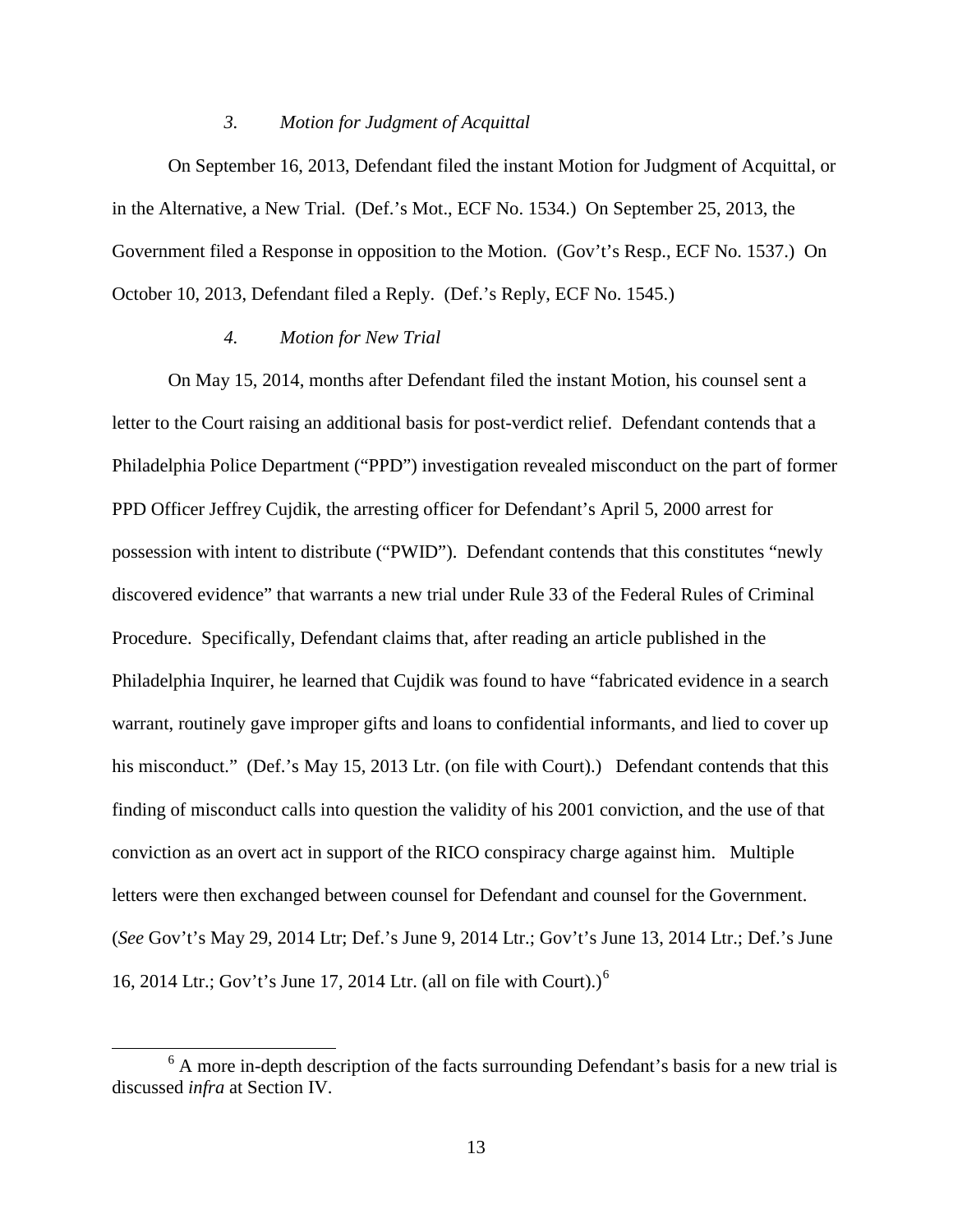On June 10, 2014, Defendant filed his Supplemental Post-Verdict Motion for a New Trial based on Newly Discovered Evidence and on the Government's Failure to Provide *Brady* and *Giglio* Material. (Def.'s Supp. Mot., ECF No. 1567.) On July 1, 2014, the Government filed a Response in opposition to Defendant's Motion. (Gov't's New Trial Resp., ECF No. 1568.)

On July 8, 2014, Defendant provided the Court with courtesy copies of two documents that he filed in his other criminal cases. The first is a Petition for Post-Conviction Relief, which was filed in the Philadelphia Court of Common Pleas on June 23, 2014. The Petition seeks to overturn his conviction for PWID that resulted from Cujdik's April 5, 2000 arrest of Defendant. *See Commonwealth v. Merritt*, Crim. No. 0514931-2000 (Ct. Com. Pleas, Phila. Cnty.). The second document is a Motion to the Third Circuit Court of Appeals, filed on June 30, 2014, which seeks an order authorizing the District Court that heard his federal firearms case to consider a second habeas petition.<sup>[7](#page-13-0)</sup> See United States v. Merritt, No. 05-35 (3d Cir.). In the proposed second habeas petition, Defendant challenges the enhanced sentence he received as a result of the prior narcotics conviction involving Cujdik.

#### **II. LEGAL STANDARD**

 $\overline{a}$ 

Defendant seeks a judgment of acquittal under Rule 29 of the Federal Rules of Criminal Procedure, or in the alternative, a new trial under Rule 33. Rule 29 provides that "[i]f the jury has returned a guilty verdict, the court may set aside the verdict and enter an acquittal." Fed. R. Crim P. 29(c)(2). When considering motions for judgment of acquittal, the court must view the evidence in the light most favorable to the prosecution, and must uphold the verdict provided that any rational trier of fact could have found guilt beyond a reasonable doubt given the available evidence. *United States v. Brodie*, 403 F.3d 123, 133 (3d Cir. 2005). District courts "must be

<span id="page-13-0"></span><sup>7</sup> Under 28 U.S.C. § 2244, "[a] second or successive [Section 2255] motion must be certified . . . by a panel of the appropriate court of appeals."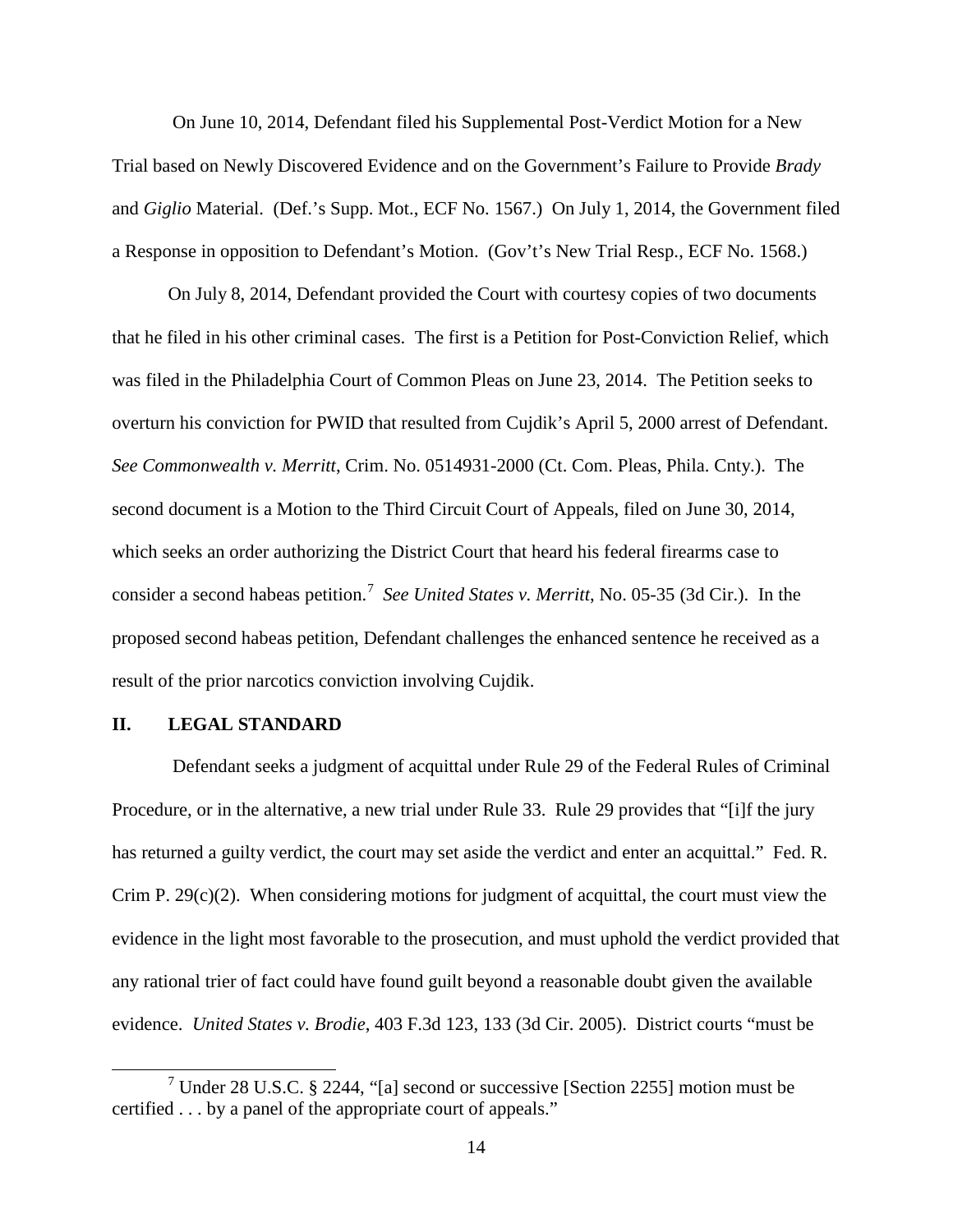ever vigilant in the context of Fed. R. Crim. P. 29 not to usurp the role of the jury by weighing credibility and assigning weight to the evidence, or by substituting its judgment for that of the jury." *Id*. Motions under Rule 29 are judged under a "highly deferential standard." *United States v. Carbo*, 572 F.3d 112, 119 (3d Cir. 2009). Challenges to the sufficiency of the evidence supporting a jury verdict "should 'be confined to cases where the prosecution's failure is clear.'" *United States v. Smith*, 294 F.3d 473, 477 (3d Cir. 2002) (quoting *United States v. Leon*, 739 F.2d 885, 891 (3d Cir. 1994)). Defendant bears the burden of proving that the Government's evidence was insufficient to convict. *United States v. Gonzalez*, 918 F.2d 1129, 1132 (3d Cir. 1990).

Rule 33 permits a court to vacate any judgment and grant a new trial "if the interest of justice so requires." Fed. R. Crim. P. 33(a). When considering a Rule 33 motion, "the court may weigh the evidence, but may set aside the verdict and grant a new trial only if it determines that the verdict constitutes a miscarriage of justice, or if it determines that an error at trial had a substantial influence on the verdict." *United States v. Parrott*, No. 09-245, 2010 U.S. Dist. LEXIS 20613, at \*6 (E.D. Pa. Mar. 4, 2010) (quotation omitted). "A new trial is required on the basis of evidentiary errors only when the 'errors, when combined, so infected the jury's deliberation that they had a substantial influence on the outcome of the trial.'" *Id*. (quoting *United States v. Thornton*, 1 F.3d 149, 156 (3d Cir. 1993)). Rule 33 Motions should be "granted sparingly and only in exceptional cases." *Gov't of Virgin Islands v. Derricks*, 810 F.2d 50, 55 (3d Cir. 1987).

#### **III. MOTION FOR JUDGMENT OF ACQUITTAL**

Defendant makes three arguments in support of his request that the Court vacate his RICO conspiracy conviction: (1) that the jury instructions on RICO conspiracy amounted to a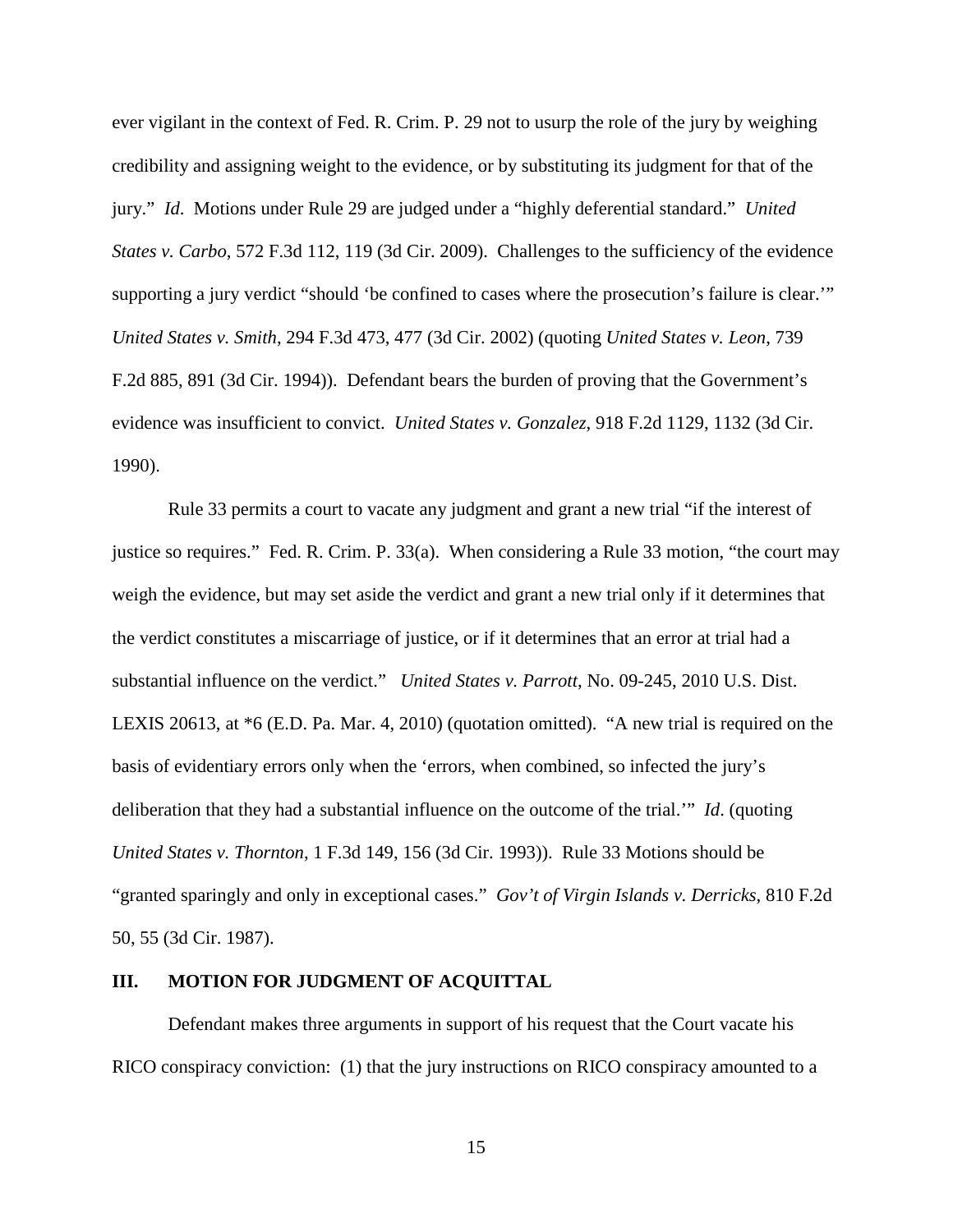constructive amendment of the Indictment; (2) that the jury's verdict on the RICO conspiracy count is inconsistent with the jury's acquittal on the conspiracy to commit murder in aid of racketeering count; and (3) that there was insufficient evidence to convict him of RICO conspiracy.

#### **A. Constructive Amendment of the Indictment**

Defendant argues that the Government's proof at trial, together with the Court's jury instructions, constructively amended the Indictment by permitting the jury to return a guilty verdict based upon a theory of guilt that Defendant claims was neither alleged in the Indictment nor argued at trial. Specifically, Defendant contends that the Indictment alleges that Defendant is a member of the racketeering enterprise known as the KSO, and that, as a member, he assumed a particular role in the enterprise. Defendant further contends that the Government's theory during trial was that Defendant was in fact a member of the KSO, and that he committed certain racketeering acts in furtherance of the KSO's purpose. Defendant argues that, despite this characterization in the Indictment and at trial that Defendant was a KSO member, the jury instructions allowed Defendant to be convicted of RICO conspiracy without the jury determining that the enterprise actually existed and that Defendant was a member of the enterprise. The result, according to Defendant, was a constructive amendment of the Indictment.

The Fifth Amendment provides in relevant part that "[n]o person shall be held to answer for a capital, or otherwise infamous crime, unless on a presentment or indictment of a Grand Jury[.]" U.S. Const. amend V. "Because of this constitutional guarantee, 'a court cannot permit a defendant to be tried on charges that are not made in the indictment against him.'" *United States v. Vosburgh*, 602 F.3d 512, 531 (3d Cir. 2010) (quoting *Stirone v. United States*, 361 U.S.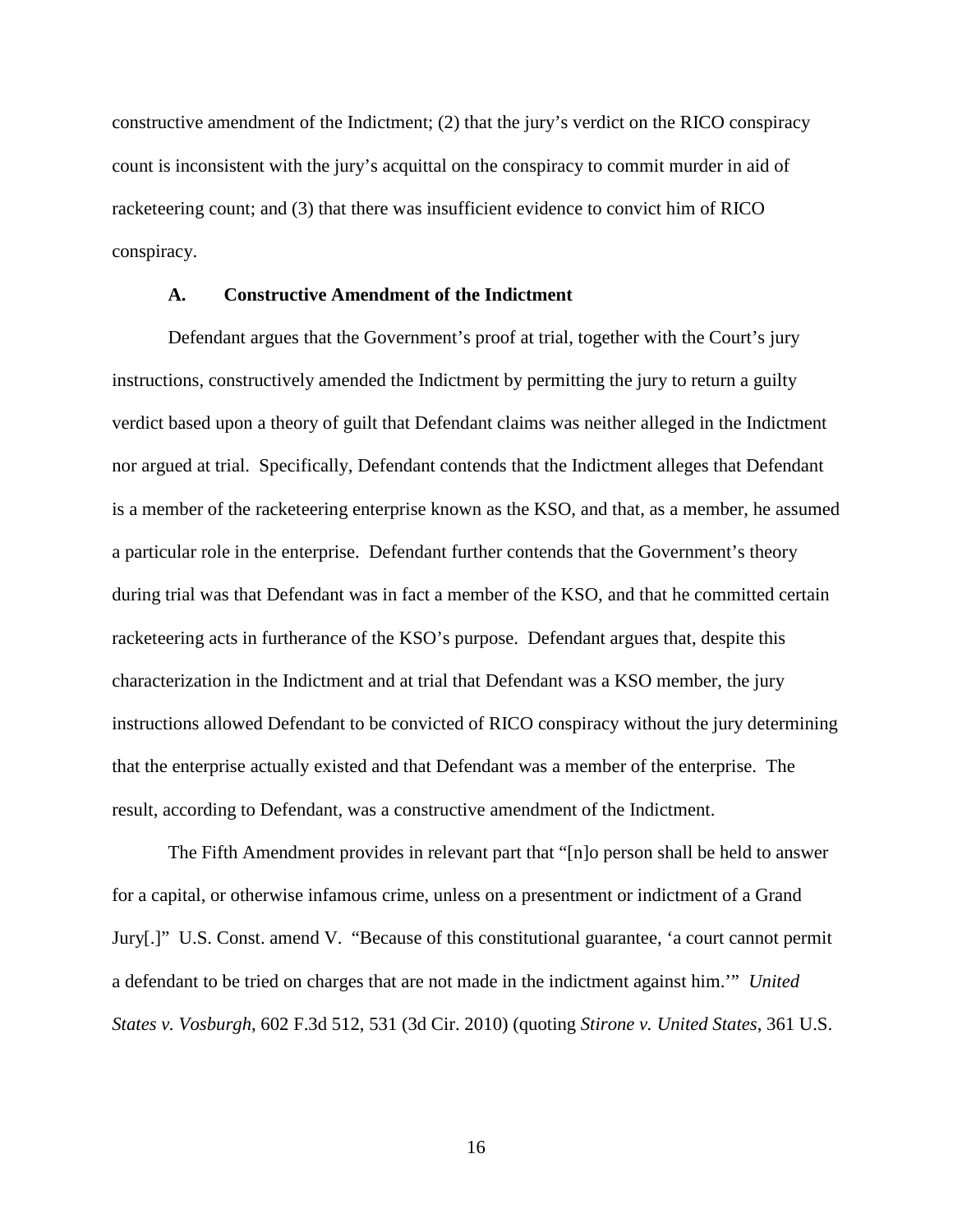212, 217 (1960)). The general prohibition against constructive amendments to indictments derives from this Fifth Amendment guarantee. *Id*.

"An indictment is constructively amended when, in the absence of a formal amendment, the evidence and jury instructions at trial modify essential terms of the charged offense in such a way that there is a substantial likelihood that the jury may have convicted the defendant for an offense differing from the offense the indictment returned by the grand jury actually charged." *United States v. Daraio*, 445 F.3d 253, 259-60 (3d Cir. 2006). When considering a claim for constructive amendment, "'[t]he key inquiry is whether the defendant was convicted of the same conduct for which he was indicted.'" *Daraio*, 445 F.3d at 260 (quoting *United States v. Robles-Vertiz*, 155 F.3d 725, 729 (5th Cir. 1998)). "If a defendant is convicted of the same offense that was charged in the indictment, there is no constructive amendment." *Vosburgh*, 602 F.3d at 532. Thus, '"convictions generally have been sustained as long as the proof upon which they are based corresponds to an offense that was clearly set out in the indictment.'" *United States v. Asher*, 854 F.2d 1483, 1498 (3d Cir. 1988) (quoting *United States v. Miller*, 471 U.S. 130, 136  $(1985)$  $(1985)$  $(1985)$ .<sup>8</sup>

There was no constructive amendment here. Defendant was clearly charged with RICO conspiracy, and he was convicted of RICO conspiracy. The Indictment specifically charged Defendant with conspiracy to participate in a racketeering (RICO) enterprise, in violation of 18 U.S.C. 1962(d), and explicitly alleged that Defendant "conspired and agreed, with [the other Defendants] . . . and with others known and unknown to the grand jury, to violate Title 18, United States Code, Section 1962(c), that is, to knowingly and unlawfully conduct and

 $\overline{a}$ 

<span id="page-16-0"></span><sup>&</sup>lt;sup>8</sup> In contrast to a constructive amendment, a variance occurs "where the charging terms of the indictment are unchanged, but the evidence at trial proves facts materially different from those alleged in the indictment." *Daraio*, 445 F.3d at 261 (quotation omitted). Defendant does not allege that a variance occurred here.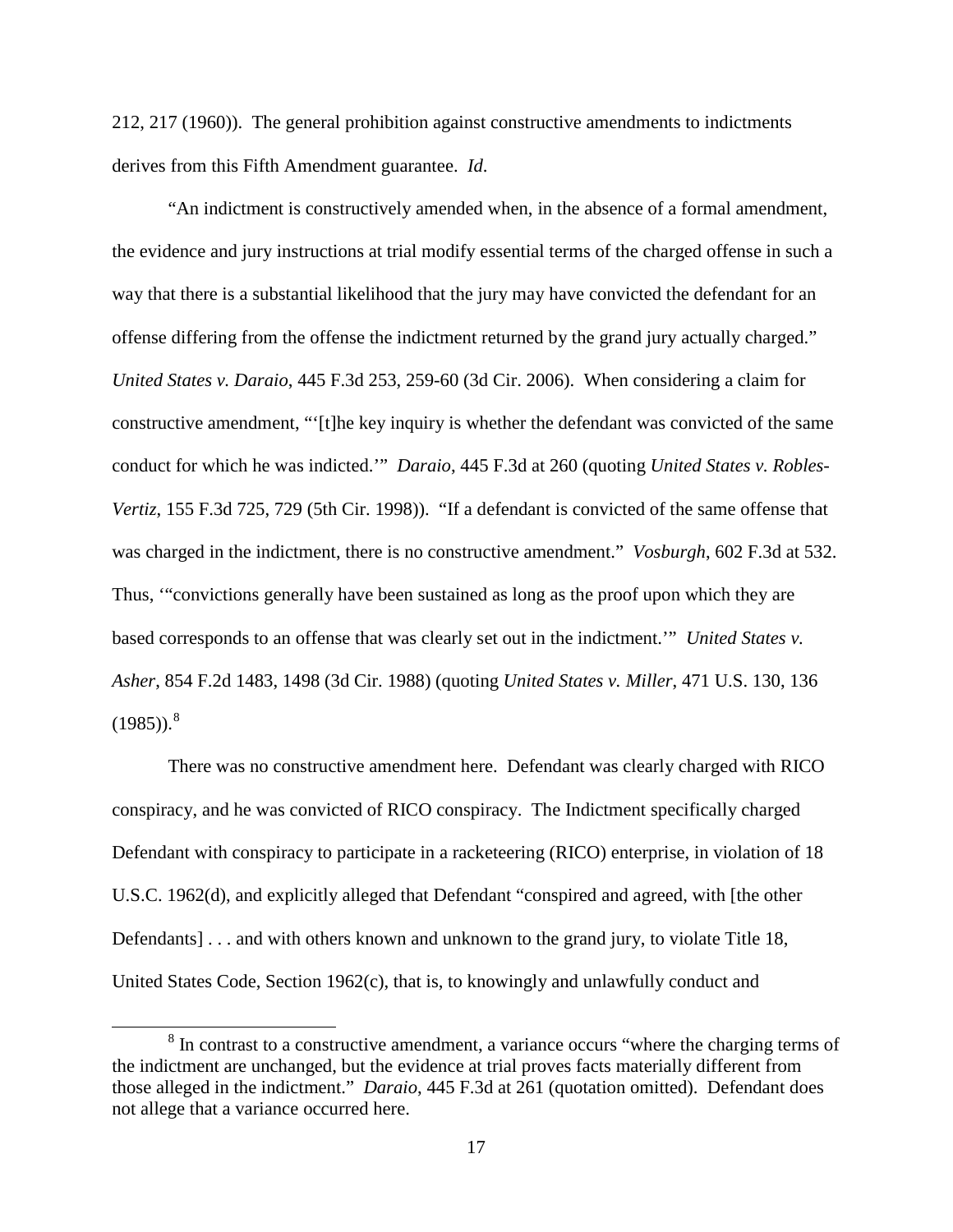participate, directly and indirectly, in the conduct of the affairs of [the] enterprise through a pattern of racketeering activity . . . ." (Indictment  $\P$  1.) The Government's proof at trial and the Court's jury instructions were consistent with the course of conduct charged in the Indictment. After fourteen weeks of hearing evidence and testimony, the jury found Defendant guilty of the same RICO conspiracy that was alleged in the Indictment. Accordingly, he was "convicted of the same offense that was charged in the indictment," the result of which is that "there [was] no constructive amendment." *Vosburgh*, 602 F.3d at 532. Defendant's argument to the contrary is fundamentally flawed for multiple reasons.

Defendant's argument is rooted in a false assumption about the crime of RICO conspiracy. Defendant argues that the Court should have instructed the jury that, to convict Defendant of RICO conspiracy, they must first find, unanimously and beyond a reasonable doubt, that an enterprise existed, and that Defendant was a member of, was employed by, or was associated with that enterprise. This is an erroneous statement of RICO conspiracy law. The Third Circuit Model Jury Instructions, which the jury instructions in this case tracked, make clear that:

[i]n order to find [the defendant] guilty of the RICO conspiracy . . . the government is not required to prove that the alleged enterprise actually existed, or that the enterprise actually engaged in or its activities affected interstate or foreign commerce.

. . . In order to find [the defendant] guilty of the RICO conspiracy . . . the government is not required to prove that [the defendant] was actually employed by or associated with the enterprise, or that [the defendant] agreed to be employed by or to be associated with the enterprise.

Third Circuit Model Jury Instruction 6.18.196D. The commentary provided with this model instruction refers to the Supreme Court opinion, *Salinas v. United States*, 522 U.S. 52 (1997). In *Salinas*, the Court held that a RICO conspiracy under 18 U.S.C. § 1962(d) does not require proof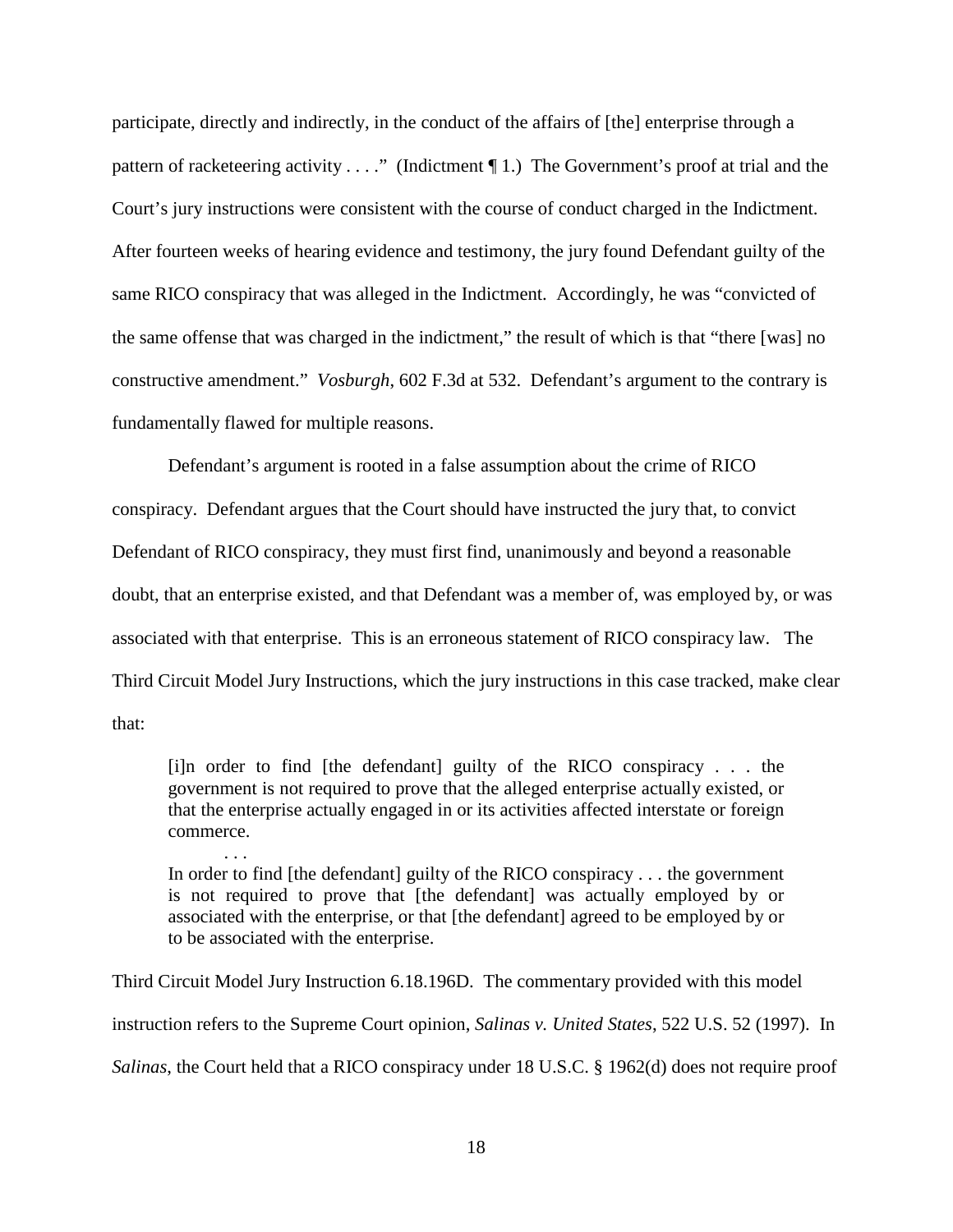that a defendant personally committed or agreed to personally commit the substantive RICO offense, or any specific element of that offense. *Id*. at 63. The Court stated that the RICO conspiracy statute is to be interpreted in light of the common law of criminal conspiracy, and that as a result, it "suffices that [the defendant] adopt the goal of furthering or facilitating the criminal endeavor." *Id*. at 65; *see also Smith v. Berg*, 247 F.3d 532, 537 (3d Cir. 2001) (adopting broad application of conspiracy law to RICO conspiracy analysis).

It follows then that the elements necessary to establish a RICO substantive offense under 18 U.S.C. § 1962(c), such as, the existence of an enterprise, and a defendant's employment by, or association with that enterprise, are not necessary to establish a RICO conspiracy offense. Rather, RICO conspiracy requires an agreement. It requires proof "that the conspirators share[d] a common purpose." *Berg*, 247 F.3d at 537 (citing *Salinas*, 522 U.S. at 64); *cf United States v. Jimenez Recio*, 537 U.S. 270, 274 (2003) (quotations omitted) (stating that the "essence of a conspiracy is an agreement to commit an unlawful act" and "[t]hat agreement is a distinct evil which may exist and be punished whether or not the substantive crime ensues"). This principle underlying RICO conspiracy law is well-established. *See United States v. Applins*, 637 F.3d 59, 75 (2d Cir. 2011) (concluding that establishing the existence of an enterprise is not an element of the RICO conspiracy offense); *United States v. Jones*, No. 05-322, 2007 U.S. Dist. LEXIS 34772, at \*17-18 (N.D.N.Y. May 11, 2007) (rejecting the defendant's argument that the government failed to present sufficient evidence that he was "employed by or associated with the [RICO] enterprise" since such proof is not required to be convicted of RICO conspiracy); *United States v. Harris*, No. 07-10143, 2009 U.S. Dist. LEXIS 108844, at \*36-37 (D. Kan. Nov. 20, 2009) (explaining that proof of the actual existence of an enterprise is not required for RICO conspiracy charges, in the same way that proof of the commission of overt acts in furtherance of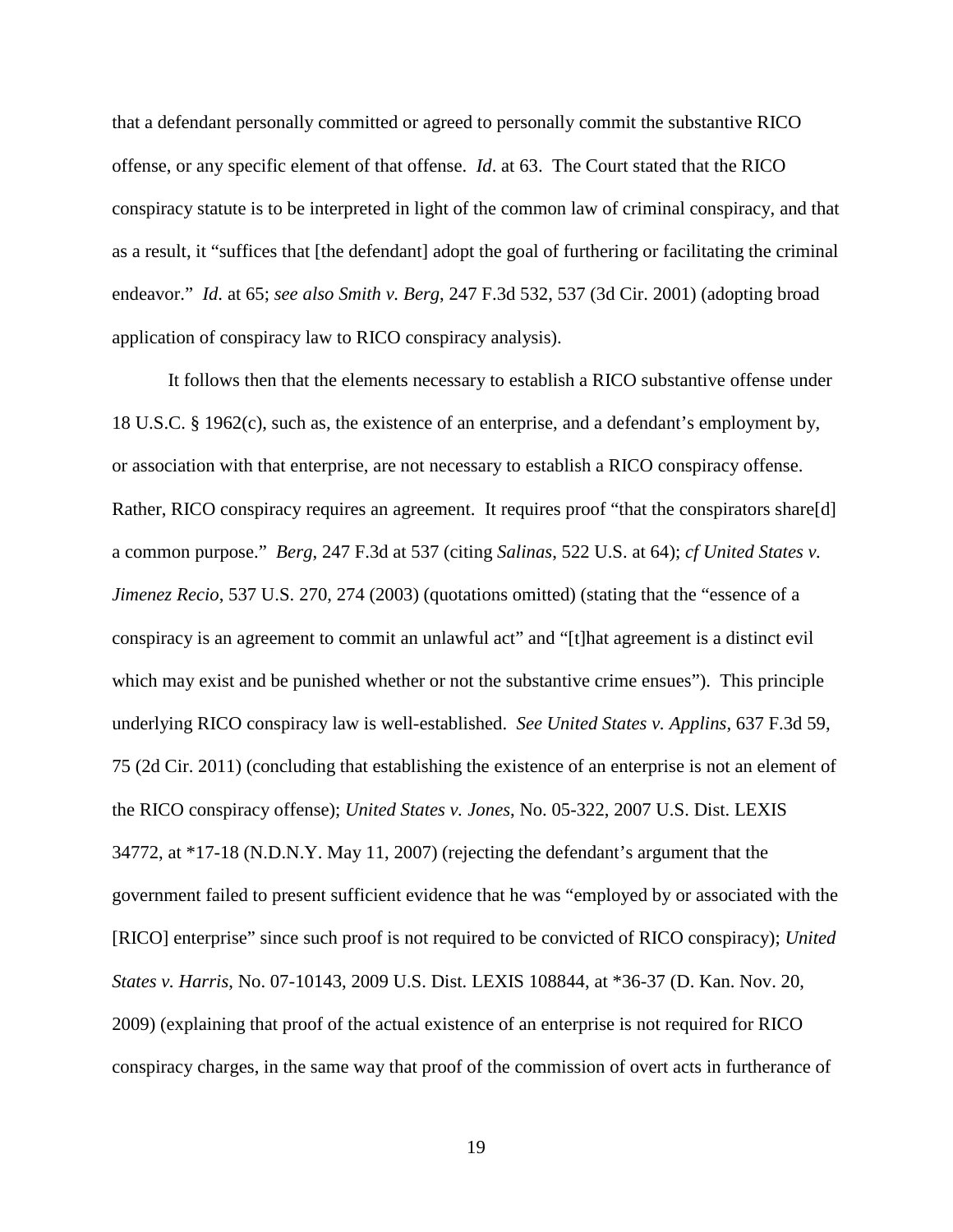the conspiracy is not required); *United States v. Larson*, No. 07-304, 2011 U.S. Dist. LEXIS 139357, at \*13-15 (W.D.N.Y Dec. 5, 2011) (rejecting argument that jury instructions permitted the jury to convict the defendant of RICO conspiracy without a finding that an enterprise actually existed and holding that proof of an enterprise is not required for a RICO conspiracy conviction).

Defendant's proposed jury instruction, if used, would have informed the jury that a RICO conspiracy could only be found if the Government established beyond a reasonable doubt that an enterprise existed and that Defendant was employed by or associated with that enterprise. This proposed instruction is contrary to established RICO conspiracy law. Jury instructions "must inform the jury of the correct legal standard." *Harvey v. Plains Twp. Police Dept*., 635 F.3d 606, 612 (3d Cir. 2011) (vacating conviction and remanding case for new trial where jury instructions contained misstatements of the law). Had the Court instructed the jury in accordance with Defendant's request, the charge would have improperly provided an inaccurate standard for the crime of RICO conspiracy. *See Applins*, 637 F.3d at 75 (concluding that the jury instructions for a RICO conspiracy charge were erroneous because they contained a statement that the Government was required to prove the existence of an enterprise). Instructing the jury that the crime of RICO conspiracy contains elements that neither the RICO statute nor the case law require would result in a miscarriage of justice. *See Hurley v. Atlantic City Police Dep't*, 174 F.3d 95, 124 (3d Cir. 1999) (finding that the court's instructions failed to provide proper guidance on a fundamental question, which resulted in a miscarriage of justice).

A recent Second Circuit case, *United States v. Applins*, 637 F.3d 59 (2d Cir. 2011), illustrates this point. In *Applins*, a case involving facts similar to the instant case, the Second Circuit addressed challenges to jury instructions in a RICO conspiracy case. The indictment in *Applins* alleged that the defendants were "members and associates of a criminal organization . . .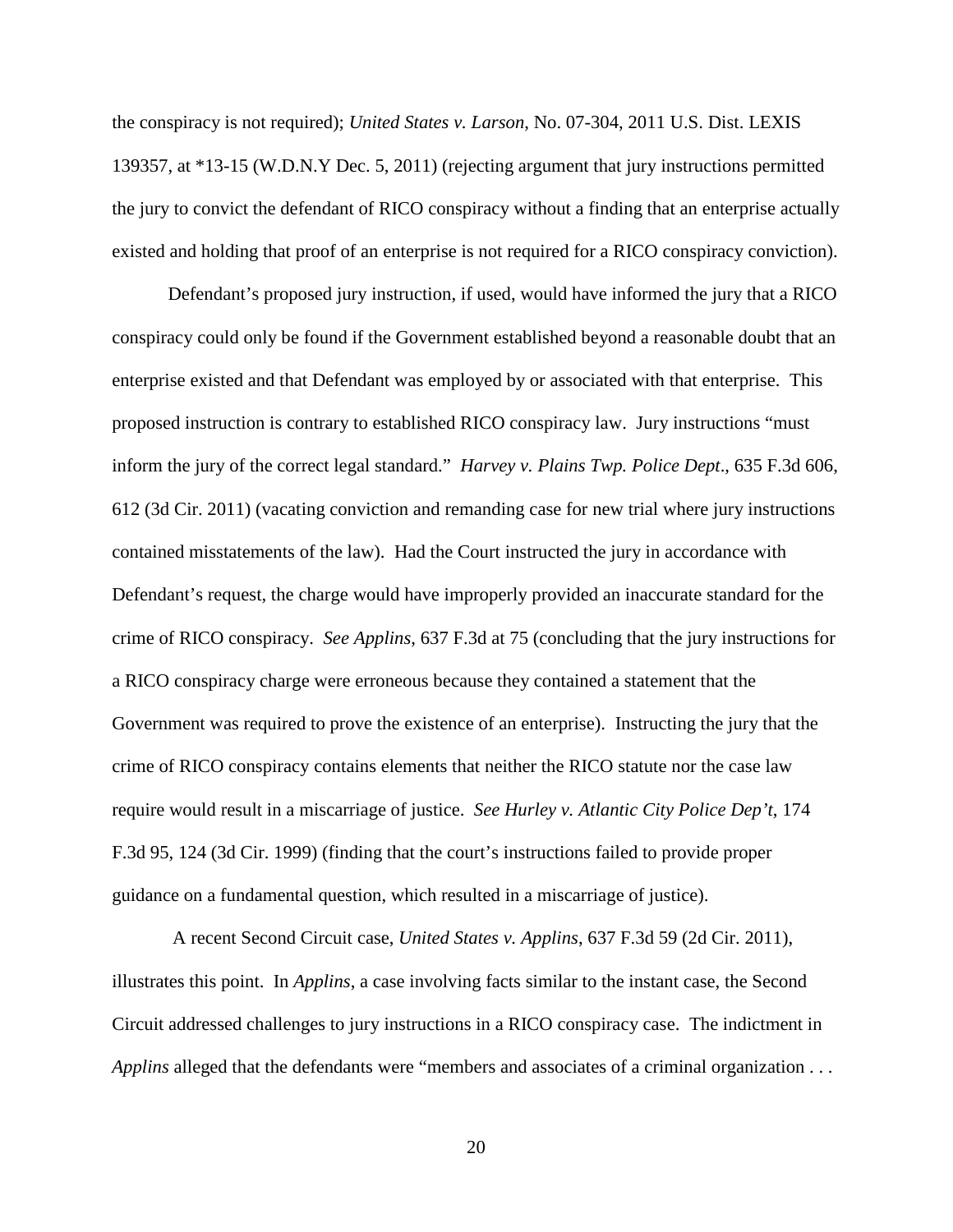known as Elk Block, whose members and associates engaged in murders, attempted murders, drug trafficking, witness tampering, and other crimes." *Applins*, 637 F.3d at 63 (footnote omitted). The indictment also stated that the Elk Block members and associates constituted an "enterprise" as the term is defined in 18 U.S.C. § 1961(4), and that the members "conspired to participate in the affairs of the Elk Block enterprise through a pattern of racketeering activity." *Id.* Similar to the Indictment in this case, the *Applins* indictment stated that "the defendants . . . together with others known and unknown to the grand jury, [were] persons employed by or associated with the enterprise known as Elk Block." *Id*. The district court instructed the jury that to convict the defendant of RICO conspiracy, they must find that "an enterprise would be established," and that "the defendant would be employed by or associated with the enterprise." *Id.* at 72. The district court also gave the following instruction:

To convict each defendant on the RICO conspiracy offense charged in Count I, the Government is not required to prove that the alleged enterprise was actually established, that the defendant was actually employed by or associated with the enterprise, or that the enterprise actually engaged in or its activities actually affected interstate or foreign commerce. Rather, because the agreement to commit a RICO offense is the essence of a RICO conspiracy offense, the Government need only prove that if the conspiracy offense were completed as contemplated, the enterprise would be established, that the defendant would be employed by or associated with the enterprise, and that the enterprise would be engaged in or its activities would affect interstate or foreign commerce.

*Id*. Relying on *Salinas*, the Second Circuit determined that, because RICO conspiracy does not require proof that the substantive offense was committed, "the establishment of an enterprise is not an element of the RICO conspiracy offense." *Id*. at 74-75. The court determined that the first part of the district court's instruction, which required proof of the existence of an enterprise—an instruction requested by the defendants—was erroneous because RICO conspiracy does not contain this element. *Id*. at 75. As in *Applins*, had we instructed the jury that, to find Defendant guilty of RICO conspiracy, they must first find that an enterprise existed,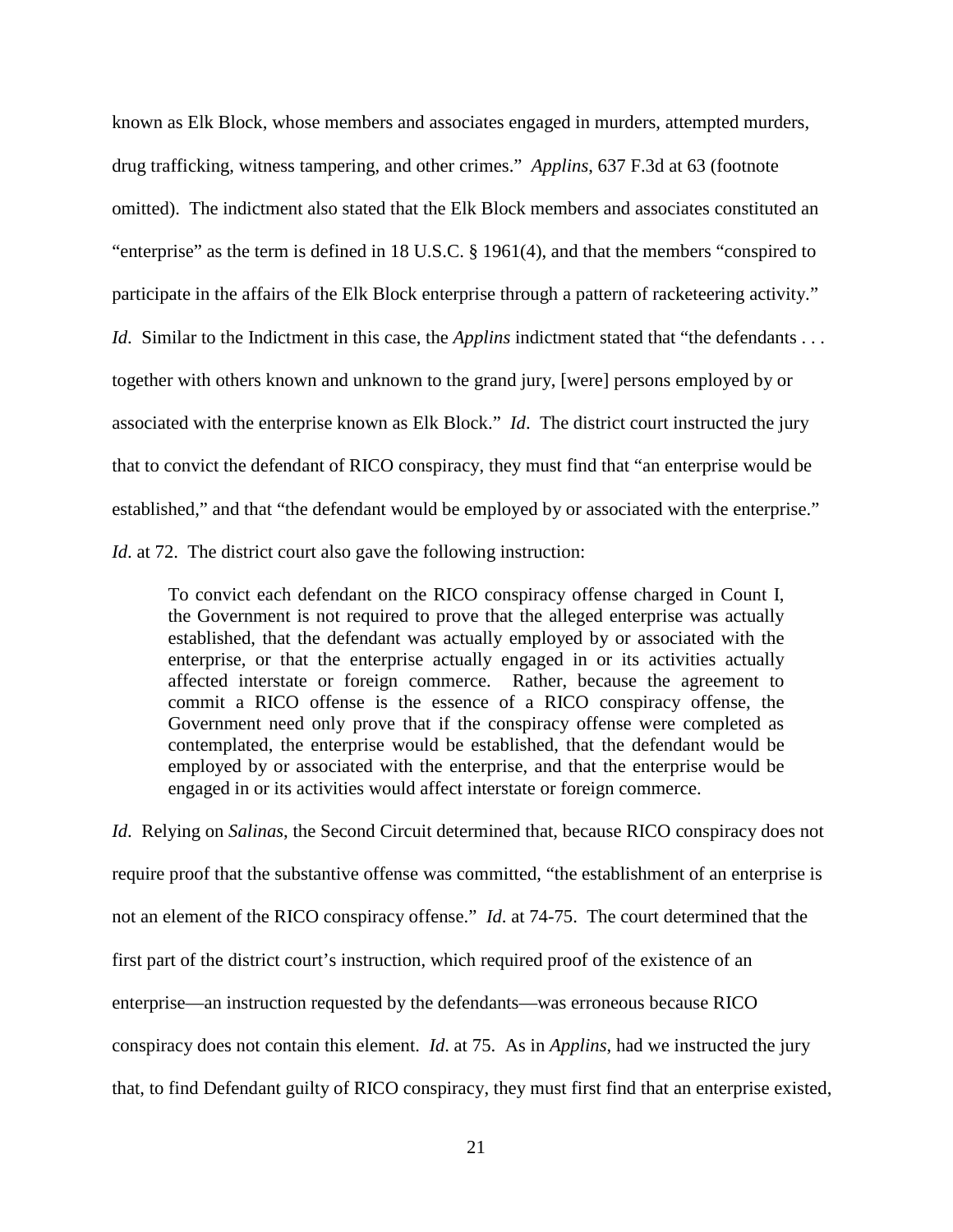and that Defendant was employed by or associated with the enterprise, our instruction would have been erroneous.

In other words, "enterprise" and "association or employment" with that enterprise are not "essential terms" for the charge of RICO conspiracy. *Salinas*, 522 U.S. at 66 (holding that the elements of RICO conspiracy are (1) knowledge of the enterprise's activities, and (2) an agreement to facilitate the scheme); *see also* Third Circuit Model Jury Instruction 6.18.196D. Therefore, the evidence and jury instructions did not "modify *essential terms* of the charged offense." *Daraio*, 445 F.3d at 25[9](#page-21-0) (emphasis added).<sup>9</sup> At the heart of a RICO conspiracy charge

 $\overline{a}$ 

Defendant argues that the jury must have determined that he was not associated with the KSO enterprise because it acquitted him of the VICAR murders, but found the special sentencing

<span id="page-21-0"></span> $9$  Even if the Third Circuit considered enterprise and association with, or employment by, the enterprise to be essential terms of a RICO conspiracy charge, we are satisfied that, in this case, there could not have been "a substantial likelihood that the jury may have convicted [the] Defendant for an offense differing from the offense the indictment returned by the grand jury actually charged." *Daraio*, 445 F.3d at 259. The jury determined that the KSO enterprise existed because the existence of an enterprise is a requirement for the VICAR murders charged in Counts 10-15, and Defendants Kaboni Savage and Kidada Savage were both found guilty of these charges. (Verdict; May 6 Trial Tr. 105-106). In addition, there was ample evidence at the trial showing that Defendant was "associated with" the enterprise. "For the purposes of RICO, the threshold showing of 'association' is not difficult to establish; it is satisfied by proof that the defendant was 'aware of at least the general existence of the enterprise named in the indictment.'" *United States v. Parise*, 159 F.3d 790, 796 (3d Cir. 1998) (quoting *United States v. Eufrasio*, 935 F.2d 553, 577 n.29 (3d Cir. 1991)); *see also United States v. Console*, 13 F.3d 641, 653 (3d Cir. 1993). The evidence showed that Defendant committed the firebombing of the Coleman residence with knowledge of its purpose to help Kaboni Savage and deter Coleman and others from testifying against Savage and the KSO. In addition, Defendant sold drugs under the supervision and protection of, his cousin Lamont Lewis, knowing that Lewis was a KSO associate closely linked to Kaboni Savage. This evidence permitted a jury to find that Defendant was aware of the general existence of the enterprise. His conversations at the FDC with Kaboni Savage and Dawud Bey—where he assured them that he would "ride" instead of disclose information about the arson murders to the federal authorities—supports this knowledge. Defendant may not have been "in the inner circle" of the KSO and may have been "more on the periphery," as suggested by the Government during trial (April 29, 2013 Trial Tr. 12-13; 24, ECF No. 1394), but this does not mean that he could not have been found by the jury to be associated with the enterprise. *See United States v. Elliot*, 571 F.2d 880, 903 (5th Cir. 1978) ("[T]he RICO net is woven tightly to trap even the smallest fish, those peripherally involved with the enterprise. This effect is enhanced by principles of conspiracy law also developed to facilitate prosecution of conspirators at all levels.").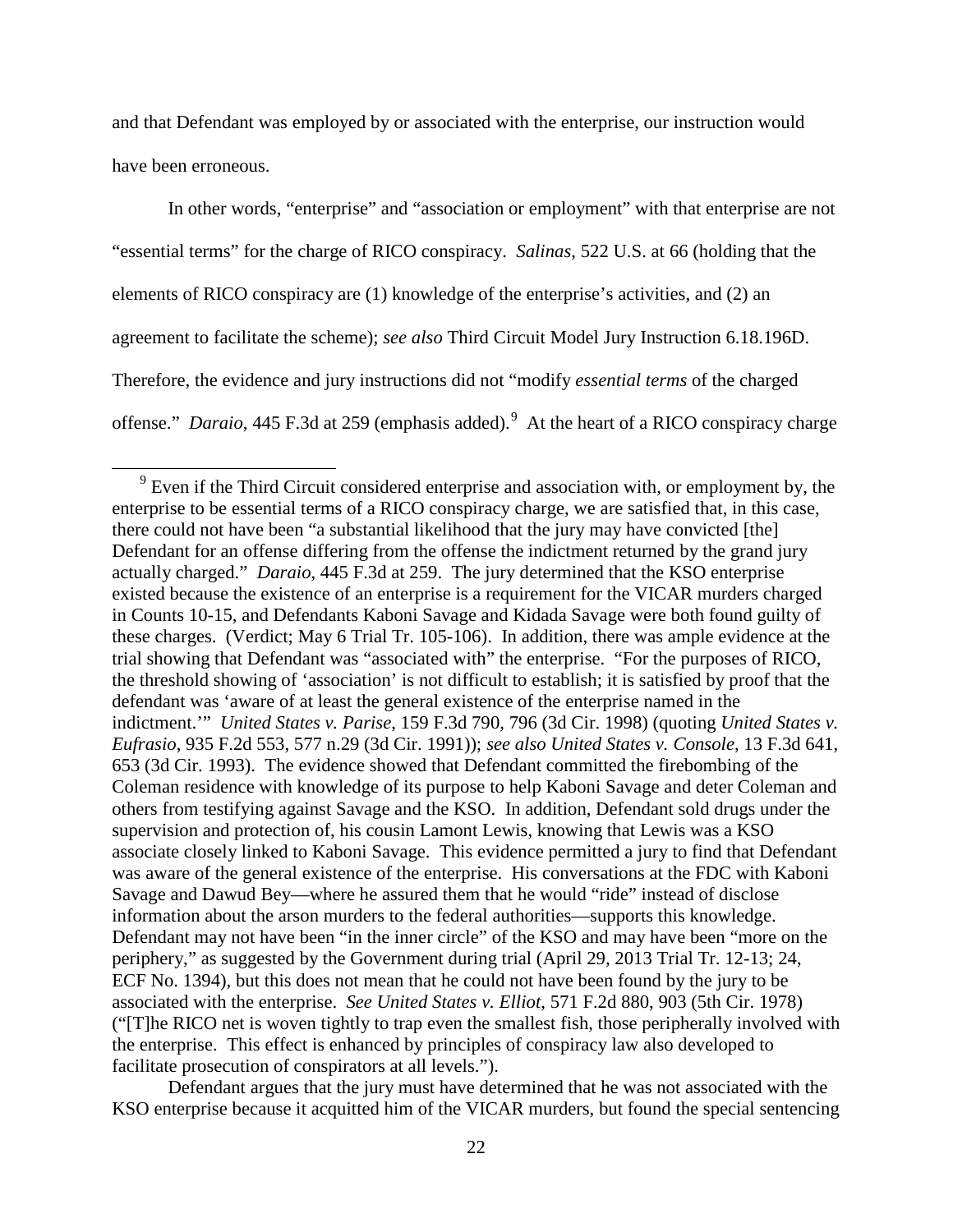is the defendant's *agreement* to commit a substantive RICO offense. The Indictment clearly described Defendant's agreement. The fact that the Indictment contained additional background information describing the enterprise, the existence of which the Government sought to prove in order to meet its burden for the VICAR murder charges, does not alter the essential elements of the RICO conspiracy charge. Nor does it suggest that Defendant was convicted of a different offense than the one with which he was charged. *Cf. Miller*, 471 U.S. at 136 ("As long as the crime and the elements of the offense that sustain the conviction are fully and clearly set out in the indictment, the right to a grand jury is not normally violated by the fact that the indictment alleges more crimes or other means of committing the same crime.").

The Court's instruction to the jury on the crime of RICO conspiracy was consistent with both the RICO conspiracy statute and the conduct charged in the Indictment.<sup>10</sup> This congruence

precludes a finding that a constructive amendment has occurred here. *See United States v. Wills*,

 $\overline{a}$ 

factors with regard to these murders proven. Defendant's argument ignores a critical difference between the elements of a VICAR murder and the special sentencing factors. The VICAR murders required findings that Defendant had or was seeking a position in the enterprise, and that Defendant's general purpose in committing the murders charged in [Counts 10-15] . . . was to maintain or increase his or her position in the enterprise." (May 6 Trial Tr. 105-106); *see also* 18 U.S.C. § 1959. In contrast, the special sentencing factors relating to the Coleman murders did not require a finding that Defendant committed the murders with the purpose of maintaining or increasing his position in the enterprise. The fact that the jury found this factor proven, while at the same time acquitting Defendant of the VICAR murder counts is of no consequence. It does not show that the jury believed Defendant was not associated with the KSO.

<span id="page-22-0"></span> $10$  The Indictment charged that Defendant "conspired and agreed" with his co-Defendants and others, to violate 18 U.S.C. § 1962(c), in that he "knowingly and unlawfully conduct[ed] and participate[d], directly and indirectly, in the conduct of the affairs of such enterprise through a pattern of racketeering activity." (Indictment 2.) The RICO conspiracy statute states that "[i]t shall be unlawful for any person to conspire to violate any provisions of subsection (a), (b), or (c) of this section." 18 U.S.C. § 1962(d). Subsection (c) states that "[i]t shall be unlawful for any person employed by or associated with any enterprise . . . to conduct or participate, directly or indirectly, in the conduct of such enterprise's affairs through a pattern of racketeering activity . . . ." 18 U.S.C. § 1962(c). We instructed the jury using the exact language contained in the statute and in the Indictment. (May 6 Trial Tr. 50-54.) In fact, the jury heard, verbatim, both the RICO conspiracy allegations contained in the Indictment and the language contained in both 18 U.S.C. § 1962(c) and (d). (*Id*. at 51.)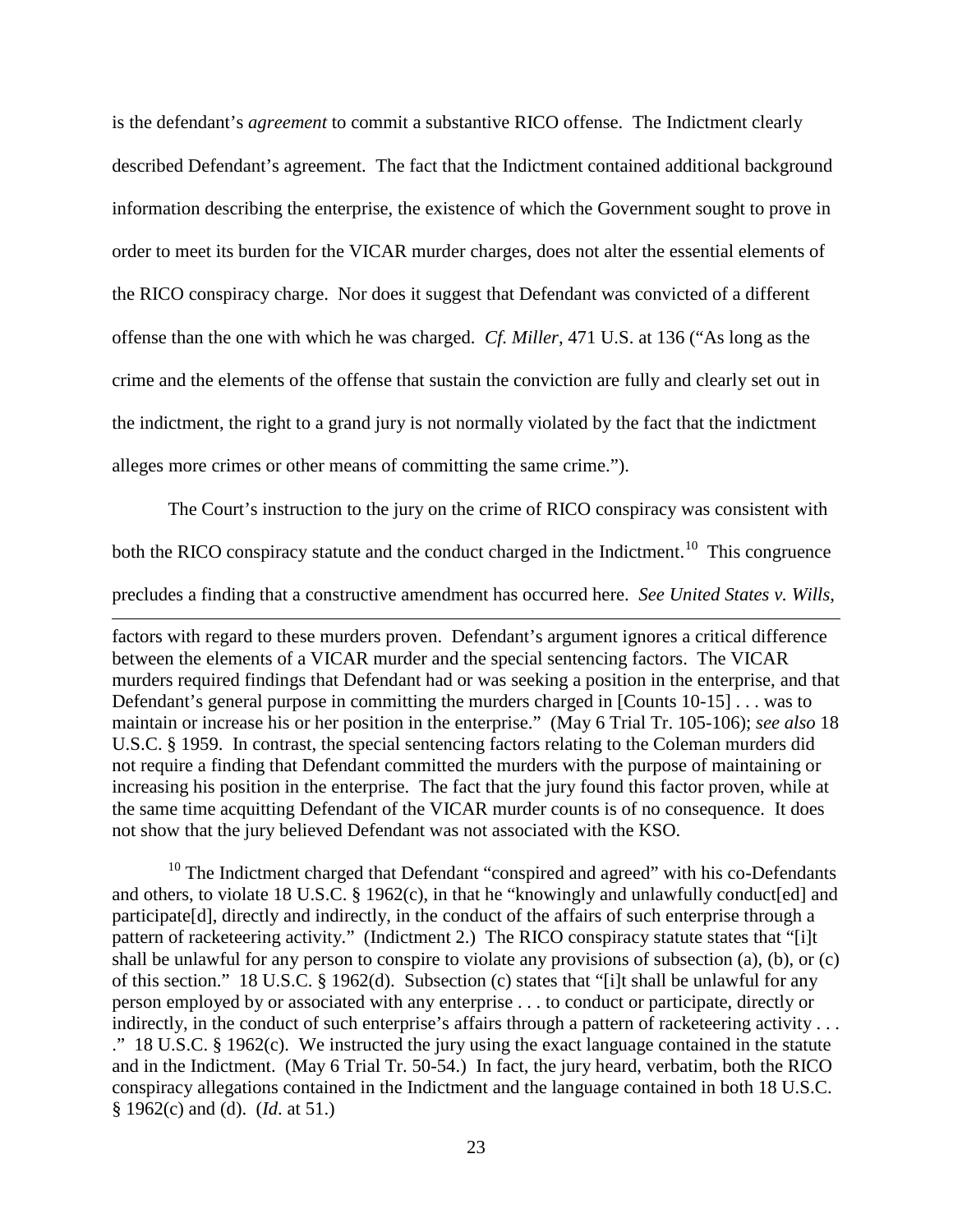346 F.3d 476, 489 (4th Cir. 2003) (finding no constructive amendment when the jury instruction tracked both the language of the statute under which the defendant was charged and the language in the indictment). Defendant was not deprived of his Fifth Amendment right to be tried only on the charges presented in the Indictment.

The Indictment in this case was clear: it charged Defendant with RICO conspiracy, in violation of 18 U.S.C. § 1962(d). The theory surrounding this racketeering conspiracy was laid out for the jury in painstaking detail. The Government never retreated from its theory. Defendant wholly ignores established RICO conspiracy law in creatively arguing that a constructive amendment has occurred here.

The cases cited by Defendant in support of his constructive amendment argument are easily distinguished from the instant case. In *United States v. McKee*, 506 F.3d 225 (3d Cir. 2007), the indictment charged the defendant with attempted tax evasion by "preparing, signing, and causing the filing of false and fraudulent federal employment tax returns." *Id*. at 230. The district court's instruction included a statement that tax evasion could also be found with proof of "falsifying books and records . . . or failing to report to your accountant all of the wages paid to employees." *Id.* at 229-30. After the jury found the defendant guilty, the Third Circuit overturned the conviction, holding that the instruction "had the effect of broadening the indictment to include conduct not charged in the indictment . . . ." *Id*. at 230. In *United States v. Syme*, 276 F.3d 131, 149-156 (3d Cir. 2002), the court vacated a false claims act conviction where the district court instructed the jury on a fraud theory that was not alleged in that count of the indictment. Unlike *McKee* and *Syme*, Defendant was not convicted of a crime different than the one he was charged with, nor was his conviction based on a theory under the RICO statute that was different than the theory alleged in the Indictment. Defendant was charged with, and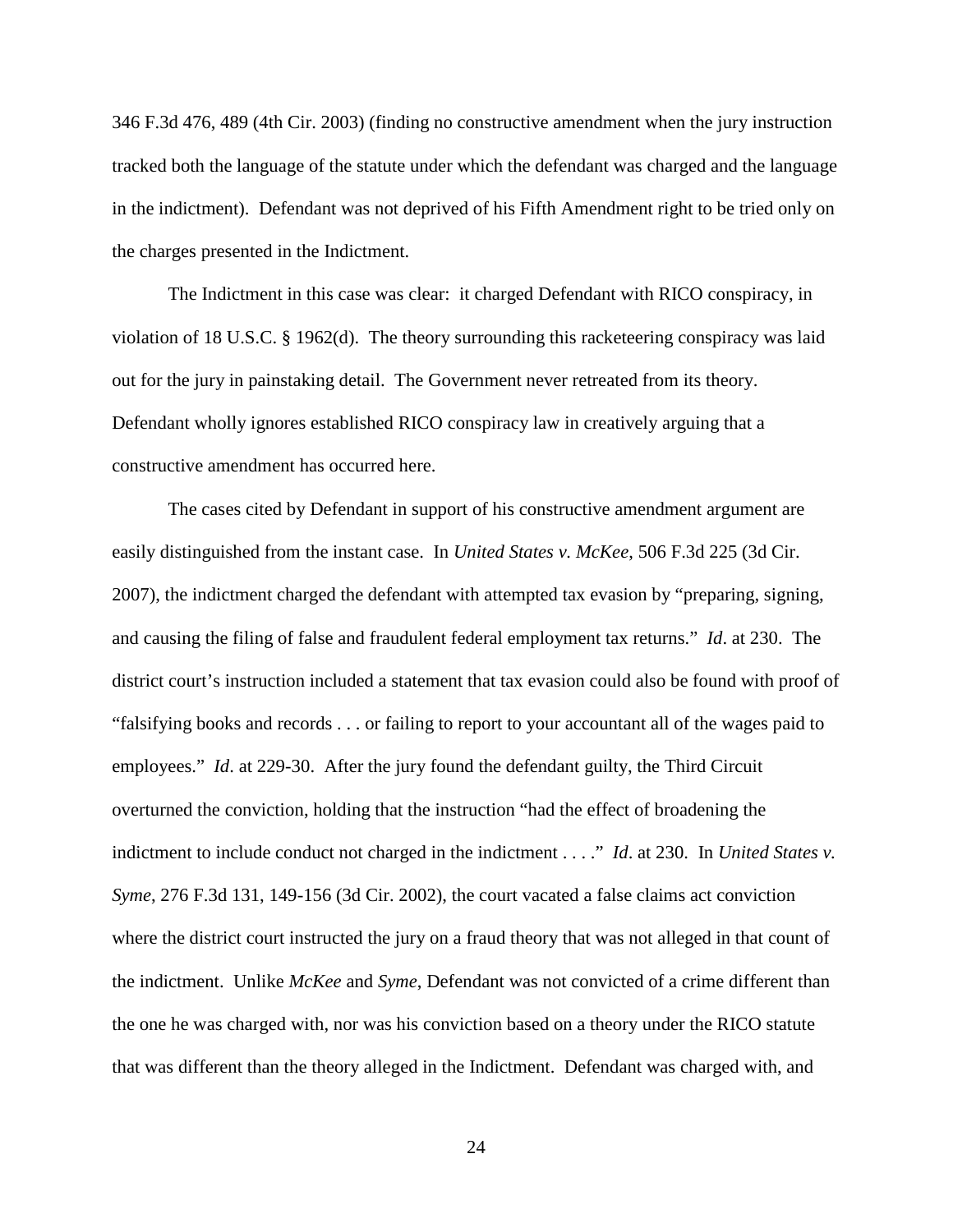convicted of, RICO conspiracy. The Court instructed the jury on the proper standard to prove this crime. Defendant was not convicted of a different crime than the crime with which he was charged.

Finally, Defendant's argument regarding improper notice—that he was unaware until after the evidence and testimony was complete that the Government would not be required to prove the existence of an enterprise or Defendant's association with that enterprise—is disingenuous, at best. Defense counsel cannot reasonably claim that they did not research the elements of RICO conspiracy prior to the time that jury instructions would be discussed. Indeed, the Third Circuit instructions themselves, which contain a succinct summary of the elements and the supporting law for each crime, state explicitly that neither proof of the existence of the enterprise nor proof of the defendant's association with that enterprise is required. A central purpose of the rule against constructive amendments is to assure that defendants are given adequate notice of charges so that they can prepare a defense. *See United States v. Penaloza*, 648 F.3d 539, 546 (7th Cir. 2011); *United States v. Prince*, 214 F.3d 740, 757 (6th Cir. 2000). Courts will permit "significant flexibility in proof" so long as the defendant "was given notice of the core of criminality to be proven at trial." *United States v. Berger*, 224 F.3d 107, 117 (2d Cir. 2000) (quotation omitted). Here, Defendant was provided with fair notice of the "core of criminality" that was proven at trial. Defendant's argument to the contrary is rejected.

#### **B. Inconsistent Verdicts**

Defendant also seeks to vacate the RICO conspiracy conviction on the premise that the jury's verdict on this count is inconsistent with the jury's acquittal on Count 9, which charged conspiracy to commit murder in aid of racketeering ("VICAR conspiracy"). Defendant argues that, because the jury found that the special sentencing factors related to the Coleman family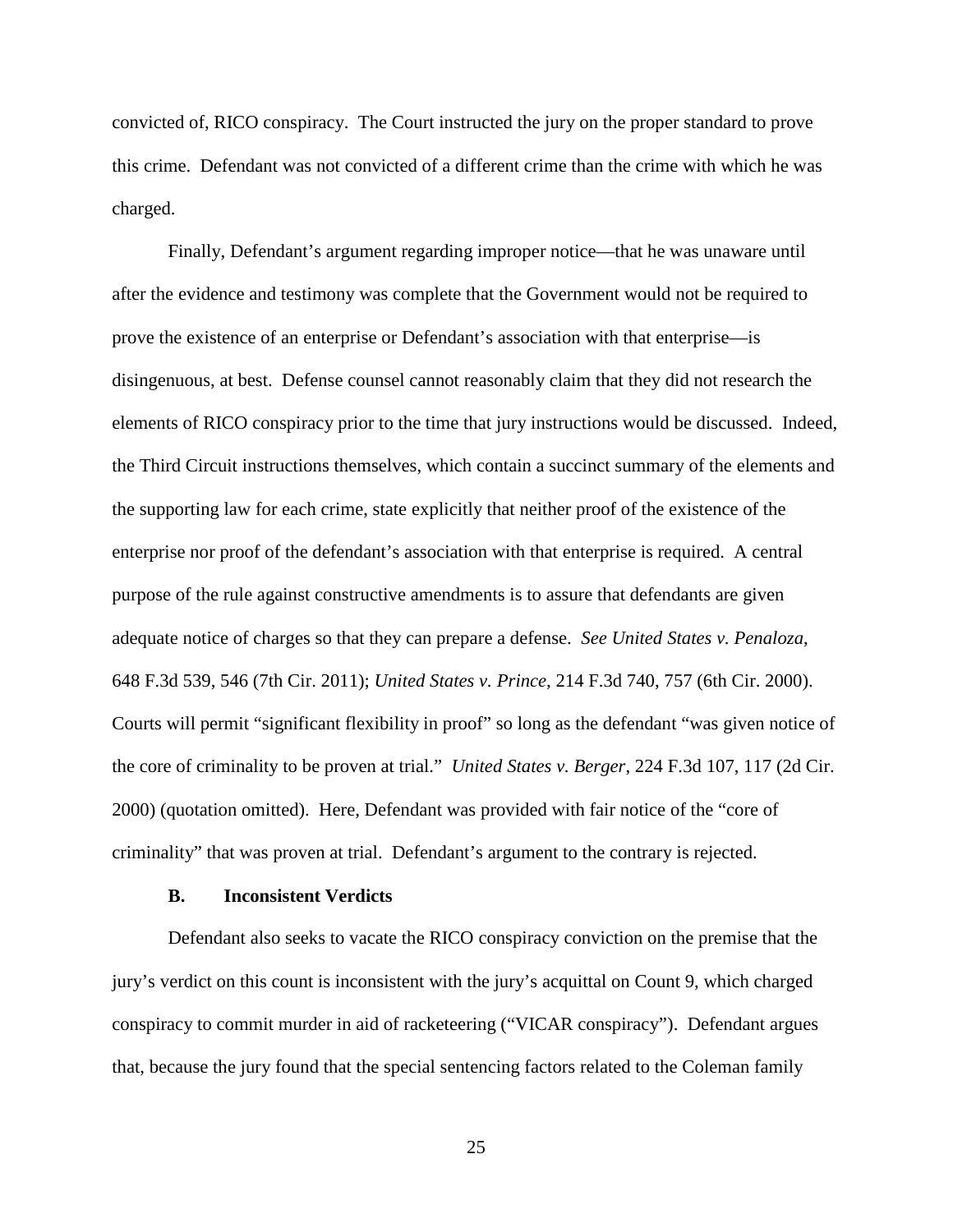murders were proven (Special Sentencing Factors #9-14) as to the RICO conspiracy count, but found that no other special sentencing factor was proven, the elements of the RICO conspiracy count are therefore limited by these special sentencing factors. Defendant argues that, since the elements of RICO conspiracy, as limited by Special Sentencing Factors 9-14, are identical to the elements of VICAR conspiracy, a verdict of guilty on one count is inherently inconsistent with an acquittal on the other count, and warrants judgment of acquittal of the RICO conspiracy count.

The Supreme Court has determined that "inconsistent verdicts are constitutionally tolerable." *Dowling v. United States*, 493 U.S. 342, 353-54 (1990); *United States v. Powell*, 469 U.S. 57, 65 (1984); *see also Dunn v. United States*, 284 U.S. 390, 393 (1932) (stating that "[e]ach count in an indictment is regarded as if it was a separate indictment" so "[c]onsistency in the verdict is not necessary."). "'Consistency of verdicts is not necessary in a criminal trial.'" *United States v. Maury*, 695 F.3d 227, 264 (3d Cir. 2012) (quoting *United States v. Vastine*, 363 F.2d 853, 854 (3d Cir. 1966)). When a defendant is acquitted on one count and convicted on another count, "in most circumstances 'the most that can be said . . . is that the verdict shows that . . . the jury did not speak their real conclusions' on one of the convictions." *Id*. (quoting *Dunn*, 284 U.S. at 393). "As a matter of law, courts treat this situation as an instance of juror lenity, undeserving as a basis for overturning a conviction." *Id*. (citation omitted); *see also United States v. Gross*, 961 F.2d 1097, 1107 (3d Cir. 1992) (sustaining conviction and stating that "[a]s *Powell* makes clear, inconsistency between acquittals and convictions may result from jury lenity and does not merit reversal of the convictions").

In arguing that the RICO conspiracy conviction is inconsistent with the VICAR conspiracy acquittal, Defendant relies entirely on the case of *United States v. Infelise*, 813 F.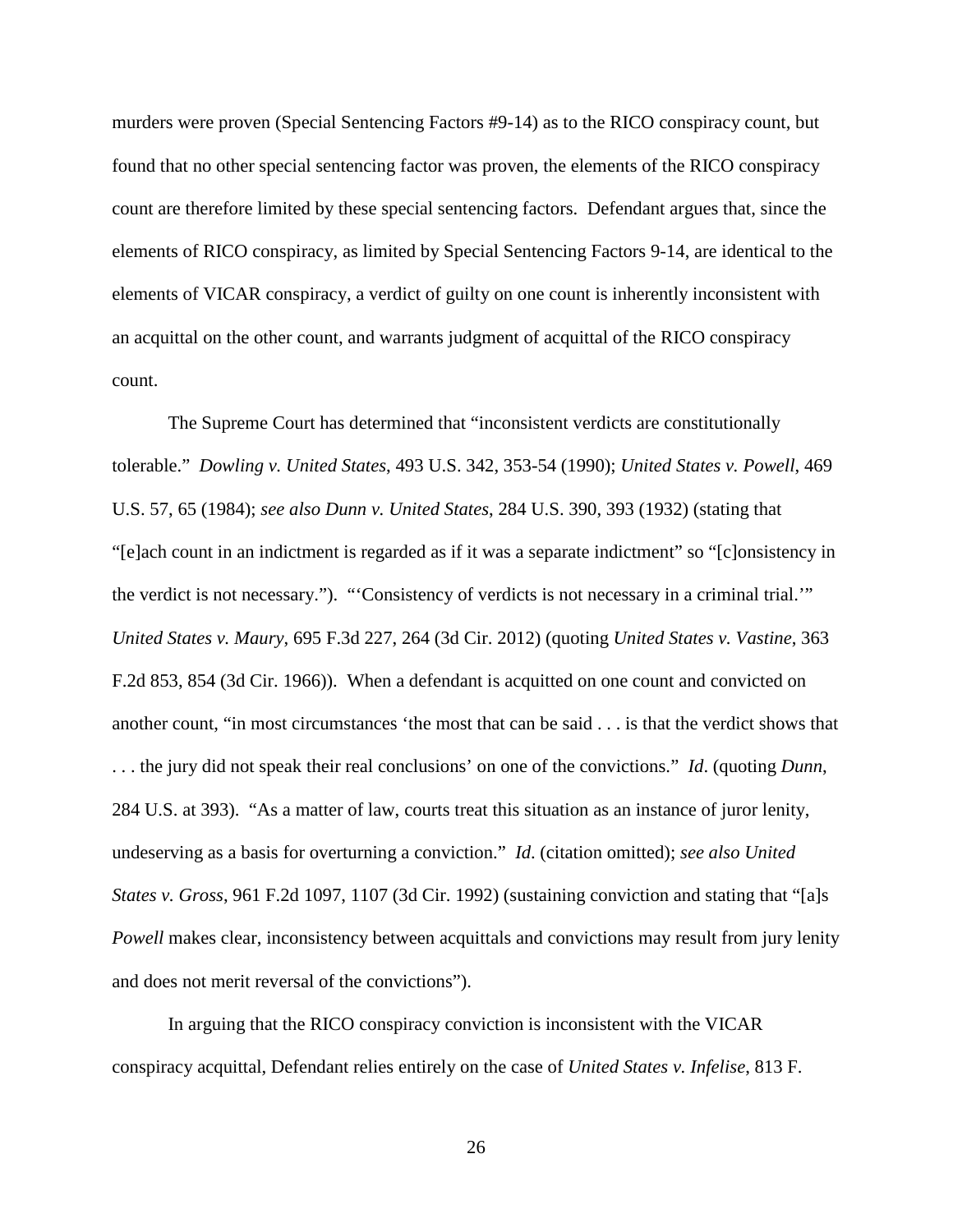Supp. 599 (N.D. Ill. 1993). In *Infelise*, after the defendant was found guilty of conspiracy to commit murder in aid of racketeering but found not guilty of the same conspiracy charged as an underlying racketeering act, he sought a mistrial on the grounds that the verdicts were inconsistent. 813 F. Supp. at 606-07. While recognizing the general rule that inconsistent verdicts are constitutionally permissible, the court went on to state that the facts of the case do not "fit squarely" within the rationale of the general rule. *Id*. at 608. The court recognized that in certain rare cases, a mistrial may be appropriate "where the verdicts are based on charges with virtually identical elements." *Id*. The court ultimately granted the defendant's request for a mistrial. *Id.* at  $613$ <sup>11</sup>

The parties dispute the effect that *Infelise—*a Northern District of Illinois case—should have on this Court. We agree with the Government that we are not bound by the holding of *Infelise.* Moreover, neither party has provided the Court with any authority from this Circuit that carves out exceptions to the general proposition that inconsistent verdicts are permissible. However, even if we were to recognize the exception set forth in *Infelise*—that a jury's acquittal on one count that has "virtually identical elements" to another count for which a guilty verdict was returned warrants a mistrial of the conviction—Defendant's argument is nevertheless meritless because the two counts at issue here do not contain virtually identical elements.

 $\overline{a}$ 

<span id="page-26-0"></span><sup>&</sup>lt;sup>11</sup> We note that, in *Infelise*, the decision to grant a mistrial was based principally on the fact that, weeks after the verdict was returned, it was determined that the verdict on the conspiracy to commit murder in aid of racketeering count did not reflect a unanimous consensus of the jury. Just days after the trial, three of the jurors appeared on a local news station stating that a mistake had been made on this count. 813 F. Supp. at 603. As a result, the court decided to poll the jury, and determined that nine of the twelve jurors indicated that some error was made in rendering their verdict on the conspiracy count. *Id*. at 612. Three of those jurors indicated that they voted not guilty on this count, and the jury's verdict was not unanimous. *Id*. In granting the mistrial, the court expressed the limitations of its holding, stating that "the ruling is confined to the specific facts" of this "highly unusual" and "complex" case, and that the court "strongly believes that such an extreme measure as vacating a verdict should not be considered under anything but unusual circumstances." *Id*. at 613.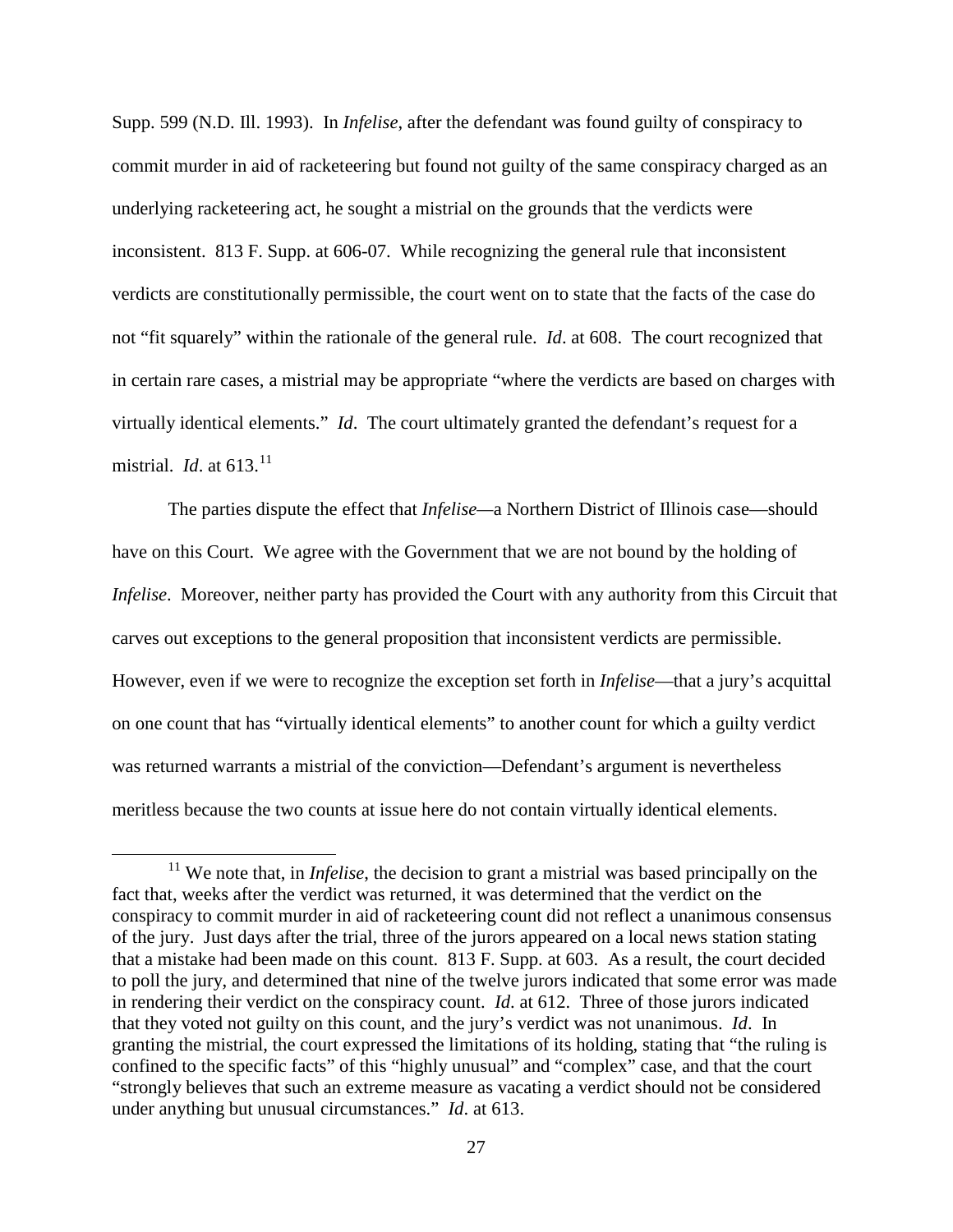The elements of a RICO conspiracy are:

(1) Two or more persons agreed to conduct or to participate, directly or indirectly, in the conduct of an enterprise's affairs through a pattern of racketeering activity;

(2) The defendant was a party to or member of that agreement;

(3) The defendant joined the agreement or conspiracy knowing of its objective to conduct or participate, directly or indirectly, in the conduct of an enterprise's affairs through a pattern of racketeering activity and intending to join together with at least one other alleged conspirator to achieve that objective; that is, that the defendant and at least one other alleged conspirator shared a unity of purpose and the intent to achieve the objective of conducting or participating in the conduct of an enterprise's affairs through a pattern of racketeering activity.

*United States v. Savage*, No. 07-550, 2012 U.S. Dist. LEXIS 76491, at \*41-42 (E.D. Pa. June 1,

2012) (citing Third Circuit Model Jury Instructions § 6.18.1962D, 18 U.S.C. § 1962(d) and

*United States v. Riccobene,* 709 F.2d 214, 220-21 (3d Cir. 1983)); (*see also* May 6, 2013 Trial

Tr. 52-53 (outlining elements of RICO conspiracy).).

The elements of VICAR conspiracy are:

(1) two or more persons agreed to commit a violent crime in aid of racketeering;

(2) that the defendant was a party to or member of that agreement; and

(3) that the defendant joined the agreement or conspiracy knowing of its objective to commit a violent crime in aid of racketeering and intending to join in together with at least one other alleged conspirator to achieve that objective; that is, that the defendant and at least one other alleged conspirator shared a unity of purpose and the intent to achieve that objective.

(May 6 Trial Tr. 115-116.) Finally, the elements of a violent crime in aid of racketeering under

18 U.S.C. § 1959(a), which includes conspiracy to commit murder in aid of racketeering, are:

(1) the existence of an enterprise affecting interstate commerce;

(2) that the enterprise engaged in racketeering activity;

(3) that defendant had, or was seeking, a position in the enterprise;

(4) that defendant committed the alleged crime of violence; and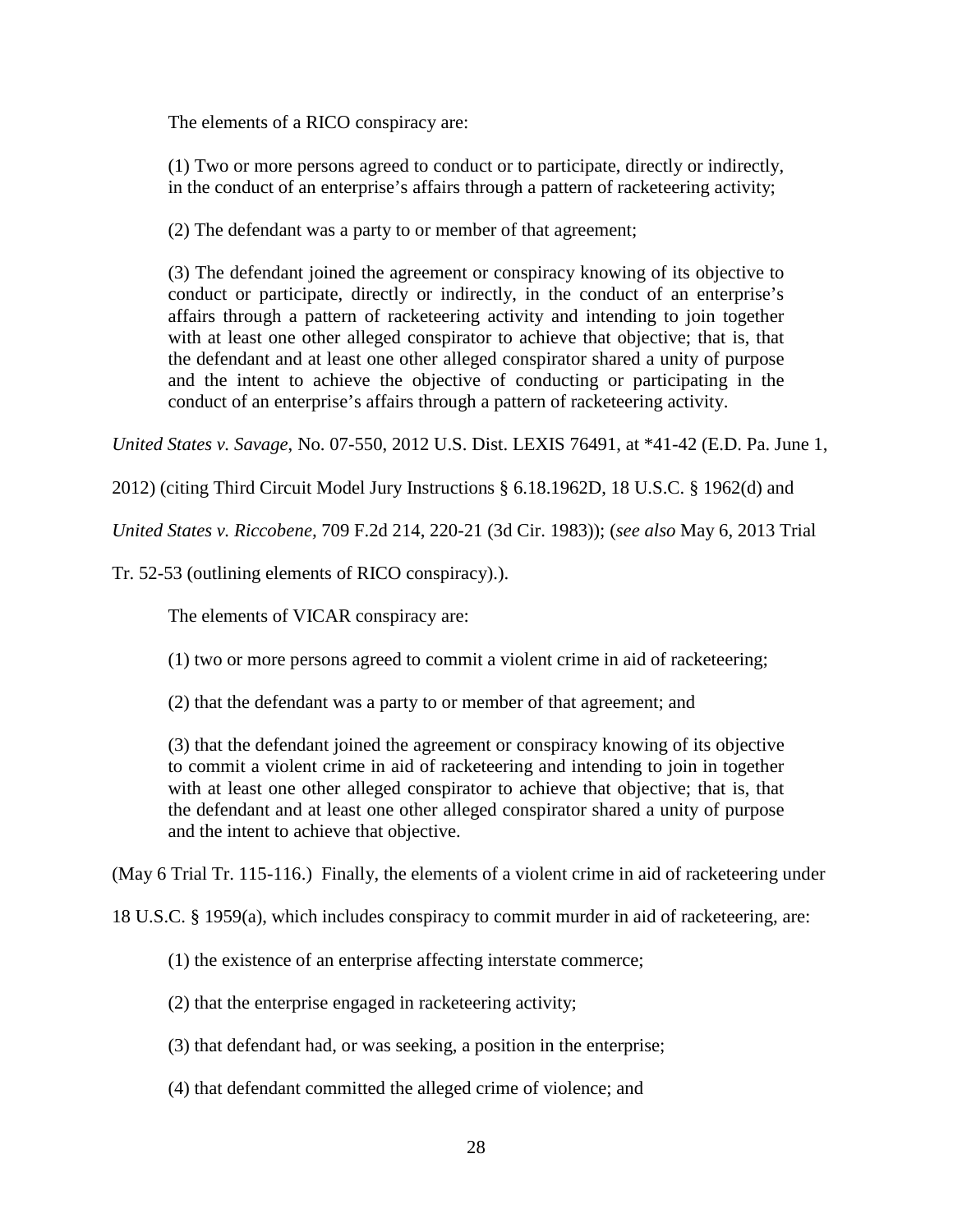(5) that defendant's general purpose in committing the crime of violence was to maintain or increase his position in the enterprise or was in consideration for the receipt of anything of value.

(*Id*. at 105-106); *see also United States v. Jones*, 566 F.3d 353, 363 (3d Cir. 2009) (citing 18

U.S.C. § 1959(a)); *United States v. Savage*, 2012 U.S. Dist. LEXIS 76491, at \*42-43.

In our June 1, 2012 Memorandum denying Defendants' double jeopardy claims, we

compared the elements of RICO conspiracy with the elements of VICAR conspiracy and

determined that the two crimes were different for purposes of double jeopardy:

Count 9, the VICAR conspiracy, contains elements that the RICO conspiracy does not. Specifically, for a §1959(a) conspiracy, the Government must prove that the defendant " $(1)$  agreed with others to commit a violent crime . . . and  $(2)$ entered into that agreement 'for the purpose of gaining entrance to or maintaining or increasing position in an enterprise engaged in racketeering activity.'" *United States v. Basciano*, 599 F.3d 184,198-99 (2d Cir. 2010) (quoting 18 U.S.C. §  $1959(a)(5)$ ). These two elements are not needed to prove a RICO conspiracy under 18 U.S.C. § 1962(d). *Id*. Rather, the RICO conspiracy requires proof that the defendant agreed with others to conduct the affairs of the enterprise through a pattern of racketeering activity. *See* 18 U.S.C. § 1962(d); *see also Riccobene*, 709 F.2d at 220-21. "While the pattern element demands proof of an agreement to commit at least two crimes, neither crime need involve the violence specified in § 1959(a)(5)." *Basciano*, 599 F.3d at 199 (citing 18 U.S.C. § 1961(1) (identifying wide range of crimes that can constitute racketeering activity)).

Accordingly, under *Blockburger*, since the conspiracy to commit murder in aid of racketeering offense is distinct from the RICO conspiracy offense, there are no double jeopardy implications.

*United States v. Savage*, 2012 U.S. Dist. LEXIS 76491, at \*43-44.

The RICO conspiracy count and the VICAR conspiracy count do not contain the same

elements. Defendant's argument that the two crimes are "virtually identical" is rejected.

Significantly, the jury, in considering the VICAR murder, had to determine whether Defendant

joined the agreement or conspiracy "to maintain or increase his position in the enterprise," a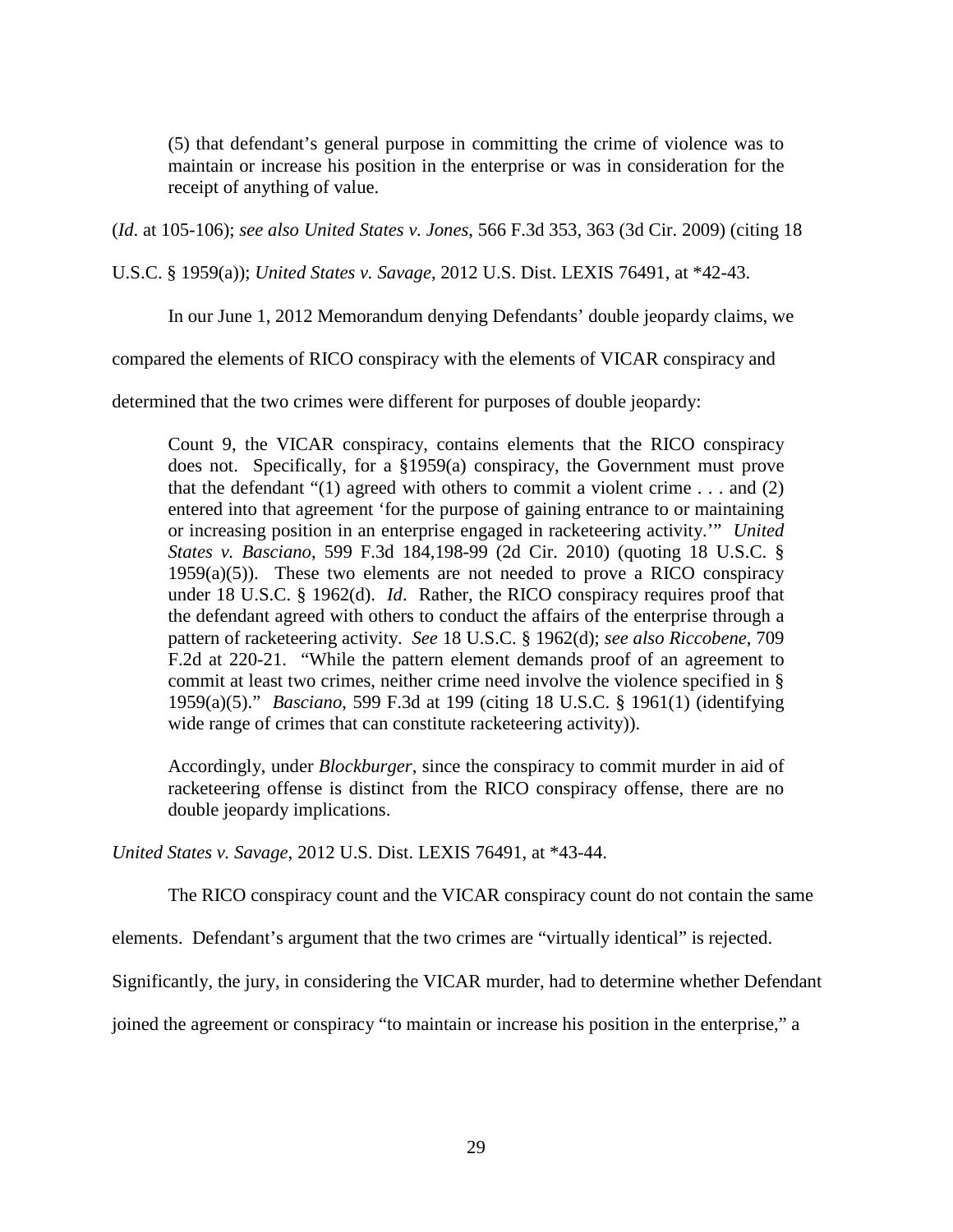determination that the jury did not have to make when deliberating on the RICO conspiracy count.

Defendant's attempt to conflate the RICO conspiracy count and the proven special sentencing factors in arguing that the two conspiracies have virtually identical elements is similarly unavailing. First, Defendant provides no support for this novel idea that a crime may be examined, post-conviction, as narrowed by other findings by the jury. Even accepting Defendant's assumption that this is permissible, the jury's findings on the special sentencing factors are unrelated to its findings with respect to RICO conspiracy. Simply because the jury determined that the drug-related special sentencing factor was not proven does not mean that Defendant could not have been found guilty of RICO conspiracy. As the Supreme Court made clear, RICO conspiracy does not require a finding that Defendant himself committed or agreed to commit two racketeering acts:

It makes no difference that the substantive offense under subsection (c) requires two or more predicate acts. The interplay between subsections (c) and (d) does not permit us to excuse from the reach of the conspiracy provision an actor who does not himself commit or agree to commit the two or more predicate acts requisite to the underlying offense.

*Salinas*, 522 U.S. at 65. In addition, the fact that the jury found the drug-related special sentencing factor not proven does not mean that the jury did not find that Defendant's drug arrests on Jerome Street themselves qualify as racketeering acts in furtherance of the RICO conspiracy. As discussed hereinafter, *see infra* at Section III.C, to find the drug-related special sentencing factor proven, the jury was required to find that a certain threshold amount of drugs was attributed to Defendant. There is no similar threshold amount requirement to find that Defendant's narcotics convictions qualified as racketeering acts. In any event, even if we were to view the RICO conspiracy conviction as a mere conspiracy to commit the Coleman family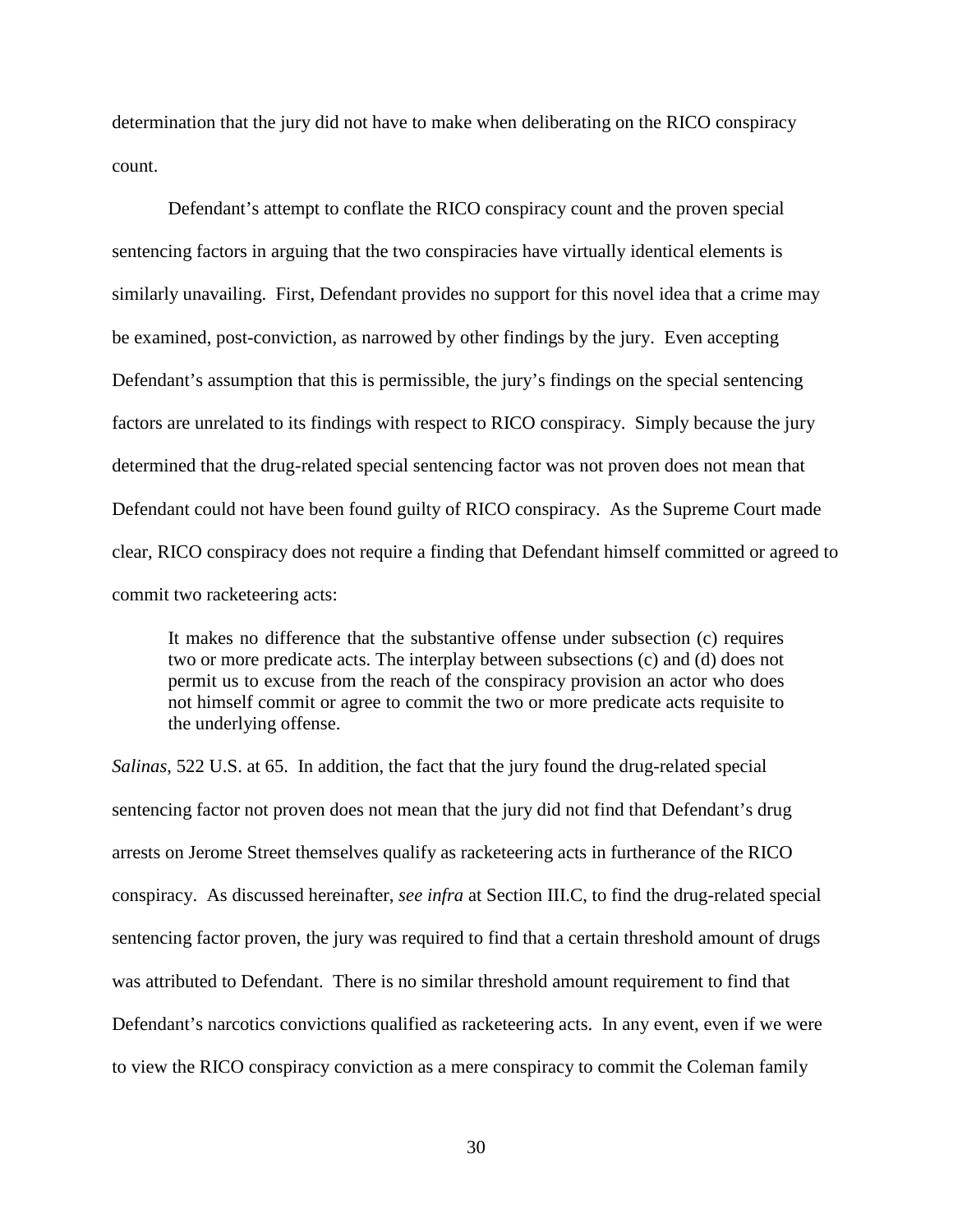murders, as Defendant suggests, the two conspiracies still do not contain "virtually identical elements." Specifically, even when limited by the proven special sentencing factors, the RICO conspiracy did not require the jury to determine whether an enterprise existed, and whether Defendant's purpose in committing the murders was to maintain or increase his position in the enterprise. The VICAR conspiracy did. Defendant ignores this difference between the two conspiracy crimes. Defendant's request to vacate the RICO conspiracy count based upon inconsistent verdicts will be denied.

## **C. Sufficiency of the Evidence on Count 1 – RICO Conspiracy**

Defendant argues that the RICO conspiracy conviction should be vacated on the basis that there was insufficient evidence to support the verdict. Specifically, Defendant contends that the Government failed to prove that Defendant agreed "that a conspirator would commit at least two acts of racketeering in the conduct of the enterprise's affairs." (Def.'s Mot. 20.) Defendant's argument is premised on the assumption that his participation in the firebombing was the only overt act that the jury found that he had committed, and therefore, the two racketeering act requirement was not met. Defendant bases his argument on the fact that the jury determined that the special sentencing factors related to the Coleman family murders were proven, while the special sentencing factors related to drug distribution and witness retaliation were not proven.

Because Defendant makes a sufficiency of the evidence argument, "[w]e must view the evidence in the light most favorable to the jury verdict and presume that the jury properly evaluated credibility of witnesses, found the facts, and drew rational inferences." *United States v. Iafelice*, 978 F.2d 92, 94 (3d Cir. 1992). The jury's verdict should be sustained "if there is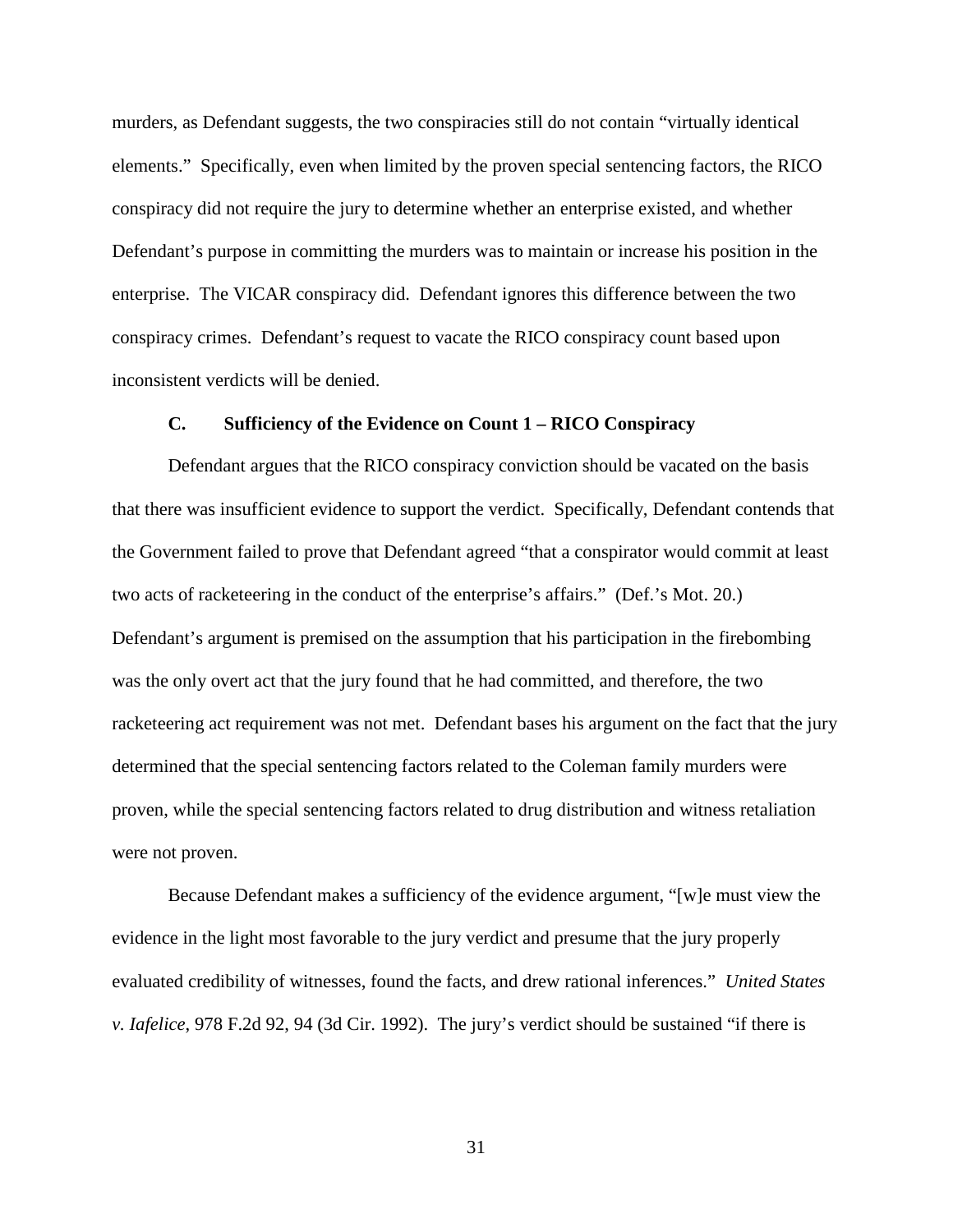substantial evidence, taking the view most favorable to the Government, to support it." *Id*.

(quoting *Glasser v. United States*, 315 U.S. 60, 80 (1942)).

The Court instructed the jury on the elements necessary to convict Defendant of RICO conspiracy. These elements are listed above. *See Supra* Section III.B. One of the elements is an agreement "to conduct or to participate directly or indirectly in the conduct of an enterprise's affairs through a pattern of racketeering activity." (Jury Charge, May 6 Trial Tr. 52.) The Court also provided guidance with regard to this agreement to commit a RICO offense, stating:

You may find a defendant has entered into the requisite agreement to violate the RICO statute if the Government has proven beyond a reasonable doubt that the defendant agreed with at least one other co-conspirator that at least two racketeering acts of the type or types of racketeering activity listed in the indictment would be committed by a member of the conspiracy in the conduct of the affairs of the enterprise. The Government is not required to prove that the defendant personally committed two racketeering acts, or that he agreed to personally commit two racketeering acts. Rather, it is sufficient if the Government proves beyond a reasonable doubt that the defendant agreed to participate in the enterprise with the knowledge and intent that at least one member of the RICO conspiracy, who could be, but need not be, the defendant himself, would commit at least two racketeering acts in the conduct of the affairs of the enterprise.

(*Id*. at 66-67.)

Thus, for the jury to have found that Defendant joined the agreement to commit a RICO offense, it must have determined that the Defendant agreed with at least one other co-conspirator that at least two racketeering acts would be committed by a member of the conspiracy. The evidence and testimony presented during the trial revealed Defendant's involvement in multiple racketeering acts. In addition to his participation in the Coleman murders, the jury heard that Defendant sold drugs on 8th and Venango Streets, for and under the protection of Lamont Lewis, a former KSO associate. The jury also heard that Defendant sold drugs on Jerome Street, during a time when the block was controlled by KSO associate Mansur Abdullah, and was arrested three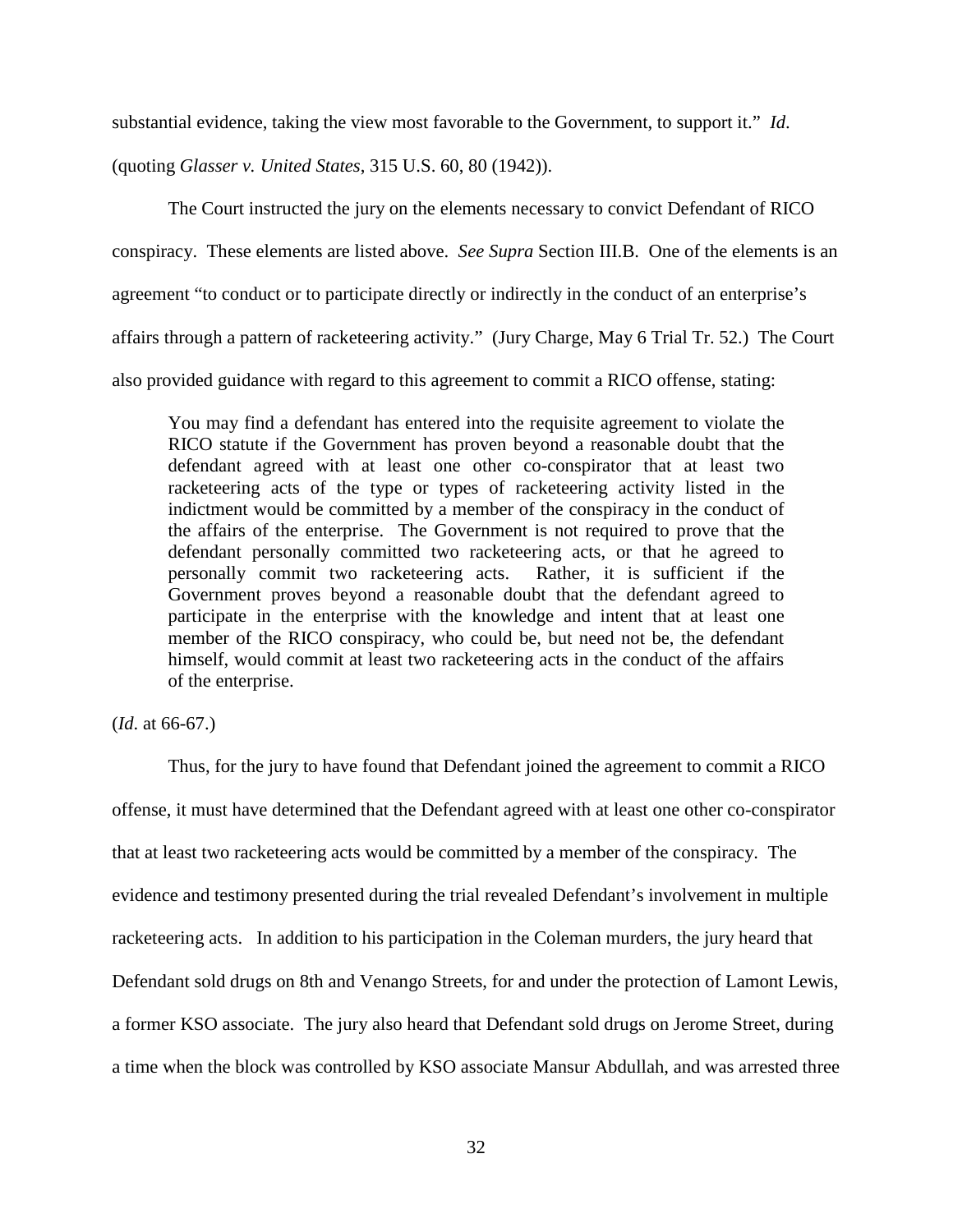times for those drug sales. The jury also heard evidence about Defendant's possession of a firearm in the vicinity of 8th and Venango Streets, and about Defendant's involvement in arson, witness intimidation, and witness retaliation. Viewing the evidence in a light most favorable to the Government, we are satisfied that substantial evidence supported the jury's verdict. We presume that the jury followed our instructions on the elements of RICO conspiracy. *See United States v. Bryant*, 655 F.3d 232, 252 (3d Cir. 2011) ("[W]e generally presume that juries follow their instructions."). The jury found Defendant guilty of RICO conspiracy. Therefore, we presume that the jury determined that Defendant agreed with at least one other co-conspirator that at least two racketeering acts would be committed.<sup>12</sup>

Defendant's argument—that the jury only found one racketeering act proven, which is insufficient to sustain his conviction—reveals confusion about the function of special sentencing factors, the difference between these factors and racketeering acts, and the Government's burden of proof with respect to the RICO conspiracy count.

The purpose of the special sentencing factors was to determine what the appropriate sentence would be if Defendant was convicted of RICO conspiracy. RICO's penalty provision, 18 U.S.C. § 1963(a), provides that a defendant convicted of a RICO offense "shall be . . . imprisoned not more than 20 years (or for life if the violation is based on racketeering activity for which the maximum penalty includes life imprisonment) . . . ." 18 U.S.C. § 1963(a). In accordance with this provision, any racketeering acts that independently carry a possible sentence of life imprisonment were submitted to the jury to determine if they were proven

 $\overline{a}$ 

<span id="page-32-0"></span> $12$  The parties disagree about whether or not each of the six murders that resulted from the firebombing of the Coleman residence qualify as separate racketeering acts for purposes of establishing a pattern of racketeering activity. We need not decide this issue, however, because even if we were to view the firebombing and resulting murder charges as one racketeering act, we nevertheless find that there was sufficient evidence of other racketeering acts for a jury to find Defendant guilty of RICO conspiracy.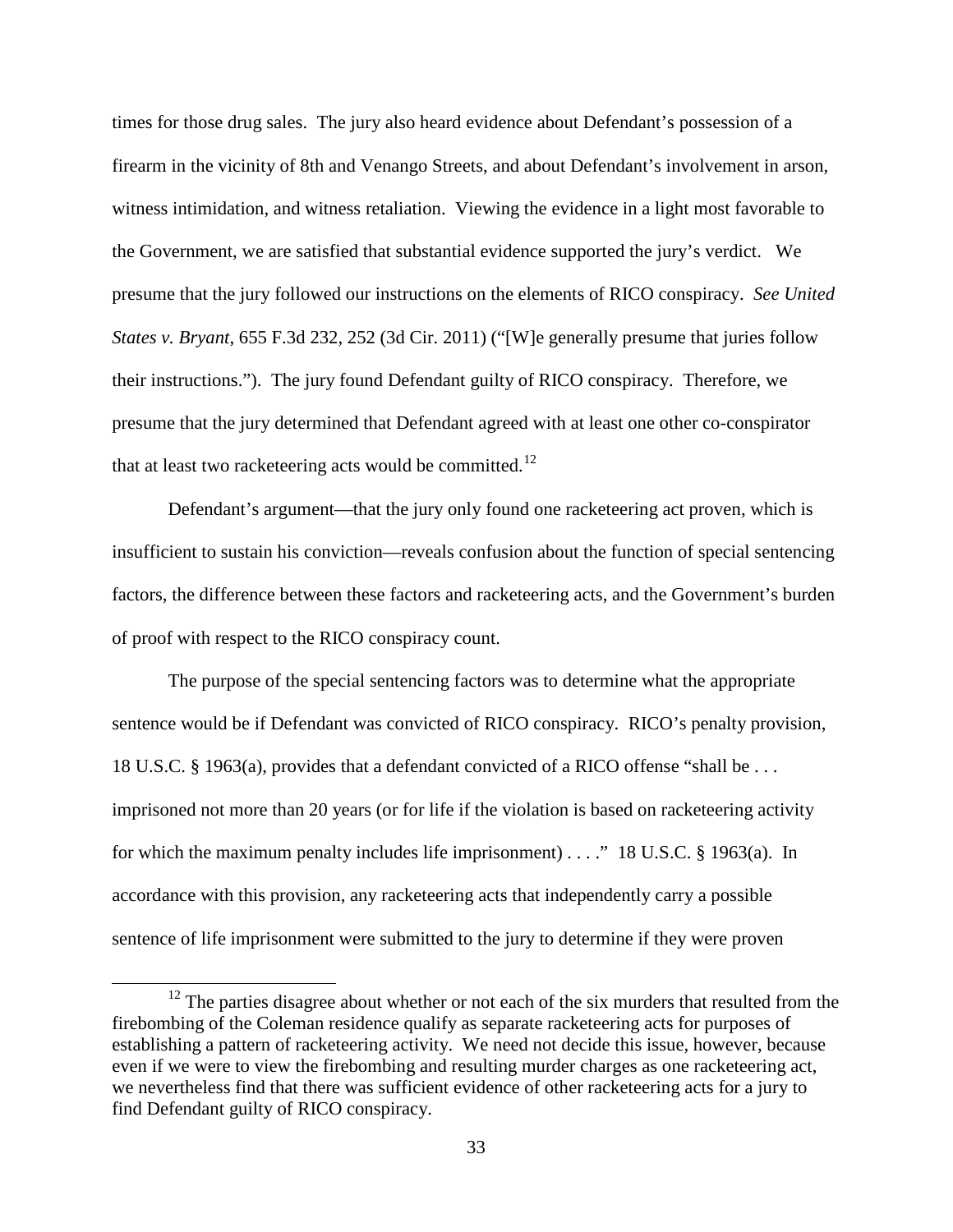beyond a reasonable doubt. *See Apprendi*, 530 U.S. at 490 (stating that "any fact that increases the penalty for a crime beyond the prescribed statutory maximum must be submitted to a jury, and proved beyond a reasonable doubt").

In contrast, a predicate racketeering act, as defined in 18 U.S.C. § 1961(1), includes "any act or threat involving" a variety of crimes, including murder, arson, and dealing in controlled substances, "which is chargeable under State law and punishable by imprisonment for more than one year." 18 U.S.C. § 1961(1)(a). To qualify as a racketeering act, the crime need only be punishable by imprisonment for more than one year. The difference between the possible sentences of racketeering acts and special sentencing factors undercuts Defendant's argument. This difference is illustrated by the jury's determination with respect to Defendant's drug distribution. The special sentencing factor put before the jury contained specific threshold amounts. Specifically, to find the factor proven with respect to Defendant, the jury had to determine that he "knowingly and intentionally conspired and agreed to distribute, and to possess with intent to distribute 5 kilograms or more . . . of cocaine, 280 grams or more of . . . cocaine base ("crack"), heroin, marijuana, and one kilogram or more of . . . phencyclidine (PCP)." (Verdict.) The Jury found this factor was not proven. However, this finding does not foreclose the possibility that the jury found Defendant's drug sales on Jerome Street and at 8th and Venango, which involved lesser quantities than those required of the special sentencing factor, nevertheless qualified as a racketeering act to support a conviction.

Defendant's argument is also flawed because it is based upon an erroneous assumption about RICO conspiracy law. Simply because the jury found some special sentencing factors proven and others not proven does not have any bearing on whether or not the facts supported a RICO conspiracy conviction. The jury was instructed that "the Government [was] not required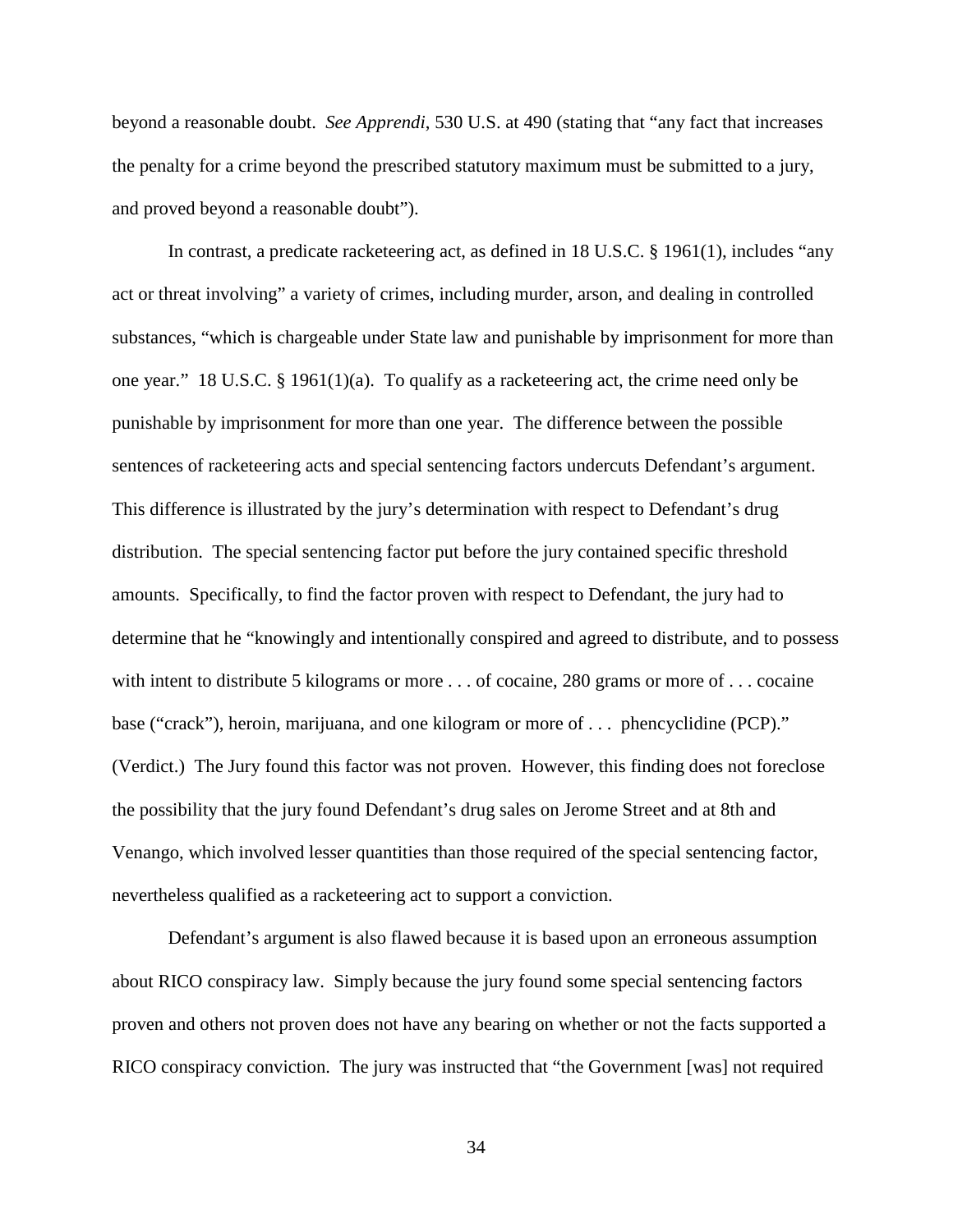to prove that the defendant personally committed two racketeering acts, or that he agreed to personally commit two racketeering acts." (May 6 Trial Tr. 66-67); *see also Salinas*, 522 U.S. at 63. Rather, the Government was only required to prove that Defendant agreed that two or more racketeering acts would be committed by a co-conspirator in the conduct of the affairs of the enterprise. (May 6 Trial Tr. 66-67); *see also United States v. Ligambi*, No. 09-496, 2012 U.S. Dist. LEXIS 86847, at \*12 (E.D. Pa. June 21, 2012) ("Rather, all the government is required to prove is that if the objective of the conspiracy was achieved, the enterprise would be established, and that the defendant agreed that two or more acts of racketeering would be committed by a conspirator in the conduct of the affairs of the enterprise." (citing *Salinas*, 522 U.S. at 66)). We reject Defendant's argument that the evidence was insufficient to support the RICO conspiracy conviction.

#### **IV. MOTION FOR NEW TRIAL**

Finally, in Defendant's Supplemental Motion, he claims that he is entitled to a new trial based upon newly discovered evidence. Defendant also claims that the Government withheld exculpatory and impeachment evidence in violation of *Brady* and *Giglio*.

## **A. Factual Premise**

On April 5, 2000, Defendant was arrested and charged with possession with intent to distribute cocaine base. After pleading not guilty, a bench trial before Judge Lisa A. Richette resulted in a conviction. Former PPD officer Jeffrey Cujdik testified at that trial, along with at least three other PPD officers. According to Defendant, Cujdik's testimony was inconsistent with the trial testimony of other police officers, which prompted defense counsel to challenge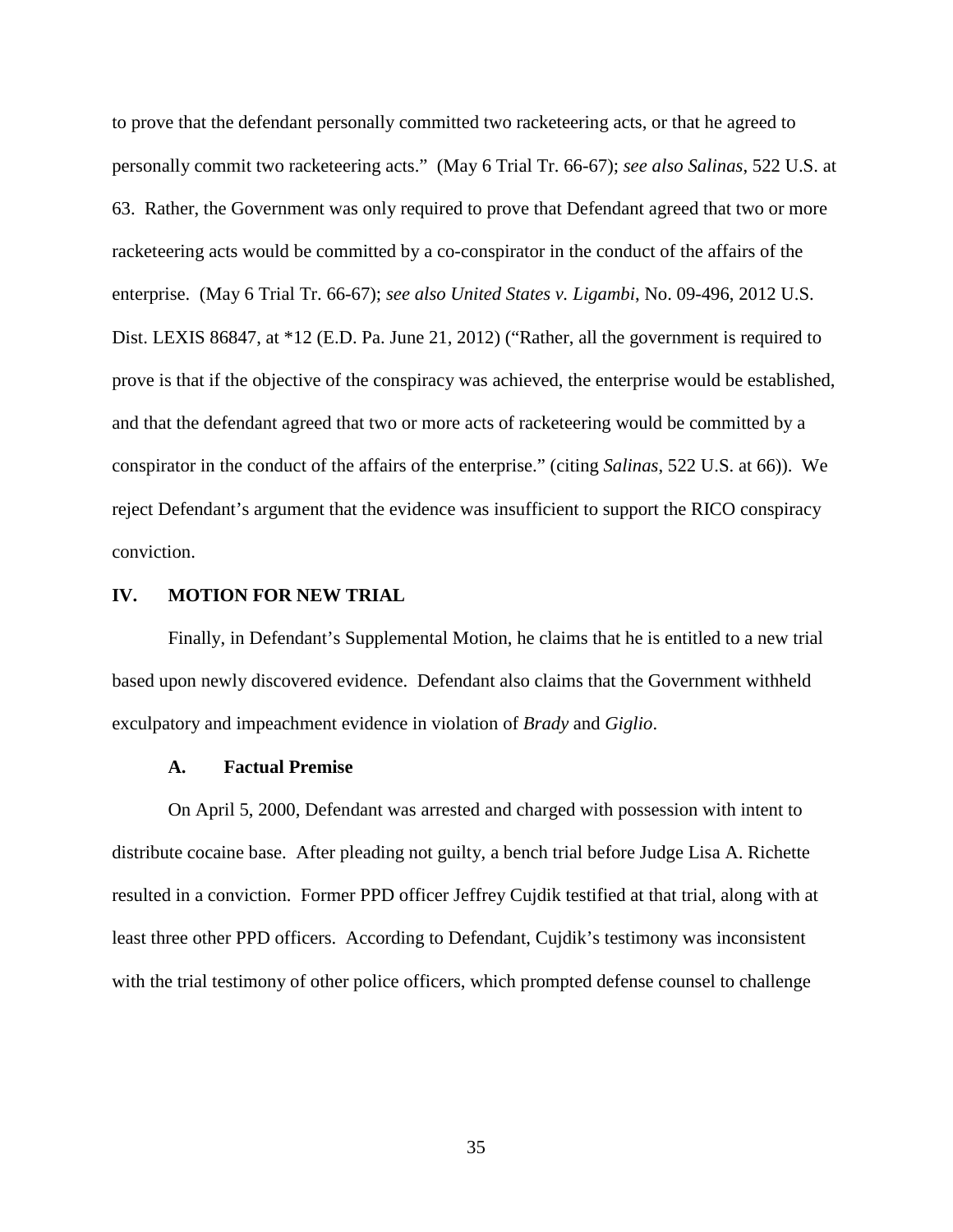Cujdik's credibility.[13](#page-35-0) Defendant claims that "Cujdik's credibility was crucial to the prosecution's case." (Def.'s Supp. Mot. 4.)

Defendant was also arrested on two other occasions in 2000 for possession of crack cocaine. He was arrested on June 11 and July 25, 2000 on West Jerome Street. (Mar. 11 Trial Tr. 156.) Defendant entered guilty pleas to these two charges. (Gov't's Ex. 220.) Defendant was sentenced by Judge Richette on all three convictions. (*Id*.) These three convictions were offered into evidence during this criminal trial. (*See* Gov't's Ex. 216-01, 216-02, 216-03.) The Government used these convictions to support the RICO conspiracy charge against Defendant.

In February 2009, the Daily News reported that Cujdik had engaged in a pattern of fabricating evidence to obtain warrants and make arrests. The allegations came from a confidential informant that worked closely with Cujdik. As a result of the allegations, the Federal Bureau of Investigations ("FBI") and PPD's Internal Affairs Division ("IAD") launched an investigation into Cujdik. Aware of this investigation, counsel for Defendant made multiple requests to the Government for *Brady* and *Giglio* material related to Cujdik.<sup>[14](#page-35-1)</sup> A May 13, 2014 article in the Philadelphia Inquirer entitled "In Narcotics Probe, One Officer Fired, Others Suspended," reported that the investigation had concluded, that federal and local authorities had declined to pursue criminal charges against the officers, but that Cujdik would likely be terminated from the PPD.<sup>[15](#page-35-2)</sup> The article also reported that the probe spent years investigating

 $\overline{a}$ 

<span id="page-35-0"></span> $13$  In his Motion for a New Trial, Defendant lays out the specific facts surrounding Defendant's arrest on April 5, 2000. We need not address the facts supporting Defendant's conviction in 2000 as they are not relevant for purposes of the instant Motion.

<span id="page-35-1"></span><sup>&</sup>lt;sup>14</sup> The Government does not dispute that defense counsel made multiple requests for information related to the IAD and FBI investigation of Cujdik.

<span id="page-35-2"></span><sup>15</sup> Mike Newell & Aubrey Whelan, *In Narcotics Probe, One Officer Fired, Others Suspended*, Phila. Inquirer, May 14, 2014, http://articles.philly.com/2014-05- 14/news/49823781\_1\_thomas-tolstoy-jeffrey-cujdik-ramsey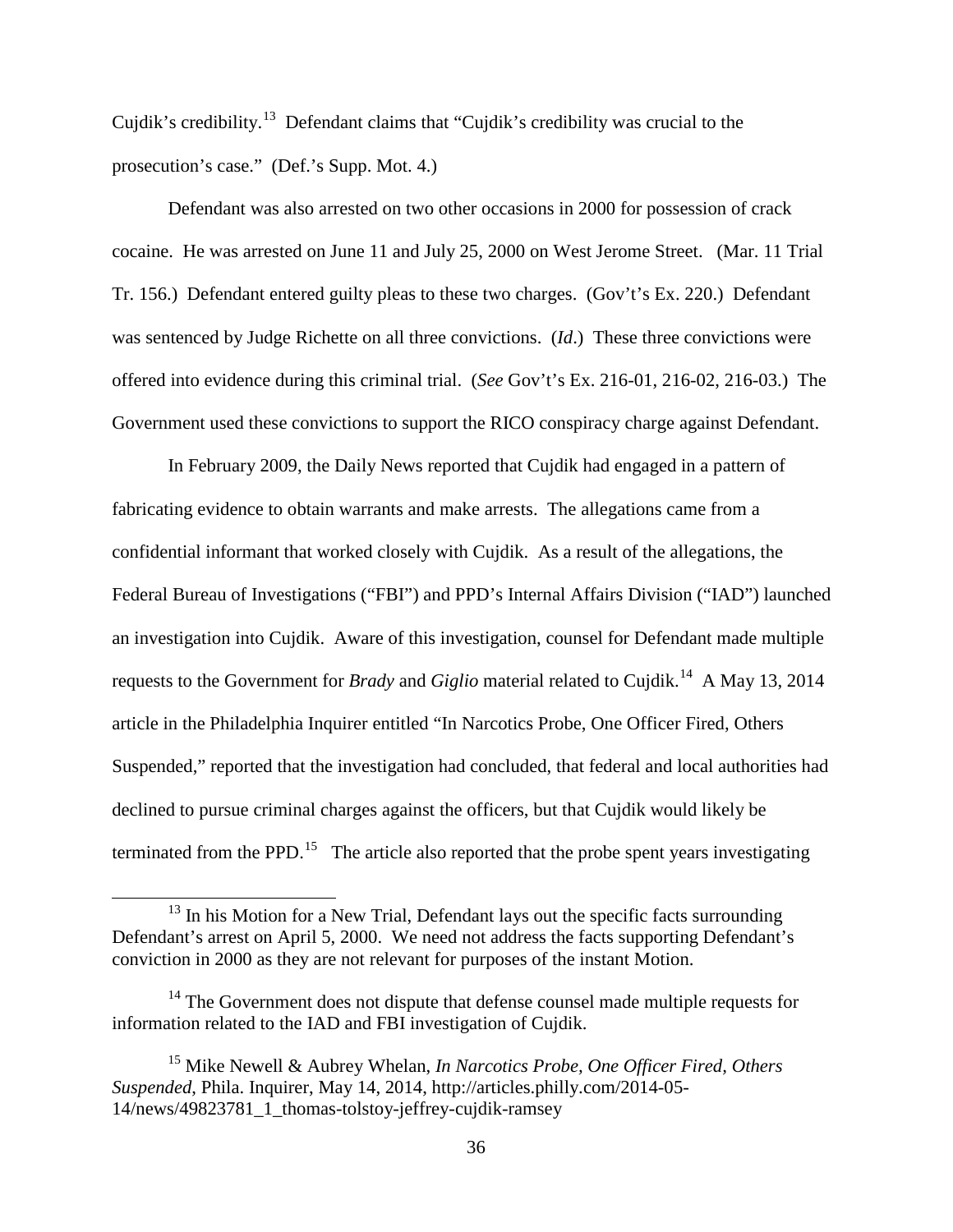allegations of false warrants and thefts from bodegas, and concluded with eight findings of misconduct against the four police officers. Cujdik specifically was alleged to have intentionally fabricated evidence on a warrant, given gifts to confidential informants, and lied when asked about the improper gifts. The IAD report is not publicly available.

## **B. Legal Standard**

## *1. Rule 33*

Federal Rule of Criminal Procedure 33 provides that: "[u]pon the defendant's motion,

the court may vacate any judgment and grant a new trial if the interest of justice so requires. . . ."

Fed. R. Crim. P. 33. The Third Circuit has set forth five requirements that must be met before a

court may grant a new trial on the basis of newly discovered evidence:

(a) [T]he evidence must be in fact newly discovered, i.e., discovered since trial; (b) facts must be alleged from which the court may infer diligence on the part of the movant; (c) the evidence relied on must not be merely cumulative or impeaching; (d) it must be material to the issues involved; and (e) it must be such, and of such nature, as that, on a new trial, the newly discovered evidence would probably produce an acquittal.

*Gov't of Virgin Islands v. Lima*, 774 F.2d 1245, 1250 (3d Cir. 2000) (citing *United States v. Iannelli*, 528 F.2d 1290, 1292 (3d Cir. 1976)). The decision to grant or deny a motion for a new trial lies solely within the discretion of the district court. *United States v. Cimera*, 459 F.3d 452, 458 (3d Cir. 2006). However, "the movant has a 'heavy burden' of proving each of these [Rule 33] requirements." *Id*. As such, "[c]ourts should 'exercise great caution in setting aside a verdict reached after fully-conducted proceedings,' and particularly so where 'the action has been tried before a jury.'" *United States v. Kelly*, 539 F.3d 172, 182 (3d Cir. 2008) (quoting *United States v. Kamel*, 965 F.2d 484, 493 (7th Cir. 1992)). If the defendant cannot prove each requirement, the court should deny the motion for a new trial. *See United States v. Jasin*, 280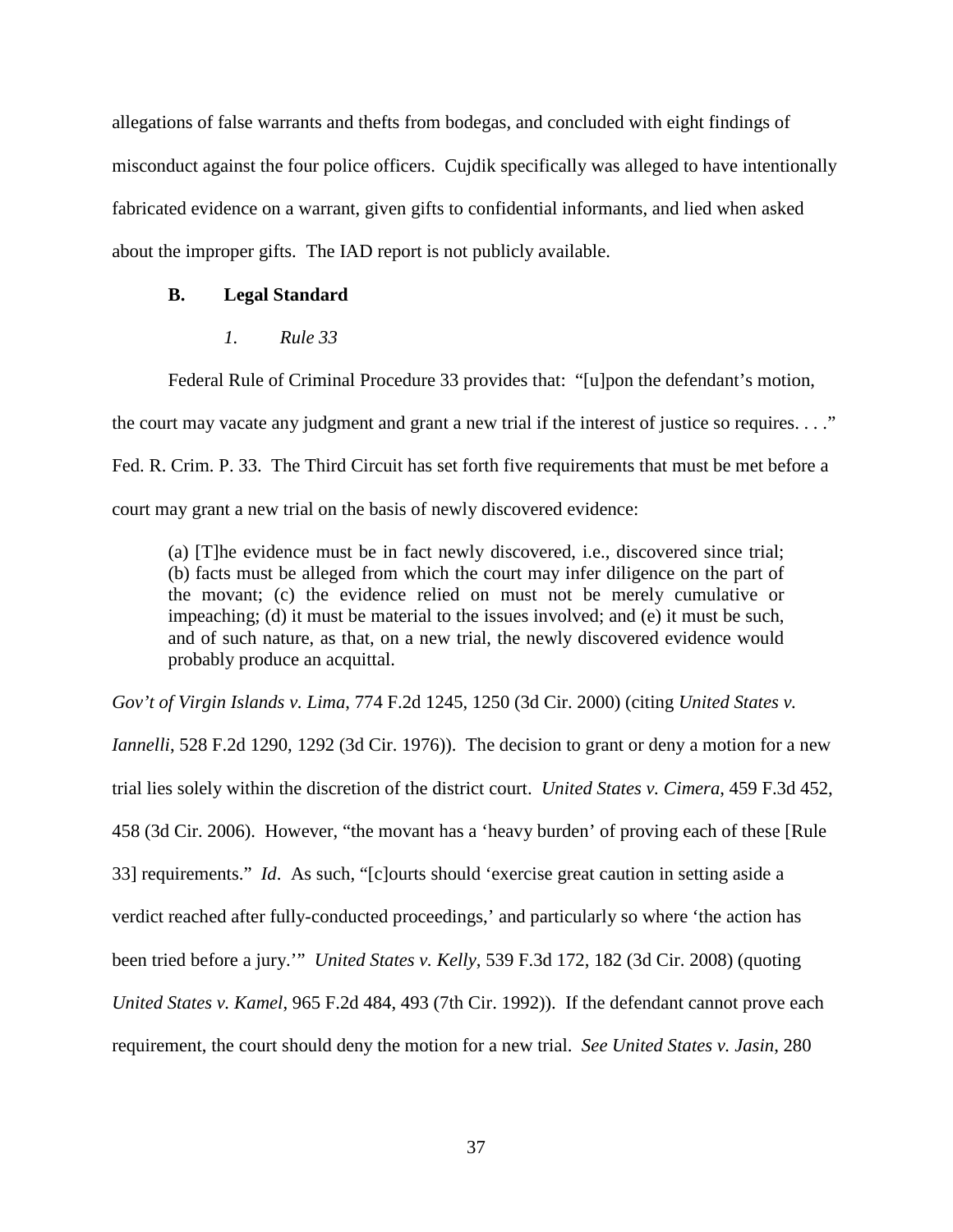F.3d 355, 365 (3d Cir. 2002).

#### *2. Brady and Giglio Violation*

Under *Brady v. Maryland*, 373 U.S. 83, 87 (1963), "the prosecution's suppression of evidence favorable to a criminal defendant violates due process when the evidence is material to guilt or punishment." *United States v. Risha*, 445 F.3d 298, 303 (3d Cir. 2006). To establish a *Brady* violation, the defendant must demonstrate that: "(1) evidence was suppressed; (2) the evidence was favorable to the defense; and (3) the evidence was material to guilt or punishment." *Id*. This is an objective test, meaning that the defendant may establish a Brady violation "irrespective of the good faith or bad faith of the prosecution." *Brady*, 373 U.S. at 87; *see Risha*, 445 F.3d at 303.

Under *Giglio v. United States*, 405 U.S. 150 (1972), the Government's disclosure obligations were expanded to include "materials that might affect the jury's judgment of the credibility of a crucial prosecution witness." *United States v. Friedman*, 658 F.3d 342, 357 (3d Cir. 2011) (quoting *United States v. Milan*, 304 F.3d 273, 287 (3d Cir. 2002)). Thus, under *Giglio*, failure by the Government to provide impeachment evidence related to a crucial prosecution witness falls under *Brady*, and may form the basis for a new trial. *See United States v. Pelullo*, 105 F.3d 117, 120 (3d Cir. 1997); *United States v. Johnson*, 380 F. Supp. 2d 660, 672 n.4 (E.D. Pa. 2005).

#### **C. Analysis**

#### *1. Newly Discovered Evidence*

Defendant seeks a new trial on the basis that the May 13, 2014 newspaper article, which reported on the IAD's conclusion that four PPD officers, including Cujdik, had engaged in misconduct, constitutes newly discovered evidence warranting a new trial. Specifically,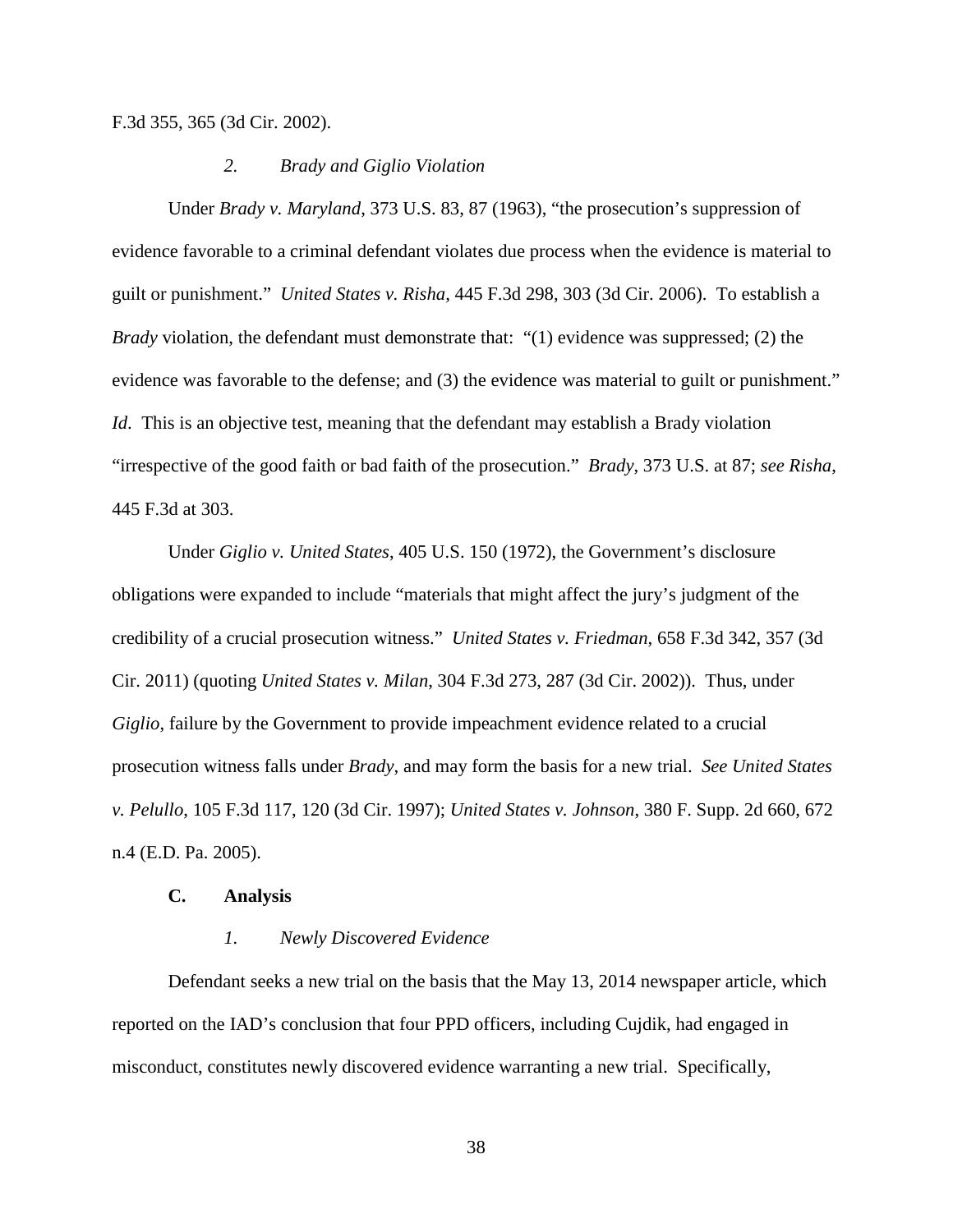Defendant contends that the evidence that Cujdik had been found to have fabricated evidence on a warrant and lied about gifts made to confidential informants taints his 2000 conviction for which Cujdik was a testifying witness and which served as an overt act in the RICO conspiracy for which he was found guilty in this action.

Initially, we note that Defendant overstates the information reported by the Philadelphia Inquirer article. The conduct attributed to Cujdik, at least according to the reporters, was that he, on one occasion, intentionally fabricated evidence on a warrant, gave gifts to confidential informants, and later lied about the gifts. Contrary to Defendant's characterization of it, the article does not report that the IAD investigation uncovered evidence of "*systematic* falsification in PWID cases" on the part of Cujdik. (Def.'s Supp. Mot. 8 (emphasis added).) However, even if Cujdik was guilty of the conduct described by Defendant, a new trial is nevertheless not warranted.

To be granted a new trial, Defendant must show that: (1) the new evidence was discovered since the time of his trial; (2) he or his counsel exercised diligence in obtaining evidence; (3) the evidence is not merely cumulative or impeaching; (4) the evidence is material to the issues involved; and (5) the newly discovered evidence is of such a nature that it would "probably produce an acquittal." *United States v. Quiles*, 618 F.3d 383, 388-89 (3d Cir. 2010). Unless each of these elements is satisfied, his Motion fails. *Kelly*, 539 F.3d at 182.

The first two elements are not at issue here. Defendant first learned that the IAD investigation concluded and sustained findings of misconduct against Cujdik in May 2014, almost a year after Defendant was convicted.<sup>[16](#page-38-0)</sup> In addition, there is no question that counsel for

 $\overline{a}$ 

<span id="page-38-0"></span><sup>&</sup>lt;sup>16</sup> The Government contends that the IAD investigation of Cujdik does not constitute newly-discovered evidence, and thus, Defendant's Motion is untimely. (Gov't's New Trial Resp. 4-5.) Specifically, the Government claims that defense counsel knew about the investigation before the trial began, and that the only "new development" was that the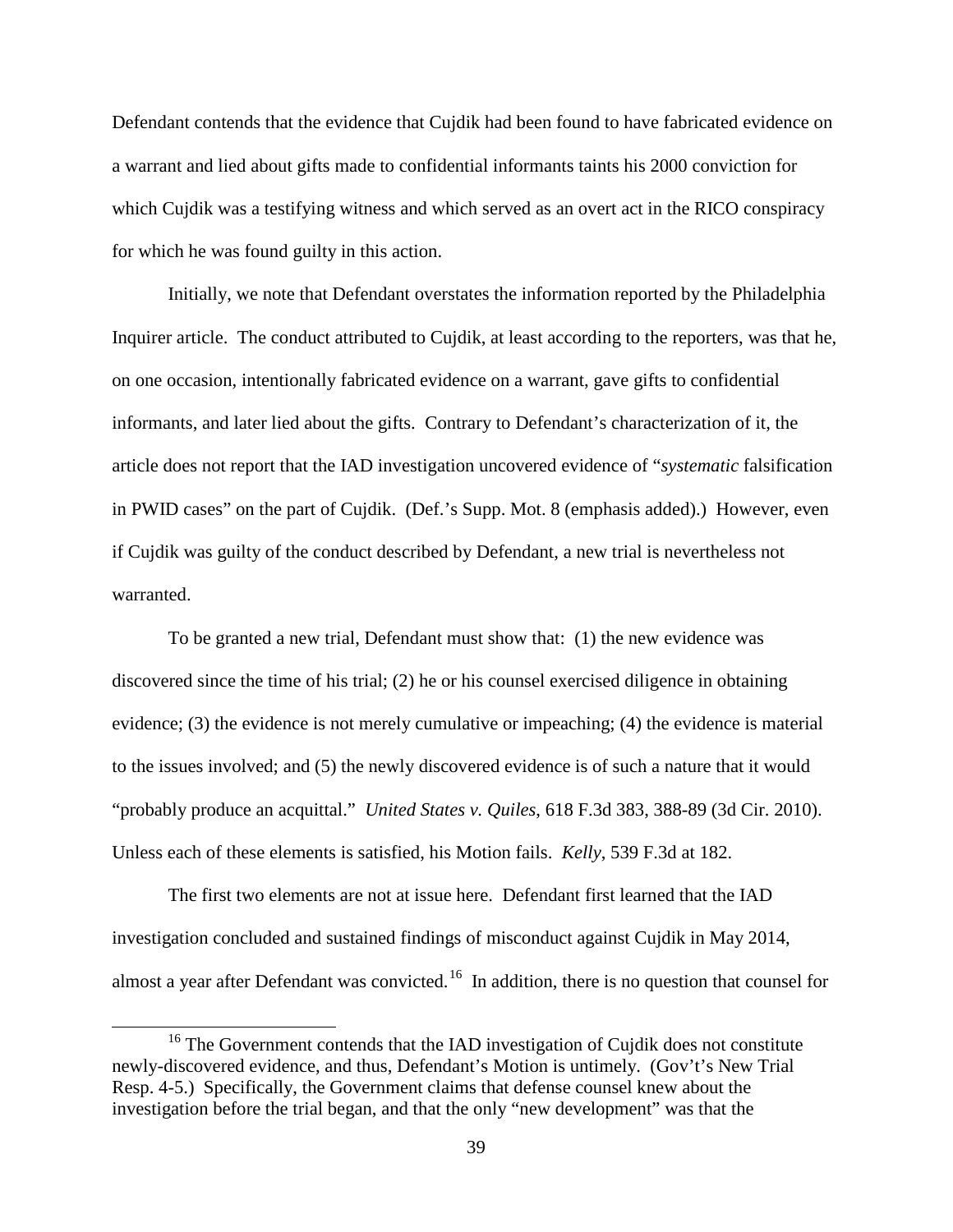Defendant was diligent in seeking information related to the IAD investigation. They repeatedly requested information from the Government about the investigation. The third element also does not appear to be at issue. The evidence is not cumulative because the investigation behind Cujdik was not an issue raised at this trial. In addition, the evidence could not be offered merely to impeach Cujdik since he did not testify at this trial. Rather, the state court convictions themselves were offered into evidence as proof in support of the RICO conspiracy charge. To the extent that Defendant proposes to use the IAD's investigation and findings to impeach Cujdik's credibility and indirectly undermine his state court trial testimony at a new trial in this matter, this would be an improper attempt to collaterally attack his state court conviction. If Defendant wishes to challenge his state court conviction with IAD's findings, he must use the proper vehicle. A Rule 33 request in this case is not the proper way to do it.<sup>[17](#page-39-0)</sup>

With regard to the fourth requirement, we are not persuaded that the findings by the IAD with respect to Cujdik's prior misconduct as a police officer is material to the issues involved in this case. Defendant suggests that because Cujdik was found to have previously fabricated evidence on a warrant, and found to have lied about gifts he gave to informants, he must have engaged in similar misconduct in relation to the arrest and prosecution of Defendant in 2000. Such an assumption is tenuous at best. In any event, the Government has made clear that the investigation did not lead to any allegations or evidence of misconduct by Cujdik with regard to

 $\overline{a}$ 

investigation concluded. While this is true, the newspaper article also reported for the first time that the investigation sustained findings of misconduct against Cujdik. In any event, whether the findings of misconduct are deemed newly discovered or not, Defendant has failed to show that a new trial is warranted in this case.

<span id="page-39-0"></span> $17$  Defendant has, in fact, just filed a post-conviction petition in state court seeking to vacate his PWID conviction. He has also just sought permission from the Third Circuit to file a second habeas petition with regard to his federal firearms conviction.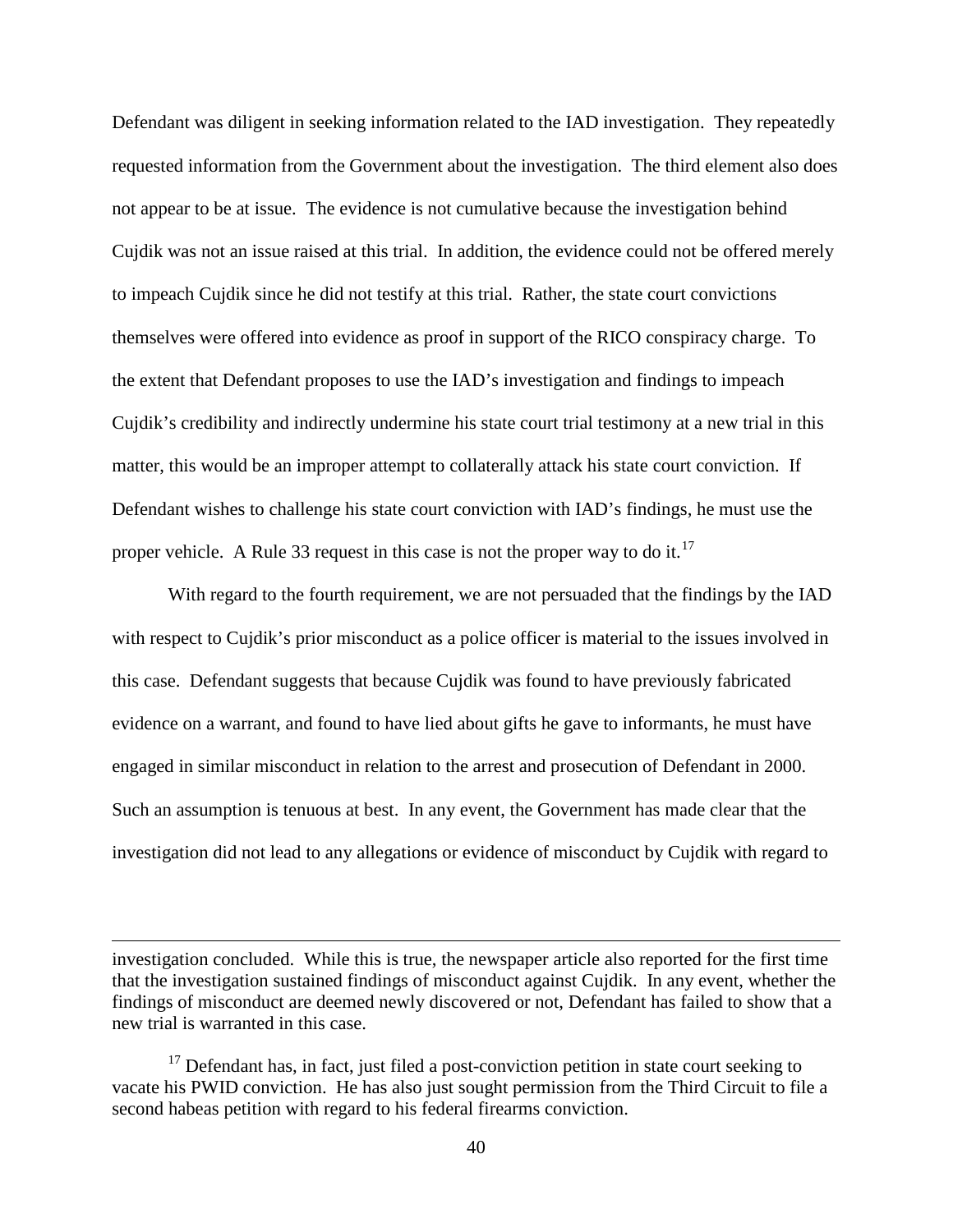the three drug arrests of Defendant in 2000. In its May 29, 2014 letter, counsel for the

Government stated that:

Defense counsel specifically requested that government counsel ascertain whether the investigation of Mr. Cujdik contained any allegations or evidence as to the three 2000 drug cases for which Merritt had been convicted. Government counsel indeed made those inquiries, the result of which was that there were no allegations or evidence of misconduct as to the three Merritt drug cases. In an abundance of caution, government counsel renewed that inquiry today, and was assured by the Assistant U.S. Attorney who supervised the Cujdik investigation that no such evidence exists. Thus, there was, and is, no *Brady* material to disclose.

(Gov't's May 29, 2014 Ltr. (on file with Court).) Based on this, we conclude that there is no

aspect of the IAD's investigation into Cujdik that relates to the evidence presented in the case

against Defendant, let alone evidence that is *material* to issues surrounding the RICO conspiracy

conviction.

Finally, we are not persuaded that evidence of Cujdik's prior misconduct would result in

an acquittal of the RICO conspiracy conviction. Significantly, the jury heard evidence that

Defendant admitted to the drug possession in question. Specifically, Defendant wrote a letter to

Judge Yohn in preparation for his sentencing on the federal firearms possession conviction. The

letter reads, in part:

Your Honor,

I am 25 years old. In 1999 I was arrested at 19 years of age, as a minor participant in a typical North Philadelphia neighborhood corner drug scene. I was arrested with small quanititye (sic) of cocaine base three time (sic) within slightly more then (sic) three months. All three arrests were for the same minor conduct in the same neighborhood. I was sentenced to 6 years probation.

. . . I was arrested for the instant [firearm possession] offense. I do not believe that I am an armed career criminal and in defense of my innocence I made the mistake of going to trial believing my own innocence. I apologize for taking this courts time and costing the government money in this way and realize that I can only depend on the mercy of this court in its judgment of me.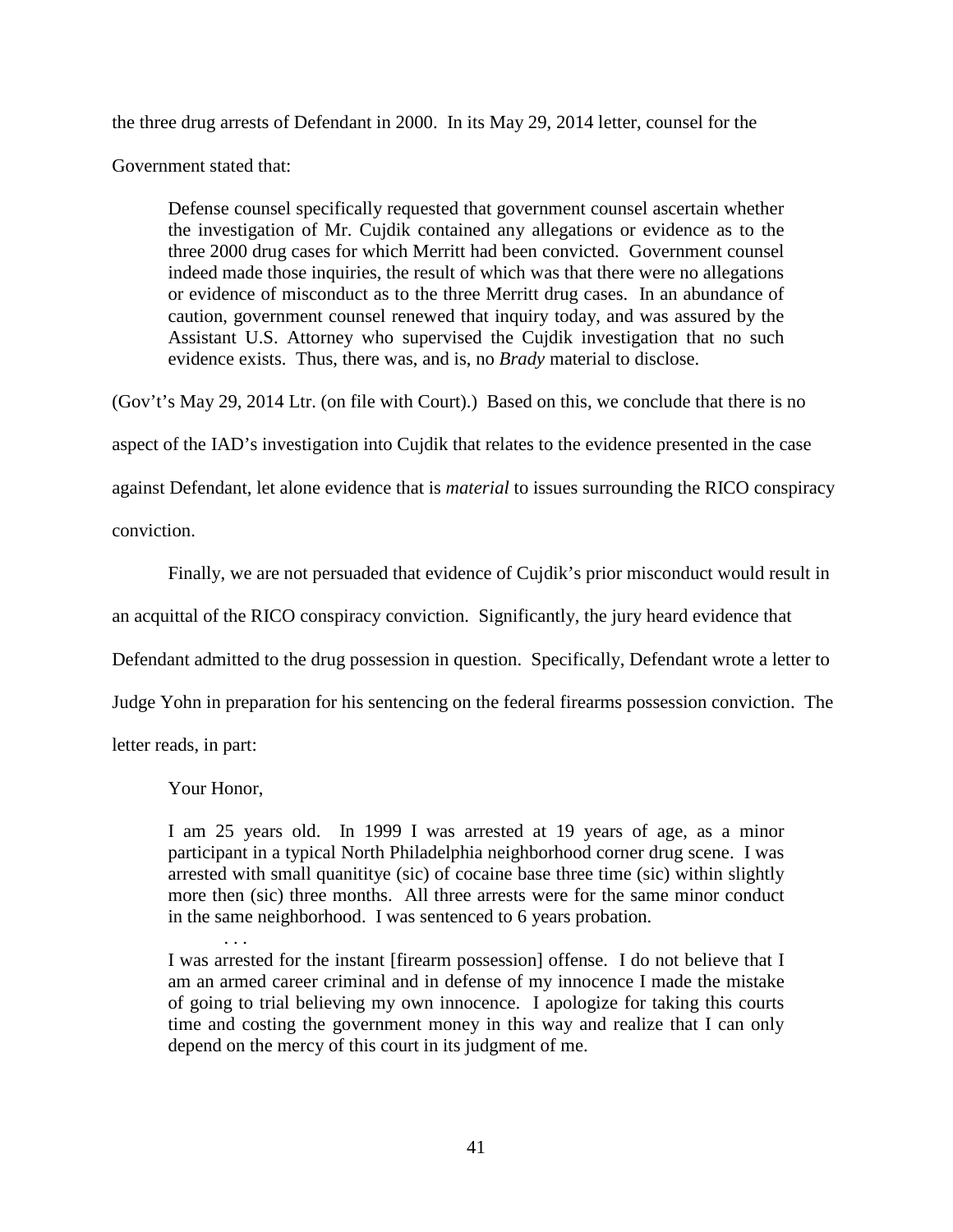(Gov't's Ex. 218.) Evidence that Defendant admitted to being arrested three times in possession of small quantities of cocaine base undermines his claim that Cujdik's prior misconduct would help prove that Defendant did not in fact commit the drug crime in question.<sup>[18](#page-41-0)</sup>

In any event, there was a substantial amount of evidence supporting Defendant's guilty verdict for RICO conspiracy. Even if Defendant were permitted to offer evidence of Cujdik's prior misconduct, and even if that evidence would convince a jury that Defendant's April 5, 2000 narcotics arrest should not be considered in deliberating on the RICO conspiracy charge, there were two other narcotics convictions for the jury's consideration that have no relation to Cujdik. This evidence of narcotics possession and distribution, together with all of the other evidence, including evidence that Defendant committed six murders in aid of racketeering, and engaged in arson, and witness intimidation, was more than sufficient for the jury to find Defendant guilty of RICO conspiracy. Defendant's request for a new trial on the basis of newly discovered evidence will be denied.

#### *2. Brady and Giglio Violations*

Finally, Defendant seeks a new trial on the basis of alleged *Brady* and *Giglio* violations by the Government. Specifically, Defendant argues that the Government should have disclosed evidence that Cujdik was found to have committed prior misconduct in relation to other narcotics arrests. Defendant's argument fails for the same reason that his newly discovered evidence

(February 5, 2013 Trial Tr. 16, ECF No. 1126.)

 $\overline{a}$ 

<span id="page-41-0"></span><sup>&</sup>lt;sup>18</sup> Indeed, even Defendant's counsel does not dispute that Defendant possessed and sold drugs on these occasions. During trial, counsel made the following statement during opening arguments:

You also heard Mr. Troyer talk about Jerome Street. You will hear evidence, and we embrace the evidence. We are not denying the evidence, that on three occasions back in the year 2000, April 4<sup>th</sup>, June  $14<sup>th</sup>$ , and July 25<sup>th</sup> of 2000, 13 years ago, Mr. Merritt sold very small amounts of drugs on Jerome Street.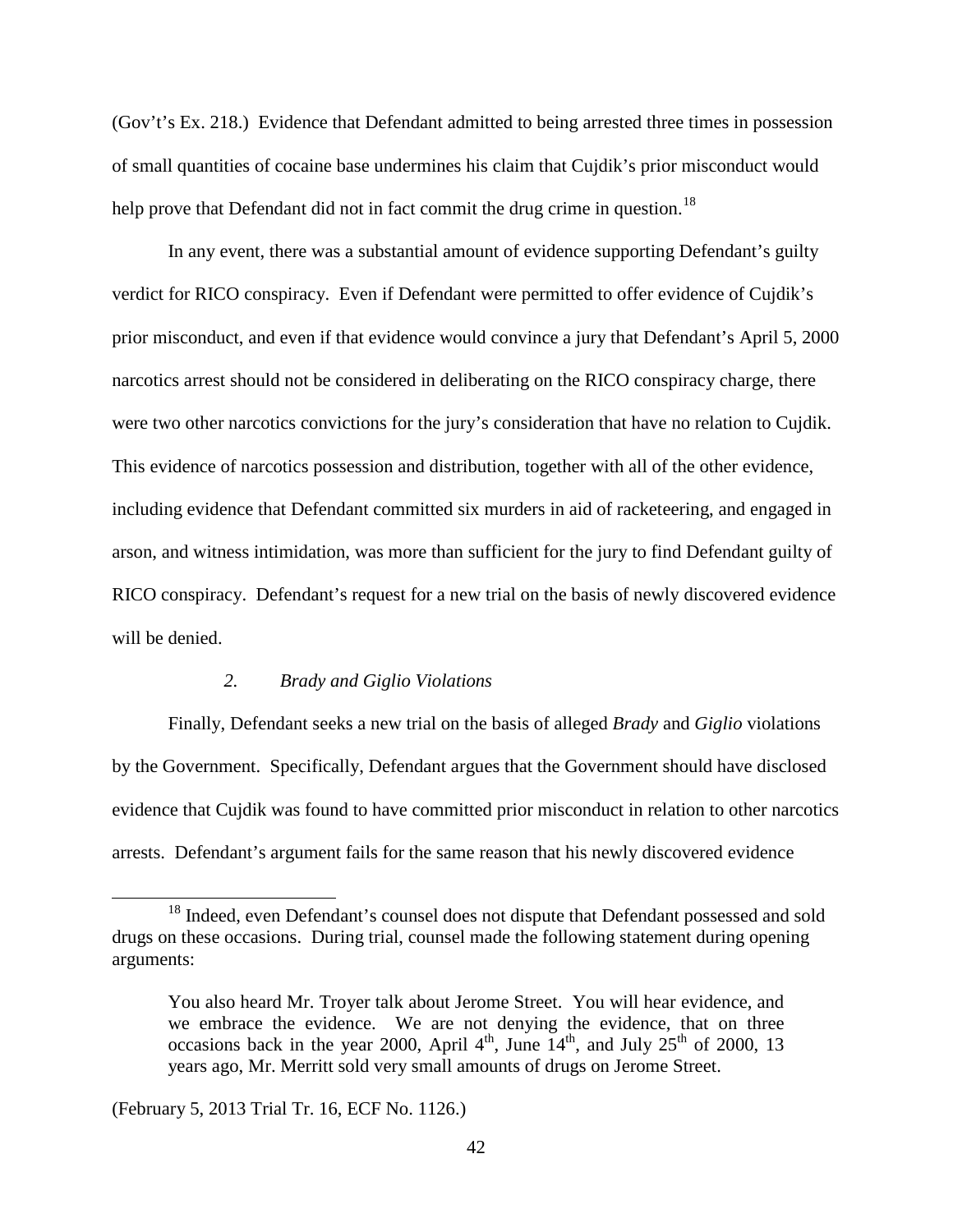argument fails. Defendant is unable to establish that the evidence is "material to guilt or punishment." *Risha*, 445 F.3d at 303. Evidence is material for purposes of *Brady* violations if "there is a reasonable probability that, had the evidence been disclosed to the defense, the result of the proceeding would have been different." *Kyles v. Whitley*, 514 U.S. 419, 434-35 (1995). As explained above, there is no evidence that Cujdik engaged in any misconduct with regard to his arrest of Defendant in 2000. Nor is there any evidence that Cujdik offered perjured testimony at Defendant's state court trial. There was nothing for the Government to disclose. Moreover, in the face of Defendant's admission to Judge Yohn that he was arrested with quantities of cocaine base in his possession, we are satisfied that the jury would have found him guilty of RICO conspiracy even with evidence of Cujdik's prior misconduct. Defendant has also failed to show a *Giglio* violation. Impeachment evidence is material if it might have altered the jury's judgment of the credibility of a crucial prosecution witness. *United States v. Coletta*, 59 F. App'x 492, 494 (3d Cir. 2003). Cujdik did not testify in Defendant's federal case and was therefore not a crucial prosecution witness. Defendant's request for a new trial on this basis will also be denied.

#### **V. CONCLUSION**

For the foregoing reasons, Defendant Robert Merritt's Motion for Judgment of Acquittal and Supplemental Motion for a New Trial will be denied.

An appropriate Order will follow.

**BY THE COURT:** 

#### **\_\_\_\_\_\_\_\_\_\_\_\_\_\_\_\_\_\_\_\_\_\_\_\_\_ R. BARCLAY SURRICK, J.**